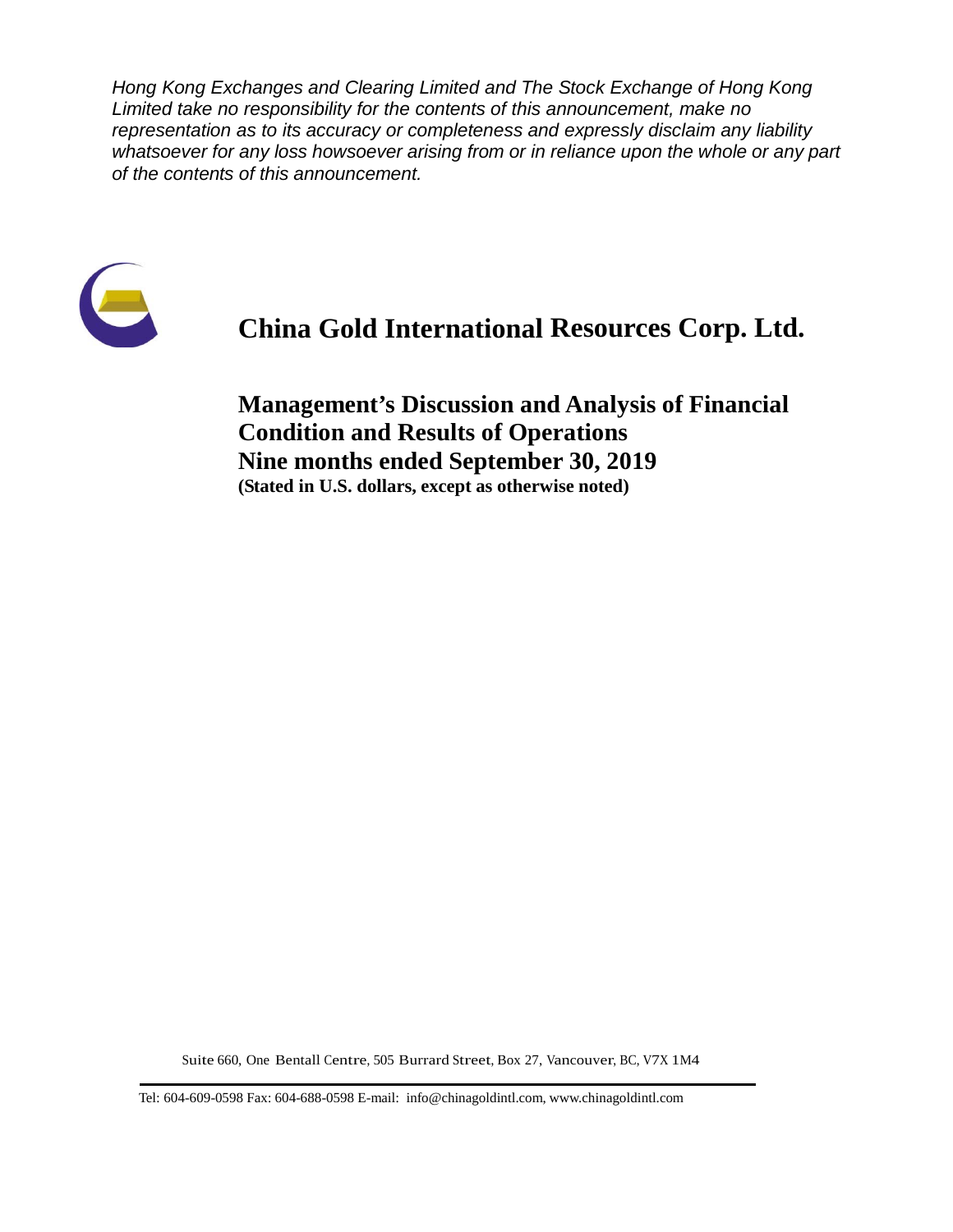# MANAGEMENT'S DISCUSSION AND ANALYSIS

*Management's Discussion and Analysis of Financial Condition and Results of Operations for the three and nine months ended September 30, 2019. (Stated in U.S. dollars, except as otherwise noted)*

| <b>FORWARD-LOOKING STATEMENTS</b>                                                                                                                                | $\overline{2}$ |
|------------------------------------------------------------------------------------------------------------------------------------------------------------------|----------------|
| <b>THE COMPANY</b>                                                                                                                                               | 3              |
| <b>OVERVIEW</b><br>PERFORMANCE HIGHLIGHTS<br><b>OUTLOOK</b>                                                                                                      | 3<br>3<br>3    |
| <b>RESULTS OF OPERATIONS</b>                                                                                                                                     | 4              |
| SELECTED QUARTERLY FINANCIAL DATA<br>SELECTED QUARTERLY AND ANNUAL PRODUCTION DATA AND ANALYSIS<br><b>REVIEW OF QUARTERLY DATA</b>                               | 4<br>4<br>5    |
| <b>NON-IFRS MEASURES</b>                                                                                                                                         | 7              |
| <b>MINERAL PROPERTIES</b>                                                                                                                                        | 10             |
| THE CSH MINE<br>THE JIAMA MINE                                                                                                                                   | 10<br>11       |
| <b>LIQUIDITY AND CAPITAL RESOURCES</b>                                                                                                                           | 13             |
| <b>CASH FLOWS</b>                                                                                                                                                | 13             |
| <b>OPERATING CASH FLOW</b><br><b>INVESTING CASH FLOW</b><br><b>FINANCING CASH FLOW</b>                                                                           | 14<br>14<br>14 |
| SIGNIFICANT INVESTMENTS, ACQUISITIONS AND DISPOSAL OF SUBSIDIARIES. ASSOCIATES AND<br>JOINT VENTURES, AND FUTURE PLAN FOR MATERIAL INVESTMENTS OF CAPITAL ASSETS | 14             |
| <b>CHARGE ON ASSETS</b>                                                                                                                                          | 15             |
| <b>EXPOSURE TO FLUCTUATIONS IN EXCHANGE RATES AND RELATED HEDGES</b>                                                                                             | 15             |
| <b>COMMITMENTS AND CONTINGENCIES</b>                                                                                                                             | 15             |
| <b>RELATED PARTY TRANSACTIONS</b>                                                                                                                                | 15             |
| PROPOSED TRANSACTIONS                                                                                                                                            | 16             |
| <b>CRITICALACCOUNTING ESTIMATES</b>                                                                                                                              | 16             |
| <b>CHANGE IN ACCOUNTING POLICIES</b>                                                                                                                             | 16             |
| FINANCIAL INSTRUMENTS AND OTHER INSTRUMENTS                                                                                                                      | <b>16</b>      |
| <b>OFF-BALANCE SHEET ARRANGEMENTS</b>                                                                                                                            | 16             |
| DIVIDEND AND DIVIDEND POLICY                                                                                                                                     | 16             |
| <b>OUTSTANDING SHARES</b>                                                                                                                                        | 17             |
| DISCLOSURE CONTROLS AND PROCEDURES AND INTERNAL CONTROL OVER FINANCIAL<br><b>REPORTING</b>                                                                       | 17             |
| <b>RISK FACTORS</b>                                                                                                                                              | 17             |
| <b>QUALIFIED PERSON</b>                                                                                                                                          | 17             |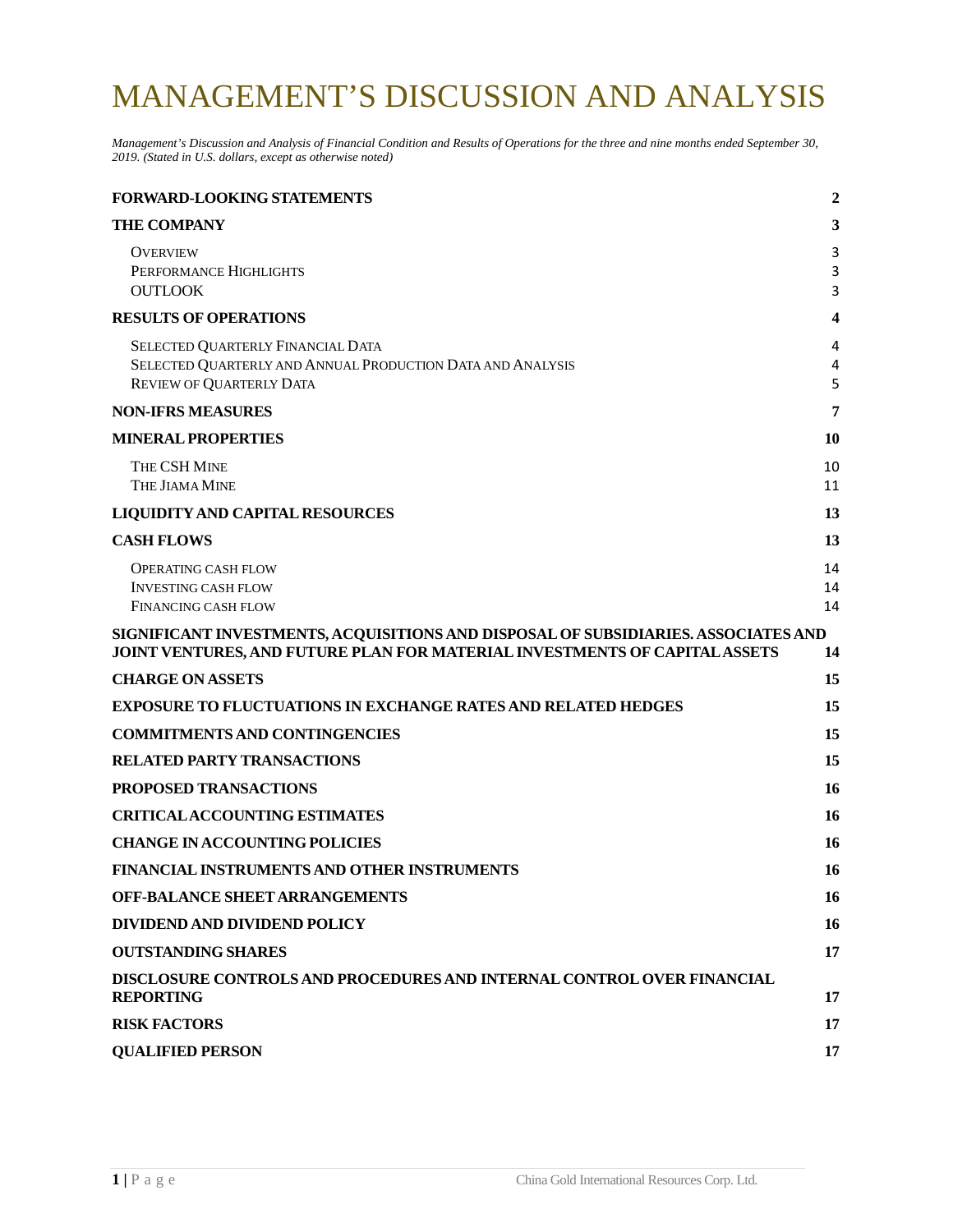The following Management Discussion and Analysis of financial condition and results of operations ("MD&A") is prepared as of November 14, 2019. It should be read in conjunction with the consolidated financial statements and notes thereto of China Gold International Resources Corp. Ltd. (referred to herein as "China Gold International", the "Company", "we" or "our" as the context may require) for the three and nine months ended September 30, 2019 and the three and nine months ended September 30, 2018, respectively. Unless the context otherwise provides, references in this MD&A to China Gold International or the Company refer to China Gold International and each of its subsidiaries collectively on a consolidated basis.

The following discussion contains certain forward-looking statements relating to the Company's plans, objectives, expectations and intentions, which are based on the Company's current expectations and are subject to risks, uncertainties and changes in circumstances. Readers should carefully consider all of the information set out in this MD&A, including the risks and uncertainties outlined further in the Company's Annual Information Form ("Annual Information Form" or "AIF") dated March 26, 2019 on SEDAR at www.sedar.com. For further information on risks and other factors that could affect the accuracy of forward-looking statements and the result of operations of the Company, please refer to the sections titled "Forward-Looking Statements" and "Risk Factors" and to discussions elsewhere within this MD&A. China Gold International's business, financial condition or results of operations could be materially and adversely affected by any of these risks.

#### <span id="page-2-0"></span>**FORWARD-LOOKING STATEMENTS**

Certain statements made herein, other than statements of historical fact relating to the Company, represent forward-looking information. In some cases, this forward-looking information can be identified by words or phrases such as "may", "will", "expect", "anticipate", "contemplates", "aim", "estimate", "intend", "plan", "believe", "potential", "continue", "is/are likely to", "should" or the negative of these terms, or other similar expressions intended to identify forward-looking information. This forward-looking information includes, among other things; China Gold International's production estimates, business strategies and capital expenditure plans; the development and expansion plans and schedules for the CSH Mine and the Jiama Mine; China Gold International's financial condition; the regulatory environment as well as the general industry outlook; general economic trends in China; and statements respecting anticipated business activities, planned expenditures, corporate strategies, participation in projects and financing, and other statements that are not historical facts.

By their nature, forward-looking information involves numerous assumptions, both general and specific, which may cause the actual results, performance or achievements of China Gold International and/or its subsidiaries to be materially different from any future results, performance or achievements expressed or implied by the forward–looking information. Some of the key assumptions include, among others, the absence of any material change in China Gold International's operations or in foreign exchange rates, the prevailing price of gold, copper and other non-ferrous metal products; the absence of lower-than-anticipated mineral recovery or other production problems; effective income and other tax rates and other assumptions underlying China Gold International's financial performance as stated in the Company's technical reports for its CSH Mine and Jiama Mine; China Gold International's ability to obtain regulatory confirmations and approvals on a timely basis; continuing positive labor relations; the absence of any material adverse effects as a result of political instability, terrorism, natural disasters, litigation or arbitration and adverse changes in government regulation; the availability and accessibility of financing to China Gold International; and the performance by counterparties of the terms and conditions of all contracts to which China Gold International and its subsidiaries are a party. The forward-looking information is also based on the assumption that none of the risk factors identified in this MD&A or in the AIF that could cause actual results to differ materially from the forward-looking information actually occurs.

Forward-looking information contained herein as of the date of this MD&A is based on the opinions, estimates and assumptions of management. There are a number of important risks, uncertainties and other factors that could cause actual actions, events or results to differ materially from those described as forward-looking information. China Gold International disclaims any obligation to update any forward-looking information, whether as a result of new information, estimates, opinions or assumptions, future events or results, or otherwise except to the extent required by law. There can be no assurance that forward-looking information will prove to be accurate, as actual results and future events could differ materially from those anticipated in such statements. The forward-looking information in this MD&A is expressly qualified by this cautionary statement. The reader is cautioned not to place undue reliance on forward-looking information.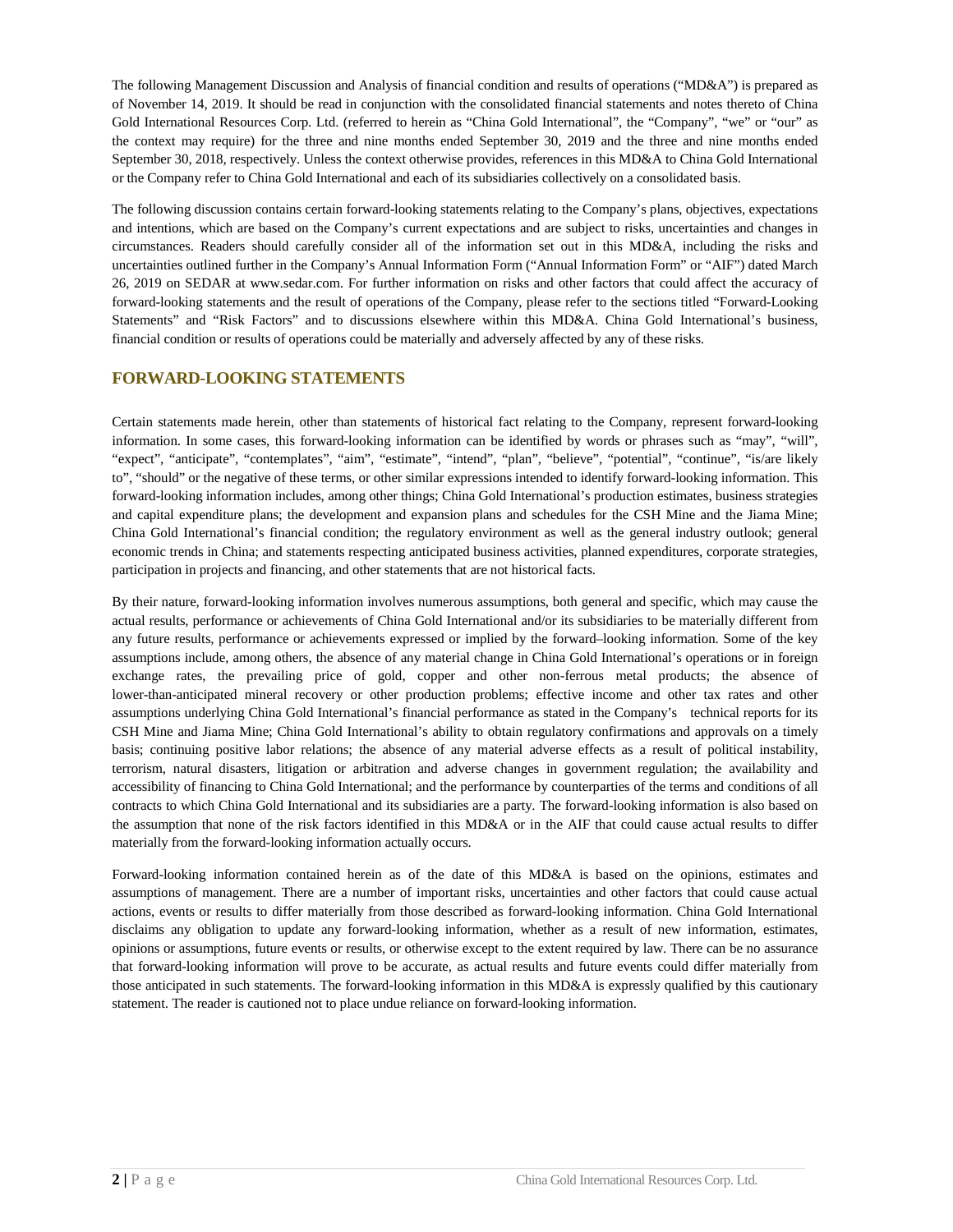#### <span id="page-3-0"></span>**THE COMPANY**

#### <span id="page-3-1"></span>*Overview*

China Gold International is a gold and base metal mining company based in Vancouver, Canada. The Company's main business involves the operation, acquisition, development and exploration of gold and base metal properties.

The Company's principal mining operations are the Chang Shan Hao Gold Mine ("CSH Mine" or "CSH"), located in Inner Mongolia, China and the Jiama Copper-Gold Polymetallic Mine ("Jiama Mine" or "Jiama"), located in Tibet, China. China Gold International holds a 96.5% interest in the CSH Mine, while its Chinese joint venture ("CJV") partner holds the remaining 3.5% interest. The Company owns a 100% interest in the Jiama Mine, which hosts a large scale copper-gold polymetallic deposit containing copper, gold, molybdenum, silver, lead and zinc metals.

China Gold International's common shares are listed on the Toronto Stock Exchange ("TSX") and The Stock Exchange of Hong Kong Limited ("HKSE") under the symbol CGG and the stock code 2099, respectively. Additional information about the Company, including the Company's Annual Information Form, is available on SEDAR at sedar.com as well as Hong Kong Exchange News at hkexnews.hk.

#### <span id="page-3-2"></span>*Performance Highlights*

#### *Three months ended September 30, 2019*

- Revenue increased by 17% to US\$186.4 million from US\$158.8 million for the same period in 2018.
- Mine operating earnings decreased by 25% to US\$26.3 million from US\$35.1 million for the same period in 2018.
- Net loss after tax decreased from US\$4.6 million for the 2018 period to US\$0.3 million for the same period in 2019.
- Total gold production increased by 24% to 63,113 ounces from 50,860 ounces for the same period in 2018.
- Total copper production increased by 11% to 18,347 tonnes (approximately 40.4 million pounds) from 16,515 tonnes (approximately 36.4 million pounds) for the same period in 2018.

#### *Nine months ended September 30, 2019*

- Revenue increased by 21% to US\$495.1 million from US\$407.6 million for the same period in 2018.
- Mine operating earnings decreased by 37% to US\$48.8 million from US\$77.4 million for the same period in 2018.
- Net loss after tax increased from US\$2.2 million for the 2018 period to US\$27.8 million for the same period in 2019.
- Total gold production increased by 7% to 162,640 ounces from 151,502 ounces for the same period in 2018.
- Total copper production increased by 32% to 49,306 tonnes (approximately 108.7 million pounds) from 37,313 tonnes (approximately 82.3 million pounds) for the same period in 2018.

#### <span id="page-3-3"></span>*OUTLOOK*

- Projected gold production of 210,000 ounces in 2019.
- Projected copper production of 132 million pounds in 2019.
- The Company will continue to leverage the technical and operating experience of the Company's substantial shareholder, China National Gold Group Corporation ("CNG"), to improve operations at its mines. In addition, the Company continues to focus its efforts on increasing production while minimizing costs at both mines.
- To fulfill its growth strategy, the Company is continually working with CNG and other interested parties to identify potential international mining acquisition opportunities, namely projects outside of China.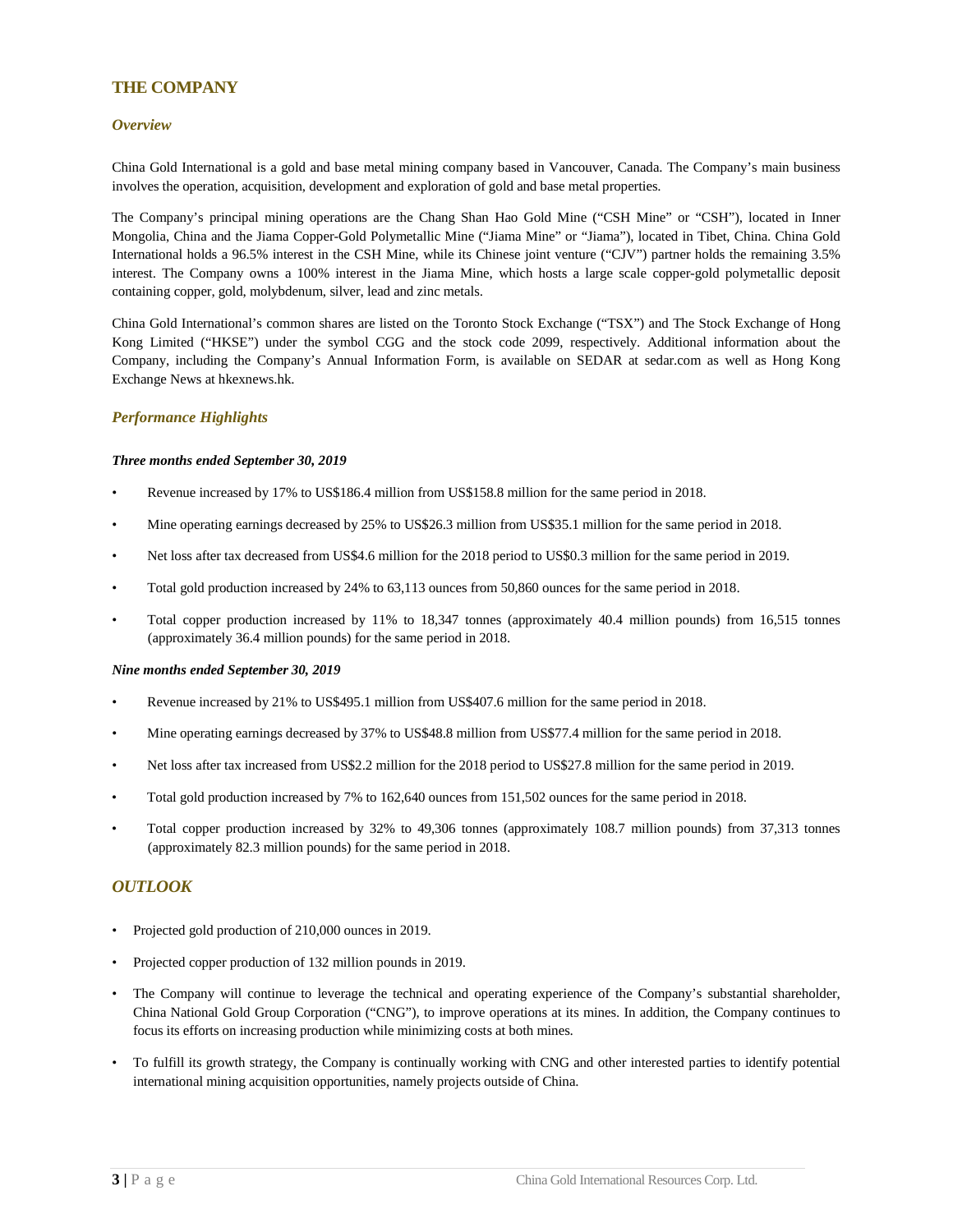#### <span id="page-4-0"></span>**RESULTS OF OPERATIONS**

#### <span id="page-4-1"></span>*Selected Quarterly Financial Data*

|                                           |          |            |          | <b>Ouarter ended</b> |          |           |          |         |
|-------------------------------------------|----------|------------|----------|----------------------|----------|-----------|----------|---------|
|                                           |          | 2019       |          |                      | 2017     |           |          |         |
| (US\$ in thousands except per share)      | $30-Sep$ | $30 - Jun$ | $31-Mar$ | $31 - Dec$           | $30-Sep$ | $30-J$ un | $31-Mar$ | 31-Dec  |
| Revenue                                   | 186,375  | 163,166    | 145,592  | 162,957              | 158,841  | 142,087   | 106,685  | 133,312 |
| Cost of sales                             | 160,094  | 155,876    | 130,324  | 129,693              | 123,743  | 106,294   | 100,131  | 87,621  |
| Mine operating earnings                   | 26,281   | 7,290      | 15,268   | 33,264               | 35,098   | 35,793    | 6,554    | 45,691  |
| General and administrative expenses       | 11,762   | 9,532      | 13,495   | 16,701               | 12,666   | 12,674    | 9,383    | 15,116  |
| Exploration and evaluation expenses       | 368      | 175        | 115      | (4)                  | 134      | 251       | 78       | 176     |
| Research and development expenses         | 4,308    | 4,541      | 4,856    | 7,374                | 3,068    | 2,800     | 2,553    | 4,193   |
| Income (Loss) from operations             | 9,843    | (6,958)    | (3,198)  | 9,193                | 19,230   | 20,068    | (5,460)  | 26,206  |
| Foreign exchange (loss) gain              | (9,616)  | (7, 414)   | 5,288    | (1,677)              | (11,024) | (7,580)   | 4,463    | (492)   |
| Finance costs                             | 10,560   | 11,482     | 10,088   | 11,224               | 10,909   | 11,214    | 11,128   | 5,748   |
| Profit (loss) before income tax           | 2,380    | (24, 817)  | (7, 137) | (3,346)              | (998)    | 3,839     | (465)    | 22,350  |
| Income tax (credit) expense               | (2,701)  | (1,866)    | (2,563)  | (1,351)              | 3,591    | 3,449     | (2, 469) | 2,394   |
| Net (loss) profit                         | (321)    | (22,951)   | (4,574)  | (1,995)              | (4,589)  | 390       | 2,004    | 19,956  |
| Basic (loss) earnings per share (cents)   | (0.17)   | (5.79)     | (1.13)   | (0.49)               | (1.23)   | 0.05      | 0.45     | 4.91    |
| Diluted earnings (loss) per share (cents) | N/A      | N/A        | N/A      | N/A                  | N/A      | N/A       | N/A      | N/A     |

The Company's mining operations are impacted by the harsh winter conditions and as such, performance in the first quarter of the year is usually lower as compared with other quarters in the year.

#### <span id="page-4-2"></span>*Selected Quarterly and Annual Production Data and Analysis*

| <b>CSH Mine</b>                                 | Three months ended September 30,<br>Nine months ended September 30, |        |         |         |
|-------------------------------------------------|---------------------------------------------------------------------|--------|---------|---------|
|                                                 | 2019                                                                | 2018   | 2019    | 2018    |
| Gold sales (US\$ million)                       | 62.27                                                               | 39.96  | 152.22  | 134.65  |
| Realized average price (US\$) of gold per ounce | 1,509                                                               | 1,197  | 1,381   | 1.278   |
| Gold produced (ounces)                          | 43,829                                                              | 33,468 | 112,331 | 103,390 |
| Gold sold (ounces)                              | 41,330                                                              | 33,374 | 110,189 | 105,334 |
| Total production cost (US\$ per ounce)          | 1,289                                                               | 1,238  | 1,325   | 1,117   |
| Cash production $cost^{(1)}$ (US\$ per ounce)   | 820                                                                 | 805    | 838     | 724     |

*(1)* Non-IFRS measure. See 'Non-IFRS measures' section of this MD&A

Gold production at the CSH Mine increased by 31% to 43,829 ounces for the three months ended September 30, 2019 compared to 33,468 ounces for the three months ended September 30, 2018. The increase in gold production is attributed to higher volumes and higher grade of ore mined during the third quarter of 2019 as compared to 2018.

The total production cost of gold for the three months ended September 30, 2019 increased to US\$1,289 per ounce compared to US\$1,238 for the three month 2018 period. The cash production cost of gold for the three months ended September 30, 2019 slightly increased compared with the same period in 2018.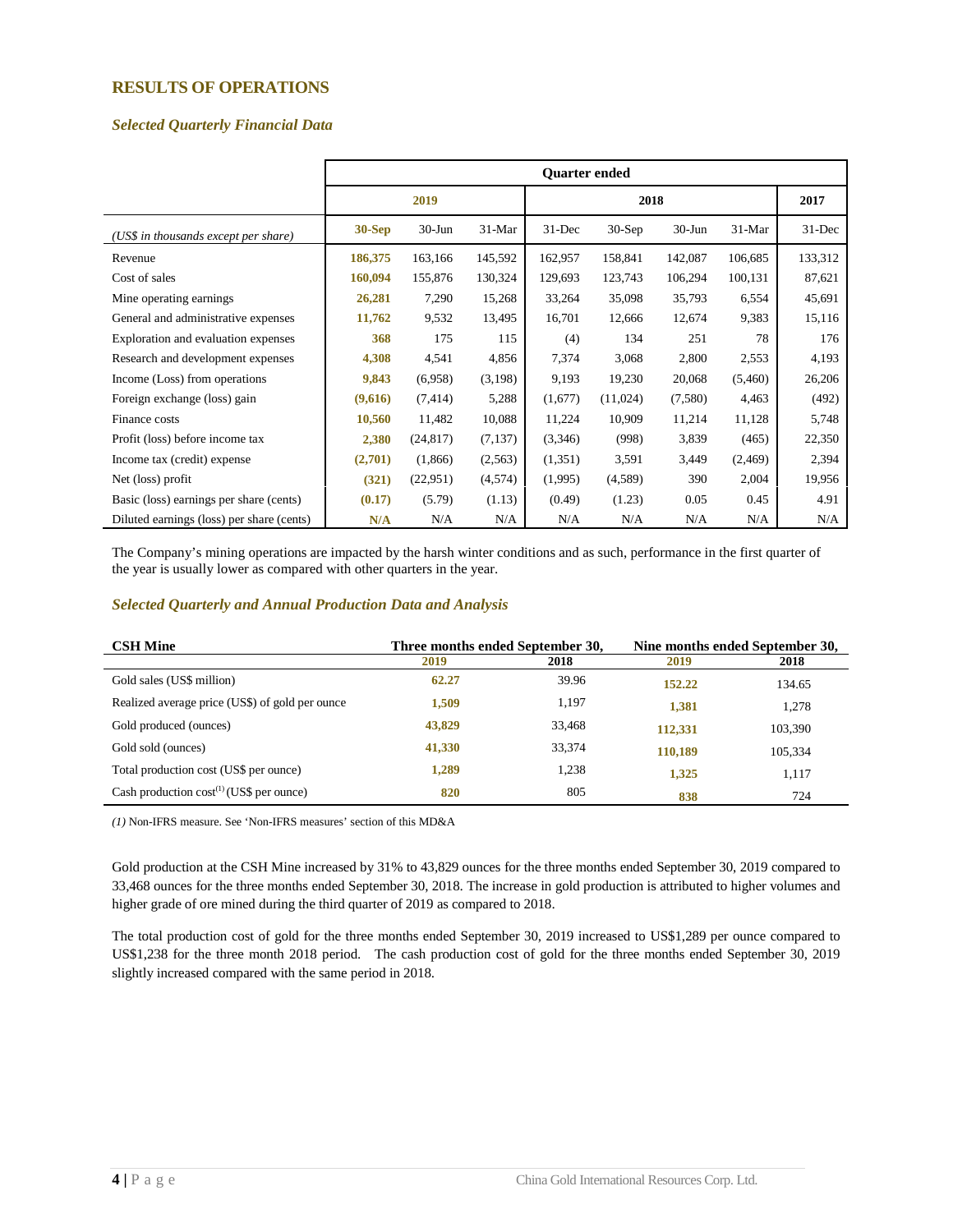| <b>Jiama Mine</b>                                                                                                       |            | Three months ended September 30, | Nine months ended September 30, |            |  |
|-------------------------------------------------------------------------------------------------------------------------|------------|----------------------------------|---------------------------------|------------|--|
|                                                                                                                         | 2019       | 2018                             | 2019                            | 2018       |  |
| Copper sales (US\$ in millions)<br>Realized average price $\frac{1}{1}$ (US\$) of copper per pound                      | 88.28      | 87.17                            | 234.27                          | 197.81     |  |
| after smelting fee discount                                                                                             | 2.18       | 2.26                             | 2.11                            | 2.36       |  |
| Copper produced (tonnes)                                                                                                | 18,347     | 16,515                           | 49,306                          | 37,313     |  |
| Copper produced (pounds)                                                                                                | 40,447,290 | 36,409,235                       | 108,700,290                     | 82,262,054 |  |
| Copper sold (tonnes)                                                                                                    | 18,711     | 17,384                           | 50,136                          | 36,617     |  |
| Copper sold (pounds)                                                                                                    | 41,249,785 | 38,325,511                       | 110,530,961                     | 80,726,808 |  |
| Gold produced (ounces)                                                                                                  | 19,284     | 17,392                           | 50,309                          | 48,112     |  |
| Gold sold (ounces)                                                                                                      | 19,209     | 19,366                           | 51,606                          | 44,604     |  |
| Silver produced (ounces)                                                                                                | 1,012,415  | 993,286                          | 2,833,166                       | 2,224,824  |  |
| Silver sold (ounces)                                                                                                    | 998,245    | 1,008,220                        | 2,930,788                       | 2,152,984  |  |
| Total production cost <sup>2</sup> (US\$) of copper per pound<br>Total production $\cos t^2$ (US\$) of copper per pound | 2.92       | 2.50                             | 3.05                            | 3.08       |  |
| after by-products credits <sup>4</sup>                                                                                  | 2.06       | 1.71                             | 2.23                            | 2.21       |  |
| Cash production $\cos t$ <sup>4</sup> (US\$) per pound of copper<br>Cash production cost $3$ (US\$) of copper per       | 2.29       | 1.90                             | 2.38                            | 2.32       |  |
| pound after by-products credits <sup>4</sup>                                                                            | 1.43       | 1.11                             | 1.56                            | 1.44       |  |

*1* A discount factor of 18.6% to 29.6% is applied to the copper benchmark price to compensate the refinery costs incurred by the buyers. The discount factor is higher if the grade of copper in copper concentrate is below 18%. The industry standard of copper content in copper concentrate is between 18-20%.

*2* Production costs include expenditures incurred at the mine sites for the activities related to production including mining, processing, mine site G&A and royalties etc.

*3* Non-IFRS measure. See 'Non-IFRS measures' section of this MD&A

*4* By-products credit refers to the sales of gold and silver contained in the copper concentrate during the corresponding period.

During the three months ended September 30, 2019, the Jiama Mine produced 18,347 tonnes (approximately 40.4 million pounds) of copper, an increase of 11% compared with the three months ended September 30, 2018 (16,515 tonnes, or 36.4 million pounds). The increase in production is due to higher recovery rates of copper.

During the three months ended September 30, 2019, both total production cost of copper per pound after by-products and cash production cost of copper per pound after by-product increased as compared to the same period in 2018 due to lower grades of ore from the open-pit mine. The Jiama Mine is currently developing its underground mine which is expected to produce higher grade ore, with anticipated completion by the end of 2021.

#### <span id="page-5-0"></span>*Review of Quarterly Data*

*Three months ended September 30, 2019 compared to three months ended September 30, 2018*

**Revenue** of US\$186.4 million for the third quarter of 2019 increased by US\$27.6 million or 17%, from US\$158.8 million for the same period in 2018.

Revenue from the CSH Mine was US\$62.4 million, an increase of US\$22.4 million, compared to US\$40.0 million for the same period in 2018. Realized average gold price increased by 26% from US\$1,197/oz in Q3 2018 to US\$1,509/oz in Q3 2019. Gold sold by the CSH Mine was 41,330 ounces (gold produced: 43,829 ounces), compared to 33,374 ounces (gold produced: 33,468 ounces) for the same period in 2018.

Revenue from the Jiama Mine was US\$124.0 million, an increase of US\$5.1 million, compared to US\$118.9 million for the same period in 2018. Total copper sold was 18,711 tonnes (41.2 million pounds) for the three months ended September 30, 2019, an increase of 8% from 17,384 tonnes (38.3 million pounds) for the same period in 2018.

**Cost of sales** of US\$160.1 million for the quarter ended September 30, 2019, an increase of US\$36.4 million or 29% from US\$123.7 million for the same period in 2018. Cost of sales as a percentage of revenue for the Company increased from 78% to 86% for the three months ended September 30, 2018 and 2019, respectively. Cost of sales was impacted by many production factors such as grade of ore, recovery rates, stripping ratio and etc. Refer to the sections below for details of production factors for each individual mine.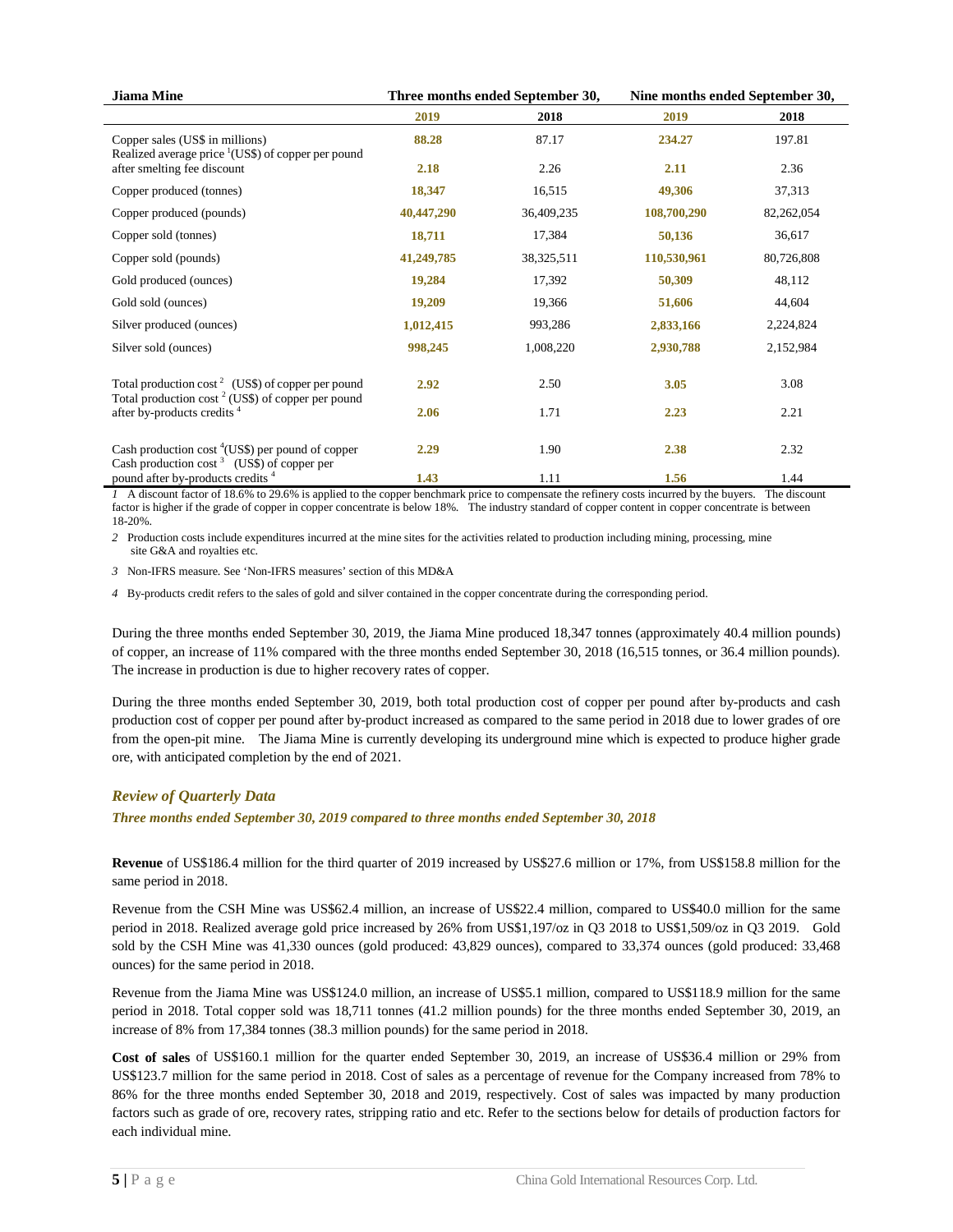**Mine operating earnings** of US\$26.3 million for the three months ended September 30, 2019, a decrease of 25%, or US\$8.8 million, from US\$35.1 million for the same period in 2018. Mine operating earnings as a percentage of revenue decreased from 22% to 14% for the three months ended September 30, 2018 and 2019, respectively.

**General and administrative expenses** decreased by US\$0.9 million, from US\$12.7 million for the quarter ended September 30, 2018 to US\$11.8 million for the quarter ended September 30, 2019. The decrease was due to the Company's implementation of an overall cost reduction program.

**Research and development expenses** of US\$4.3 million for the three months ended September 30, 2019, increased from US\$3.1 million for the comparative 2018 period. The increase in 2019 was due to the Company's R&D activities in relation to increasing recovery rates and optimizing processing and mining.

**Income from operations** of US\$9.8 million for the third quarter of 2019, decreased by US\$9.4 million, from US\$19.2 million for the same period in 2018.

**Finance costs** of US\$10.6 million for the three months ended September 30, 2019, decreased by US\$0.3 million compared to US\$10.9 million for the same period in 2018. During the three months ended September 30, 2019, interest payments of US\$86,000 (2018: nil) were capitalized for borrowing costs related to the Jiama Mine expansion.

**Foreign exchange loss** of US\$9.6 million for the three months ended September 30, 2019, decreased from US\$11.0 million for the same period in 2018. The loss was attributed to changes in the RMB/USD exchange rates and the revaluation of monetary items held in Chinese RMB.

**Interest and other income** of US\$1.5 million for the three months ended September 30, 2019, decreased from US\$1.7 million for the same period in 2018.

**Gain on the recognition of other assets** of US\$11.2 million was recorded during the three months ended September 30, 2019 in relation to a cooperation agreement between the Group and a third-party real estate developer. Pursuant to the Cooperation Agreement, the Group agreed to transfer the land use right for the development and the Developer agreed to compensate the Group by transferring a portion of one building and carparks. During the period, the Group derecognized the right-of-use assets, and recognized the right to receive the new premise. The project is still under development and is expected to be completed by May 31, 2020.

**Income tax expense** of US\$2.7 million for the quarter ended September 30, 2019, decreased by US\$0.9 million from US\$3.6 million for the comparative period in 2018. During the current quarter, the Company had US\$1.8 million of deferred tax expense compared to US\$2.8 million for the same period in 2018.

**Net loss o**f US\$0.3 million for the three months ended September 30, 2019, decreased by US\$4.3 million from US\$4.6 million for the three months ended September 30, 2018.

#### *Nine months ended September 30, 2019 compared to nine months ended September 30, 2018*

**Revenue** of US\$495.1 million for the nine months ended September 30, 2019 increased by US\$87.5 million or 21%, from US\$407.6 million for the same period in 2018.

Revenue from the CSH Mine was US\$152.2 million, an increase of US\$17.5 million, compared to US\$134.7 million for the same period in 2018. Gold sold by the CSH Mine was 110,189 ounces (gold produced: 112,331 ounces), compared to 105,344 ounces (gold produced: 103,390 ounces) for the same period in 2018.

Revenue from the Jiama Mine was US\$342.9 million, an increase of US\$70.0 million, compared to US\$272.9 million for the same period in 2018. Total copper sold was 50,136 tonnes (110.5 million pounds) for the nine months ended September 30, 2019, an increase of 37% from 36,617 tonnes (80.7 million pounds) for the same period in 2018.

**Cost of sales** of US\$446.3 million for the nine months ended September 30, 2019, an increase of US\$116.1 million or 35% from US\$330.2 million for the same period in 2018. The overall increase was primarily attributed to a 39% increase in cost of sales for the Jiama Mine which related to the 32% increase in copper production volumes. Cost of sales for the CSH Mine increased by approximately 28% in 2019 due to lower grades of ore mined and increased amortization of mine development costs. Cost of sales as a percentage of revenue for the Company increased from 81% to 90% for the nine months ended September 30, 2018 and 2019, respectively. Cost of sales was impacted by many production factors such as grade of ore, recovery rates, stripping ratio and etc. Refer to the sections below for details of production factors for each individual mine.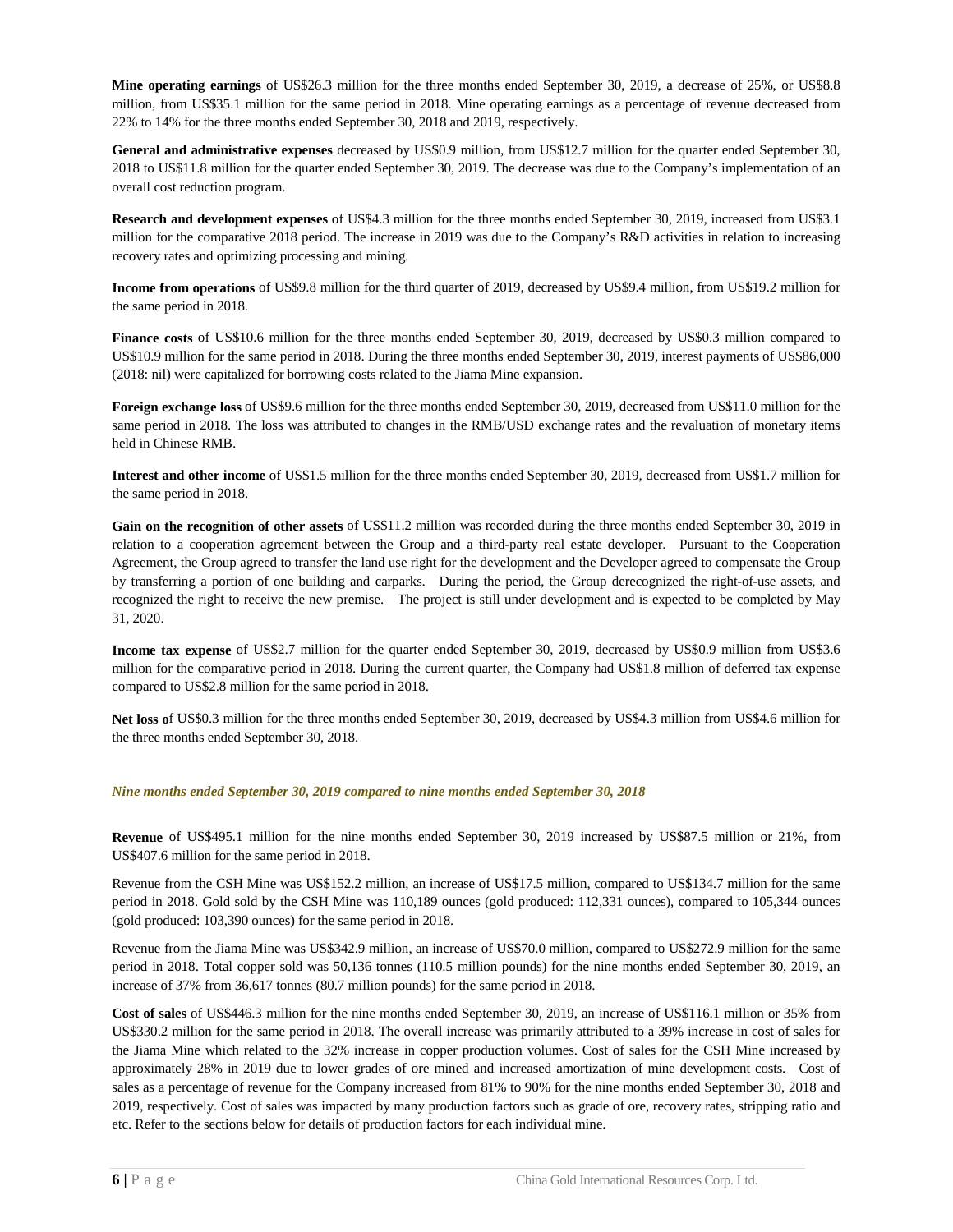**Mine operating earnings** of US\$48.8 million for the nine months ended September 30, 2019, a decrease of 37%, or US\$28.6 million, from US\$77.4 million for the same period in 2018. Mine operating earnings as a percentage of revenue decreased from 19% to 10% for the nine months ended September 30, 2018 and 2019, respectively.

**General and administrative expenses** increased by US\$0.1 million, from US34.7 million for the nine months ended September 30, 2018 to US\$34.8 million for the nine months ended September 30, 2019.

**Research and development expenses** of US\$13.7 million for the nine months ended September 30, 2019, increased from US\$8.4 million for the comparative 2018 period. The increase in 2019 was due to the Company's R&D programs related to optimization of mining and mineral processing.

**Loss from operations** of US\$0.3 million for the nine months ended September 30 2019, decreased by US\$34.1 million, compared to an income of US\$33.8 million for the same period in 2018.

**Finance costs** of US\$32.1 million for the nine months ended September 30, 2019, decreased by US\$1.2 million compared to US\$33.3 million for the same period in 2018. During the nine months ended September 30, 2019, interest payments of US\$0.5 million (2018: nil) were capitalized for borrowing costs related to the Jiama Mine expansion.

**Foreign exchange loss** of US\$11.7 million for the nine months ended in September 30, 2019, decreased from US\$14.1 million for the same period in 2018. The loss was attributed to changes in the RMB/USD exchange rates and the revaluation of monetary items held in Chinese RMB.

**Interest and other income** of US\$3.4 million for the nine months ended September 30, 2019 decreased from US\$15.9 million for the same period in 2018. The 2018 amount was primarily attributed to the sales of low grade product from the Jiama Mine.

**Gain on the recognition of other assets** of US\$11.2 million was recorded during the nine months ended September 30, 2019 in relation to a cooperation agreement between the Group and a third-party real estate developer. Pursuant to the Cooperation Agreement, the Group agreed to transfer the land use right for the development and the Developer agreed to compensate the Group by transferring a portion of one building and carparks. During the period, the Group derecognized the right-of-use assets, and recognized the right to receive the new premise. The project is still under development and is expected to be completed by May 31, 2020.

**Income tax credit** of US\$1.7 million for the nine months ended September 30, 2019, compared to an income tax expense of US\$4.6 million for the same period in 2018. During the current nine month period, the Company had US\$2.6 million of deferred tax credit compared to US\$3.6 million of deferred tax expense for the same period in 2018.

**Net loss o**f US\$27.8 million for the nine months ended September 30, 2019, increased by US\$25.6 million from US\$2.2 million for the comparative 2018 period.

#### <span id="page-7-0"></span>**NON-IFRS MEASURES**

The cash cost of production is a measure that is not in accordance with IFRS.

The Company has included cash production cost per ounce gold data to supplement its consolidated financial statements, which are presented in accordance with IFRS. Non-IFRS measures do not have any standardized meaning prescribed under IFRS, and therefore they may not be comparable to similar measures employed by other companies. The data is intended to provide additional information and should not be considered in isolation or as a substitute for measures of performance, operating results or financial condition prepared in accordance with IFRS. The Company has included cash production cost per ounce data because it understands that certain investors use this information to determine the Company's ability to generate earnings and cash flow. The measure is not necessarily indicative of operating results, cash flow from operations, or financial condition as determined under IFRS. Cash production costs are determined in accordance with the Gold Institute's Production Cost Standard. Although the Gold Institute ceased operations in 2002, the Company believes that the Gold Institute's Production Cost Standard continues to represent the market accepted standard for reporting cash cost of production. However, different issuers may apply slight deviations to the standard so the cash production costs disclosed by the Company may not be directly comparable to other issuers.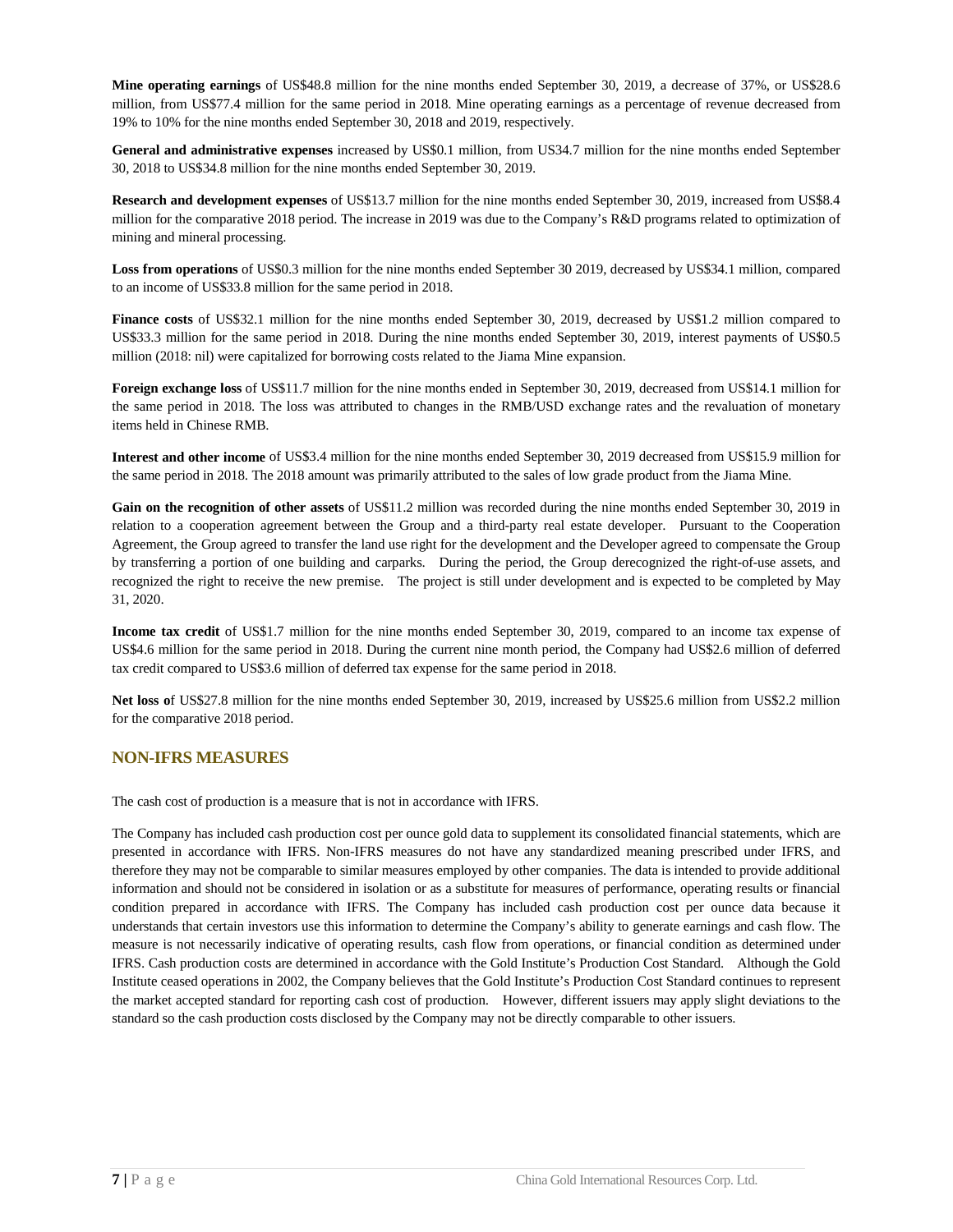The following tables provide a reconciliation of cost of sales to the cash costs of production in total dollars and in dollars per gold ounce for the CSH Mine or per copper pound for the Jiama Mine:

#### **Three months ended September 30,**<br>
2018<br>
2018<br>
2019<br>
2018 **2019** 2018 **2019** 2018 **US\$ US\$ Per ounce** US\$ US\$ Per ounce **US\$ US\$ Per ounce** US\$ US\$ Per ounce Total Cost of sales **53,256,458 1,289** 41,314,821 1,238 **146,038,507**<sup>1</sup> **1,325** 117,671,812 1,117 Adjustment – Depreciation &<br>depletion depletion **(19,370,586) (469)** (14,432,598) (433) **(53,707,501) (487)** (41,409,728) (393) Total cash production costs **33,885,872 820** 26,882,223 805 **92,331,006 838** 76,262,084 724

1 Inventory write down of US\$4.3 million was provided in total cost of sales for the nine months ended September 2019, which is excluded from this figure.

#### **Jiama Mine (Copper with by-products credits)**

**CSH Mine (Gold)**

|                                                                       | Three months ended September 30, | Nine months ended September 30, |                |                   |                |                             |                |                   |
|-----------------------------------------------------------------------|----------------------------------|---------------------------------|----------------|-------------------|----------------|-----------------------------|----------------|-------------------|
|                                                                       | 2019                             | 2018                            |                | 2019              |                | 2018                        |                |                   |
|                                                                       | US\$                             | US\$<br>Per<br><b>Pound</b>     | US\$           | US\$<br>Per Pound | US\$           | US\$<br>Per<br><b>Pound</b> | US\$           | US\$<br>Per Pound |
| <b>Total Cost of sales</b>                                            | 106,838,119                      | 2.59                            | 82,428,160     | 2.15              | 296,063,235    | 2.68                        | 212,495,789    | 2.63              |
| General and administrative<br>expenses                                | 9,287,870                        | 0.23                            | 10,262,257     | 0.27              | 27,706,304     | 0.25                        | 27,873,425     | 0.35              |
| Research and development<br>expenses                                  | 4,307,856                        | 0.10                            | 3,067,678      | 0.08              | 13,704,766     | 0.12                        | 8,420,892      | 0.10              |
| Total production cost                                                 | 120,433,845                      | 2.92                            | 95,758,095     | 2.50              | 337,474,305    | 3.05                        | 248,790,106    | 3.08              |
| Adjustment – Depreciation<br>& depletion<br>Adjustment – Amortization | (18, 130, 327)                   | (0.44)                          | (16, 254, 777) | (0.42)            | (53, 109, 947) | (0.48)                      | (46, 288, 240) | (0.57)            |
| of intangible assets                                                  | (7,705,197)                      | (0.19)                          | (6,843,680)    | (0.18)            | (21, 183, 494) | (0.19)                      | (15, 434, 544) | (0.19)            |
| Total cash production costs                                           | 94,598,321                       | 2.29                            | 72,659,638     | 1.90              | 263,180,864    | 2.38                        | 187,067,322    | 2.32              |
| By-products credits                                                   | (35,522,804)                     | (0.86)                          | (30, 290, 195) | (0.79)            | (90, 633, 404) | (0.82)                      | (70, 763, 114) | (0.88)            |
| Total cash production costs<br>after by-products credits              | 59,075,517                       | 1.43                            | 42,369,443     | 1.11              | 172,547,460    | 1.56                        | 116,304,208    | 1.44              |

The adjustments above include depreciation and depletion, amortization of intangible assets, and selling expenses included in total production costs.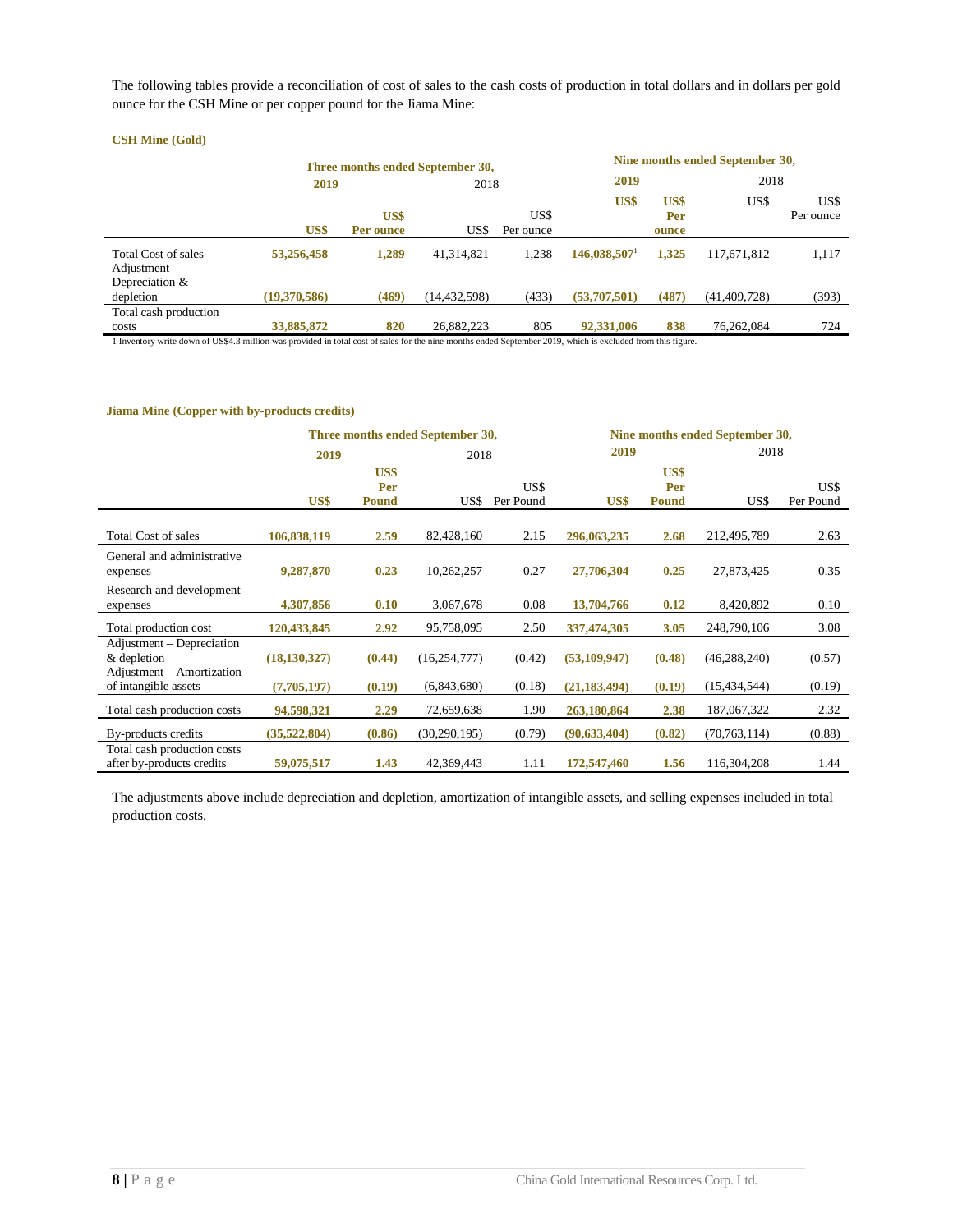The following table provides a breakdown of on-site production costs used to calculate cost of goods sold based on production volumes for the period. Onsite productions costs are also used to calculate unit cost information for the three and nine months ended September 30, 2019 and 2018:

| <b>CSH Mine</b>                                  |                                  |            |                                 |             |                           |
|--------------------------------------------------|----------------------------------|------------|---------------------------------|-------------|---------------------------|
|                                                  | Three months ended September 30, |            | Nine months ended September 30, |             |                           |
|                                                  | 2019                             | 2018       | 2019                            | 2018        |                           |
|                                                  | US\$                             | US\$       | US\$                            | US\$        |                           |
|                                                  |                                  |            |                                 |             |                           |
| Mining ore cost                                  | 6,447,230                        | 2,304,707  | 17,750,194                      | 9,956,964   | $\boldsymbol{\mathrm{F}}$ |
| Mining waste cost                                | 12,588,015                       | 8,670,723  | 36,027,994                      | 37,583,071  | G                         |
| Other mining costs                               | 256,109                          | 419.233    | 1,190,588                       | 1.749.828   | H                         |
| Process Cost - reagents                          | 6,094,707                        | 4,779,735  | 15,214,531                      | 14,395,940  | J                         |
| Other process costs                              | 1,530,385                        | 1,599,066  | 5,291,687                       | 5,620,895   | K                         |
| Process cost - crusher                           | 1,945,656                        | 1.210.568  | 5,254,665                       | 4,672,480   | L                         |
| General and administrative expenses              | 2,543,639                        | 1,868,758  | 5,368,151                       | 5,034,376   |                           |
| Cash Operating cost                              | 31,405,741                       | 20,852,790 | 86,097,810                      | 79,013,554  |                           |
|                                                  |                                  |            |                                 |             |                           |
| Mining and resource tax                          | 2,208,300                        | 1,378,423  | 5,354,315                       | 4,624,828   |                           |
| Other fees and taxes                             | 1,508,068                        | 1,477,185  | 2,819,713                       | 3,443,705   |                           |
| <b>Total Cash cost</b>                           | 35,122,109                       | 23,708,398 | 94,271,838                      | 87,082,087  |                           |
|                                                  |                                  |            |                                 |             |                           |
| Depreciation – Operations                        | 5,743,150                        | 5,261,308  | 18,856,560                      | 16,563,951  |                           |
| Amortization – Mine development                  | 14,342,433                       | 7,401,382  | 35,979,893                      | 30,720,956  |                           |
| Total Onsite production cost                     | 55,207,692                       | 36,371,088 | 149,108,291                     | 134,366,994 | T                         |
| Inventory write-down                             |                                  |            | 4,300,000                       |             | U                         |
| Ratio of Inventory (production cost) transfer to |                                  |            |                                 |             | V                         |
| cost of goods sold                               | 96%                              | 114%       | 98%                             | 88%         |                           |
| <b>Total Cost of Sales</b>                       | 53,256,458                       | 41,314,821 | 150,230,877                     | 117,671,812 | $=(T^* V)+U$              |

The following table provides certain unit cost information on a cost of production per tonne of ore processed (non-IFRS) basis for the CSH Mine for the three and nine months ended September 30, 2019 and 2018:

**CSH Mine**

|                                         | Three months ended September 30, |            | Nine months ended September 30, |            |                |
|-----------------------------------------|----------------------------------|------------|---------------------------------|------------|----------------|
|                                         | 2019                             | 2018       | 2019                            | 2018       |                |
|                                         | US\$                             | US\$       | US\$                            | US\$       |                |
|                                         |                                  |            |                                 |            |                |
| Ore mined and placed on pad (tonnes)    | 4,031,723                        | 1,959,973  | 10,923,636                      | 7,058,982  | A              |
| Average grade of ore (grams per tonne)  | 0.58                             | 0.43       | 0.54                            | 0.55       | B              |
| Recoverable gold (ounces)               | 44,203                           | 15,611     | 113,988                         | 73,053     | $\mathsf{C}$   |
| Ending gold inventory (ounces)          | 171,938                          | 178,553    | 171,938                         | 178,553    | D              |
| Waste rock removed (tonnes)             | 18,534,202                       | 19,910,536 | 47,991,678                      | 48,340,340 | $\mathbf E$    |
|                                         |                                  |            |                                 |            |                |
| Mining cost US\$                        | 6,447,230                        | 2,304,707  | 17,750,194                      | 9,956,964  | $\mathbf F$    |
| Waste cost US\$                         | 12,588,015                       | 8,670,723  | 36,027,994                      | 37,583,071 | G              |
| Other mining costs US\$                 | 256,109                          | 419,233    | 1,190,588                       | 1,749,828  | H              |
| Total mining costs US\$                 | 19,291,354                       | 11,394,663 | 54,968,776                      | 49,289,863 | $\bf{I}$       |
|                                         |                                  |            |                                 |            |                |
| Process Cost - reagents US\$            | 6,094,707                        | 4,779,735  | 15,214,531                      | 14,395,940 | J              |
| Other process costs US\$                | 3,476,041                        | 2,809,634  | 10.546.352                      | 10,293,375 | K              |
| Total process cost US\$                 | 9,570,748                        | 7,589,369  | 25,760,883                      | 24,689,315 | $\overline{L}$ |
|                                         |                                  |            |                                 |            |                |
|                                         |                                  |            |                                 |            | $=$ $F/A$      |
| Cost of mining per tonne of ore         | 1.60                             | 1.18       | 1.62                            | 1.41       |                |
| Cost of mining waste per tonne of ore   | 3.12                             | 4.42       | 3.30                            | 5.32       | $= G/A$        |
| Other mining costs per tonne of ore     | 0.06                             | 0.21       | 0.11                            | 0.25       | $= H/A$        |
| Total mining costs per tonne of ore     | 4.78                             | 5.81       | 5.03                            | 6.98       |                |
|                                         |                                  |            |                                 |            |                |
| Cost of reagents per tonne of ore       | 1.51                             | 2.44       | 1.39                            | 2.04       | $= J/A$        |
| Other processing costs per tonne of ore | 0.86                             | 1.43       | 0.97                            | 1.46       | $= K/A$        |
| Total processing cost per tonne of ore  | 2.37                             | 3.87       | 2.36                            | 3.50       |                |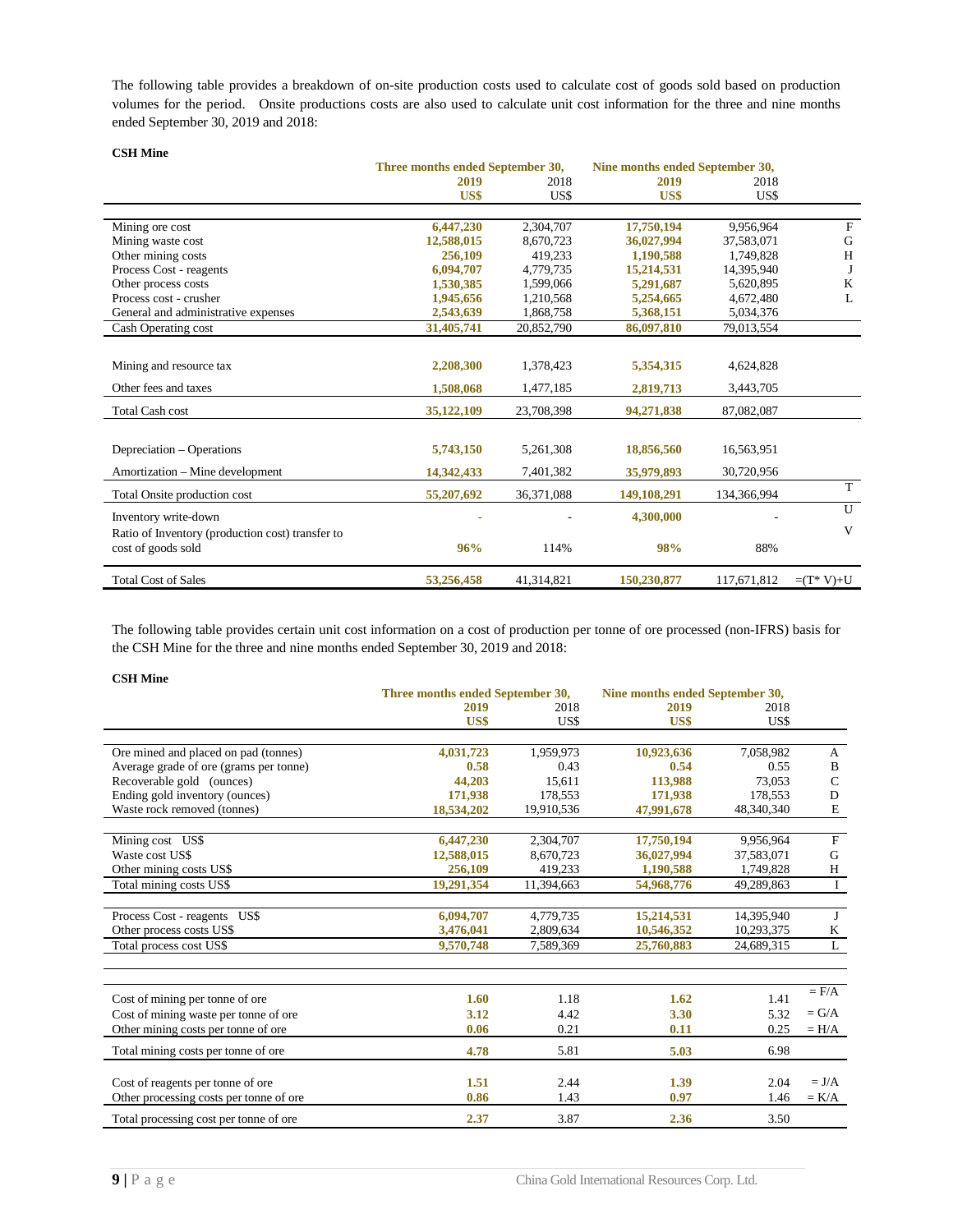#### <span id="page-10-0"></span>**MINERAL PROPERTIES**

#### <span id="page-10-1"></span>*The CSH Mine*

The CSH Mine is located in Inner Mongolia Autonomous Region of China (Inner Mongolia). The property hosts two low-grade, near surface gold deposits, along with other mineralized prospects. The main deposit is called the Northeast Zone (the "Northeast Zone"), while the second, smaller deposit is called the Southwest Zone (the "Southwest Zone").

The CSH Mine is owned and operated by Inner Mongolia Pacific Mining Co. Limited, a Chinese Joint Venture in which the Company holds a 96.5% interest and Ningxia Nuclear Industry Geological Exploration Institution holds the remaining 3.5%.

The CSH Mine has two open-pit mining operations and has a mining and processing capacity of 60,000 tpd.

#### **Production Update**

| <b>CSH Mine</b>                      | Three months ended September 30, |            |            | Nine months ended September 30, |
|--------------------------------------|----------------------------------|------------|------------|---------------------------------|
|                                      | 2019                             | 2018       | 2019       | 2018                            |
| Ore mined and placed on pad (tonnes) | 4,031,723                        | 1,959,973  | 10,923,636 | 7,058,982                       |
| Average ore grade $(g/t)$            | 0.58                             | 0.43       | 0.54       | 0.55                            |
| Recoverable gold (ounces)            | 44,203                           | 15,611     | 113,988    | 73,053                          |
| Ending ore inventory (ounces)        | 171,938                          | 178,553    | 171,938    | 178,553                         |
| Waste rock removed (tonnes)          | 18,534,202                       | 19,910,536 | 47,994,678 | 48,340,340                      |

For the three months ended September 30, 2019, the total amount of ore placed on the leach pad was 4.0 million tonnes, with total contained gold of 44,203 ounces (1,375 kilograms). The overall accumulative project-to-date gold recovery rate has slightly increased to approximately 54.28% at the end of September 2019 from 54.19% at the end of June 2019. Of which, gold recovery from the phase I heap is 59.77% and; gold recovery from the Phase II heap is 47.41% at September 30, 2019.

In the second half of 2017, there were a series of wall failures on one side of the north-east pit at the CSH Mine which led to short term interruptions of mining activities. The Company curtailed production in certain areas of the pit while it conducted studies to address the slope stability issues and remediation plans for the long term mine plan, which included optimization studies for pit limit, haul road design and mining production schedule for the new pit slope angle.

Based on the finalized studies, the Company has adopted an updated pit design for the north-east pit in accordance with the pit limit optimization study carried out by Changchun Gold Design Institute based on the amended ultimate pit limit slopes. The new pit design is conducted based on the Mineral Reserves estimate for the CSH Mine reported as of December 31, 2018. Accordingly, the life of mine updated production schedule is seven years.

#### **Exploration**

CSH conducted a research project based on the geological exploration results completed in the recent years, with regional geological mapping of 30 km<sup>2</sup>, geological investigations of 129 km, aeromagnetic survey of 78 km<sup>2</sup>, as well as 1,200 samples / 6 km of geochemical survey, 11,307 +/-m of cores from 42 drill holes, detailed logging of 9,373+/-m of cores from 28 drill holes and infrared spectral alteration analysis

#### **Mineral Resource Update**

CSH Mine Resources by category, Northeast and Southwest pits combined at December 31, 2018 under NI 43-101:

|             |                    |          |       | <b>Metal</b> |
|-------------|--------------------|----------|-------|--------------|
| <b>Type</b> | <b>Quantity Mt</b> | Au $g/t$ | Au t  | Au Moz       |
| Measured    | 12.34              | 0.62     | 7.60  | 0.24         |
| Indicated   | 124.12             | 0.62     | 76.63 | 2.46         |
| $M+I$       | 136.46             | 0.62     | 84.24 | 2.71         |
| Inferred    | 80.36              | 0.52     | 41.51 | 1.33         |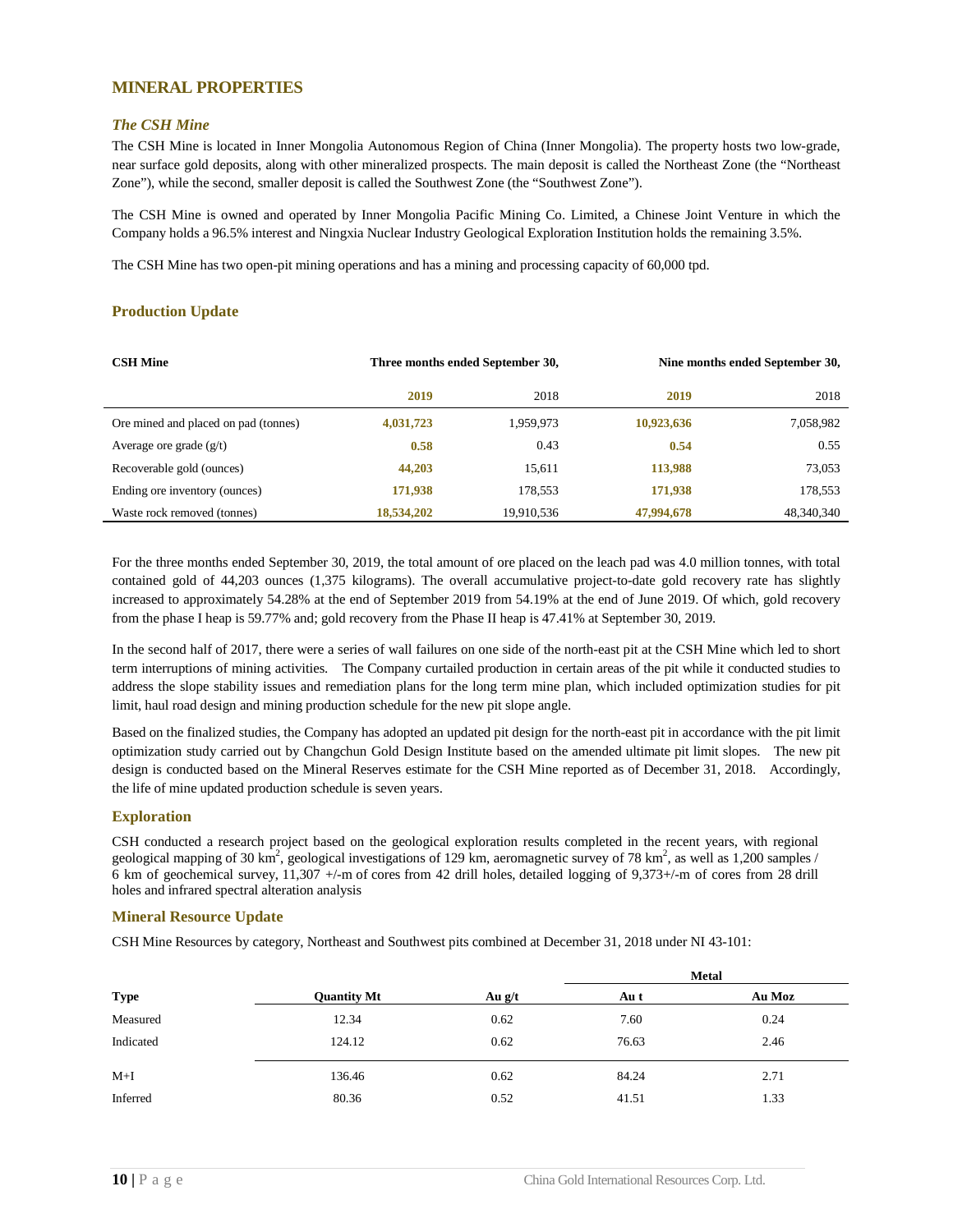#### **Mineral Reserves Update**

|              |                    |          |       | <b>Metal</b> |
|--------------|--------------------|----------|-------|--------------|
| <b>Type</b>  | <b>Quantity Mt</b> | Au $g/t$ | Au t  | Au Moz       |
| Proven       | 10.59              | 0.63     | 6.72  | 0.22         |
| Probable     | 66.49              | 0.65     | 43.23 | 1.39         |
| <b>Total</b> | 77.08              | 0.65     | 49.96 | 1.61         |

CSH Mine Reserves by category, Northeast and Southwest pits combined at December 31, 2018 under NI 43-101:

#### <span id="page-11-0"></span>*The Jiama Mine*

The Company acquired the Jiama Mine on December 1, 2010. Jiama is a large copper-gold polymetallic deposit containing copper, gold, silver, molybdenum, and other metals located in the Gandise metallogenic belt in Tibet Autonomous Region of China.

The Jiama Mine has both underground mining and open-pit mining operations. Phase I of the Jiama Mine commenced mining operations in the latter half of 2010 and reached its design capacity of 6,000 tpd in early 2011. Phase II of the Jiama Mine commenced mining operations in 2018 with 44,000 tpd design capacity.

#### **Production Update**

| <b>Jiama Mine</b>                | Three months ended September 30, |           |            | Nine months ended September 30, |
|----------------------------------|----------------------------------|-----------|------------|---------------------------------|
|                                  | 2019                             | 2018      | 2019       | 2018                            |
| Ore processed (tonnes)           | 3,932,431                        | 3,372,400 | 10,169,419 | 7,204,141                       |
| Average copper ore grade (%)     | 0.58                             | 0.68      | 0.62       | 0.71                            |
| Copper recovery rate (%)         | 80                               | 72        | 78         | 73                              |
| Average gold ore grade $(g/t)$   | 0.26                             | 0.30      | 0.27       | 0.39                            |
| Gold recovery rate (%)           | 59                               | 54        | 56         | 53                              |
| Average silver ore grade $(g/t)$ | 16.26                            | 15.39     | 16.67      | 17.21                           |
| Silver recovery rate (%)         | 49                               | 60        | 52         | 56                              |

According to the mining plan for the Phase II expansion, the Jiama Mine began to produce low grade ore from the open pit mine. As a result, the Company expected the average ore grade to be lower than previous years which used higher grade ore from underground mining only. Production cost was also expected to be higher since the commencement of commercial production of Phase II due to the lower grade of ore and lower recovery rates.

During 2019, average metal recovery rates began to improve and were higher compared to 2018, as the ratio of oxide ore from the open pit has gradually decreased.

#### **Exploration**

In 2019, the Company initiated a large-scale exploration project for targeted resources and serving to production. The project includes surface drill of 33,390 +/-m, 25 drills, 500 +/- m of 1 hydrogeological drill and 800 +/- m of 2 engineering geological drills. During the third quarter of 2019, surface drill of 18,215.63 +/-m, 20 drills were completed, totaling 59.96% of the annual program.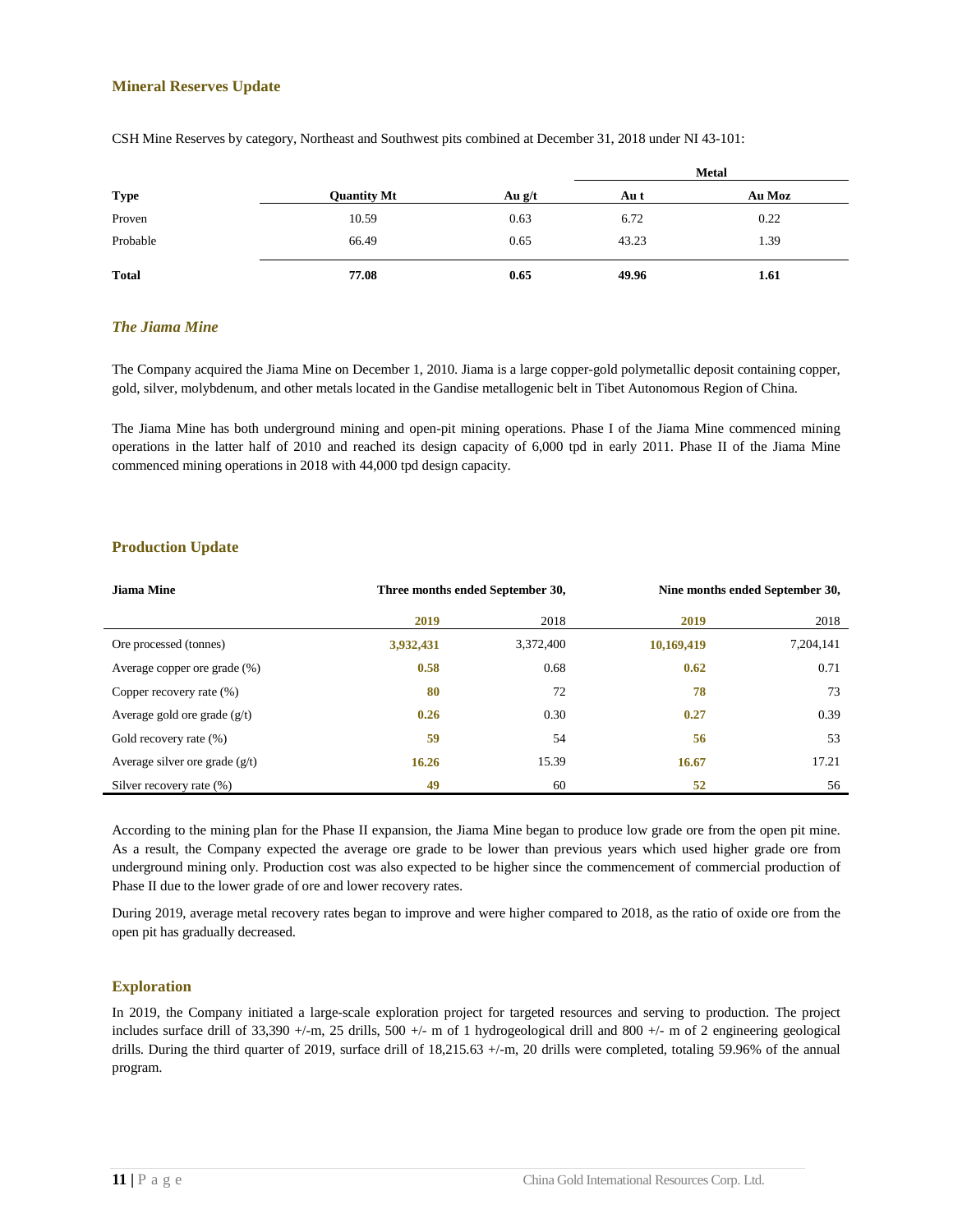#### **Mineral Resources Estimate**

An NI 43-101 compliant mineral resource estimate was independently completed by Mining One Pty Ltd. in November 2013, based on information collected up to November 12, 2012. The drilling programs subsequent to November 2012, including an extensive drill program conducted in 2013, will be included in future updates of the Mineral Resources and Reserves.

Mining One Pty Ltd. noted that gold and silver mineralization within the ore body had a significantly higher spatial variability than the other elements. This classification takes into account the proposed large scale mining techniques where Au and Ag will only be credits to the overall products from the operations. Mining One Pty Ltd has assumed that Au and Ag will not be assigned a single cut-off grade for a selected mining block and will be mined in conjunction with the other elements.

|           | Quantity |      |      |          |      |        |           | Cu Metal | Mo Metal | Pb Metal | Zn Metal |        |         |
|-----------|----------|------|------|----------|------|--------|-----------|----------|----------|----------|----------|--------|---------|
| Class     | Mt       | Cu % | Mo%  | Pb %     | Zn % | Au g/t | Ag g/t    | (kt)     | (kt)     | (kt)     | (kt)     | Au Moz | Ag Moz  |
| Measured  | 94.9     | 0.39 | 0.04 | 0.04     | 0.02 | 0.08   | 5.44      | 371      | 34.2     | 41.8     | 22.4     | 0.245  | 16.595  |
| Indicated | .369.1   | 0.41 | 0.03 | 0.05     | 0.03 | 0.11   | 5.93      | 5,590    | 463      | 732      | 460      | 4.762  | 261.145 |
| $M+I$     | .463.9   | 0.41 | 0.03 | 0.05     | 0.03 | 0.11   | 5.90      | 5,961    | 497.4    | 773.7    | 482.4    | 5.008  | 277.740 |
| Inferred  | 406.1    | 0.30 | 0.00 | $0.10\,$ | 0.00 | 0.10   | 51<br>ه د | ,247     | 123      | 311      | 175      | 1.3    | 66.9    |

#### **Jiama Project - Cu, Mo, Pb, Zn ,Au, and Ag Mineral Resources under NI 43-101 Reported at a 0.3% Cu Equivalent Cut off grade\*, as of December 31, 2018**

Note: Figures reported are rounded which may result in small tabulation errors.

The Copper Equivalent basis for the reporting of resources has been compiled on the following basis: CuEq Grade: = (Ag Grade \* Ag Price + Au Grade \* Au Price + Cu Grade \* Cu Price + Pb Grade \* Pb Price +

Zn Grade \* Zn Price + Mo Grade \* Mo Price) / Copper Price

#### **Mineral Reserves Estimate**

A Mineral Reserve estimate, dated November 20, 2013, has been independently verified by Mining One Pty Ltd. in accordance with the CIM Definitions Standards under NI 43-101.

| Jiama Project Statement of NI 43-101 Mineral Reserve Estimate as of December 31, 2018 |  |  |
|---------------------------------------------------------------------------------------|--|--|
|                                                                                       |  |  |

|          | Quantity |      |      |      |      |        |          | Cu Metal | Mo Metal | Pb Metal | Zn Metal |        |         |
|----------|----------|------|------|------|------|--------|----------|----------|----------|----------|----------|--------|---------|
| Class    | Mt       | Cu % | Mo%  | Pb % | Zn % | Au g/t | Ag $g/t$ | (kt)     | (kt)     | (kt)     | (kt)     | Au Moz | Ag Moz  |
|          |          |      |      |      |      |        |          |          |          |          |          |        |         |
| Proven   | 20.8     | 0.61 | 0.05 | 0.05 | 0.03 | 0.21   | 8.99     | 126.4    | 9.5      | 10.3     | 6.9      | 0.140  | 6.026   |
|          |          |      |      |      |      |        |          |          |          |          |          |        |         |
| Probable | 398.4    | 0.56 | 0.03 | 0.13 | 0.08 | 0.18   | 11.21    | 2,427.9  | 128.2    | 548.2    | 317.3    | 2.285  | 143.574 |
|          |          |      |      |      |      |        |          |          |          |          |          |        |         |
| $P+P$    | 419.2    | 0.61 | 0.03 | 0.13 | 0.08 | 0.18   | 11.10    | 2,554.3  | 137.8    | 558.5    | 324.2    | 2.425  | 149.600 |
| Notes:   |          |      |      |      |      |        |          |          |          |          |          |        |         |

1. All Mineral Reserves have been estimated in accordance with the JORC code and have been reconciled to CIM standards as prescribed by the NI 43-101.

2. Mineral Reserves were estimated using the following mining and economic factors:

Open Pits:

a) 5% dilution factor and 95% recovery were applied to the mining method;

b) an overall slope angles of 43 degrees;

c) a copper price of US\$ 2.9/lbs;

d) an overall processing recovery of 88 - 90% for copper

Underground:

- a) 10% dilution added to all Sub-Level Open Stoping;
- b) Stope recovery is 87% for Sub-Level Open Stoping;
- c) An overall processing recovery of 88 90% for copper.

3. The cut-off grade for Mineral Reserves has been estimated at copper equivalent grades of 0.3% Cu (NSR) for the open pits and 0.45% Cu (NSR) for the underground mine.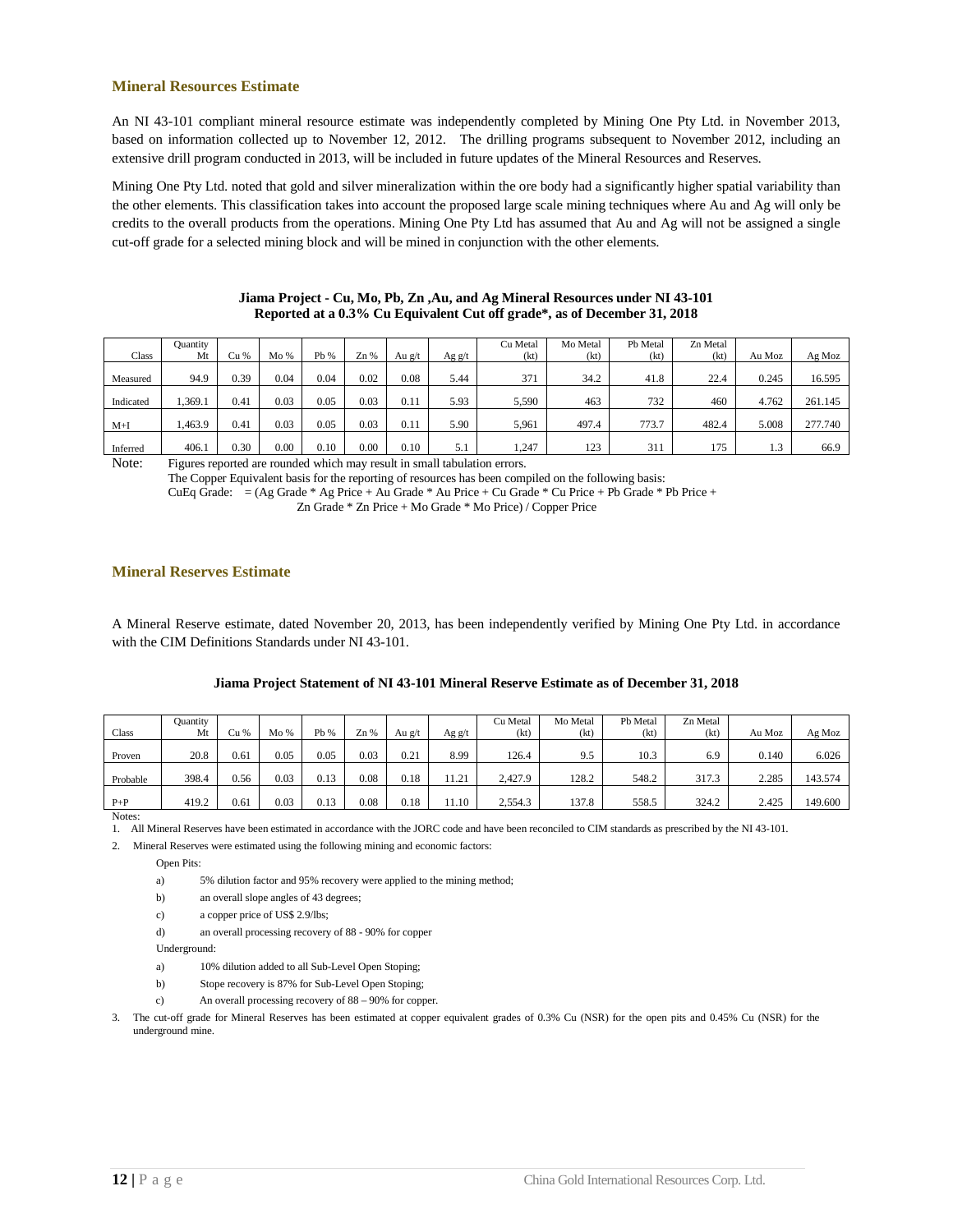#### <span id="page-13-0"></span>**LIQUIDITY AND CAPITAL RESOURCES**

The Company operates in a capital intensive industry. The Company's liquidity requirements arise principally from the need for financing the expansion of its mining and mineral processing operations, exploration activities and acquisition of exploration and mining rights. The Company's principal sources of funds have been proceeds from borrowing from commercial banks in China, equity financings, and cash generated from operations. The Company's liquidity primarily depends on its ability to generate cash flow from its operations and to obtain external financing to meet its debt obligations as they become due, as well as the Company's future operating and capital expenditure requirements.

At September 30, 2019, the Company had an accumulated surplus of US\$199.4 million, working deficit of US\$389.8 million and borrowings of US\$1,205.2 million. The Company's cash balance at September 30, 2019 was US\$192.5 million.

Management believes that its forecast operating cash flows are sufficient to cover the next twelve months of the Company's operations including its planned capital expenditures and current debt repayments. The Company's borrowings are comprised of US\$502.6 million of 3.25% unsecured bonds maturing on July 6, 2020, which are included in the current portion of borrowings, and US\$56.5 million of short term debt facilities with interest rates ranging from 2.75% to 4.51% per annum arranged through various banks in China. In addition, on November 3, 2015, the Company entered into a Loan Facility agreement with a syndicate of banks, led by Bank of China. The lenders agreed to lend an aggregate principle amount of RMB 3.98 billion, approximately US\$613 million with the interest rate of 2.83% per annum currently. The People's Bank of China Lhasa Center Branch's interest rate serves as a benchmark for the interest on the drawdowns. The bank's interest rate is then discounted by 7 basis points (or 0.07%) to calculate the interest on the drawdowns. The proceeds from the Loan Facility are to be used for the development of the Jiama Mine. The loan is secured by the mining rights for the Jiama Mine. As of September 30, 2019 the Company has drawdown RMB3.645 billion, approximately US\$515.3 million under the Loan Facility. The Company believes that the availability of debt financing in China at favorable rates will continue for the foreseeable future. The Company is currently assessing various strategic alternatives for the repayment of its 3.5% unsecured bonds maturing on July 6, 2020. As part of this assessment, the Company is planning on engaging an underwriter and is pursuing a new bond issuance while also at the same time reviewing other financing options.

The Company continues to review and assess its assets for impairment as part of its financial reporting processes. To date, the assessment carried out by the Company support the carrying values of the Company's assets and no impairment has been required. However, the management of the Company continues to evaluate key assumptions on estimates and management judgements in order to determine the recoverable amount of the CSH Mine and the Jiama Mine**.**

#### <span id="page-13-1"></span>**Cash flows**

The following table sets out selected cash flow data from the Company's consolidated cash flow statements for the three and nine months ended September 30, 2019 and September 30, 2018.

|                                                                         |                 | Three months ended September 30, | Nine months ended September 30, |           |  |
|-------------------------------------------------------------------------|-----------------|----------------------------------|---------------------------------|-----------|--|
|                                                                         | 2019            | 2018                             | 2019                            | 2018      |  |
|                                                                         | <b>US\$'000</b> | US\$'000                         | <b>US\$'000</b>                 | US\$'000  |  |
| Net cash from operating activities                                      | 64,368          | 53,557                           | 127,906                         | 109.646   |  |
| Net cash (used in) investing activities                                 | (44, 785)       | (48,230)                         | (91,393)                        | (68, 279) |  |
| Net cash (used in) from financing activities                            | (20)            | 31,257                           | 19,702                          | (2,027)   |  |
| Net increase in cash and cash equivalents                               | 19,563          | 36,584                           | 56,215                          | 39,340    |  |
| Effect of foreign exchange rate changes on<br>cash and cash equivalents | (2,295)         | (1,685)                          | (1,698)                         | (3,133)   |  |
| Cash and cash equivalents, beginning of<br>period                       | 175,245         | 148,626                          | 137,996                         | 147,318   |  |
| Cash and cash equivalents, end of period                                | 192,513         | 183.525                          | 192,513                         | 183.525   |  |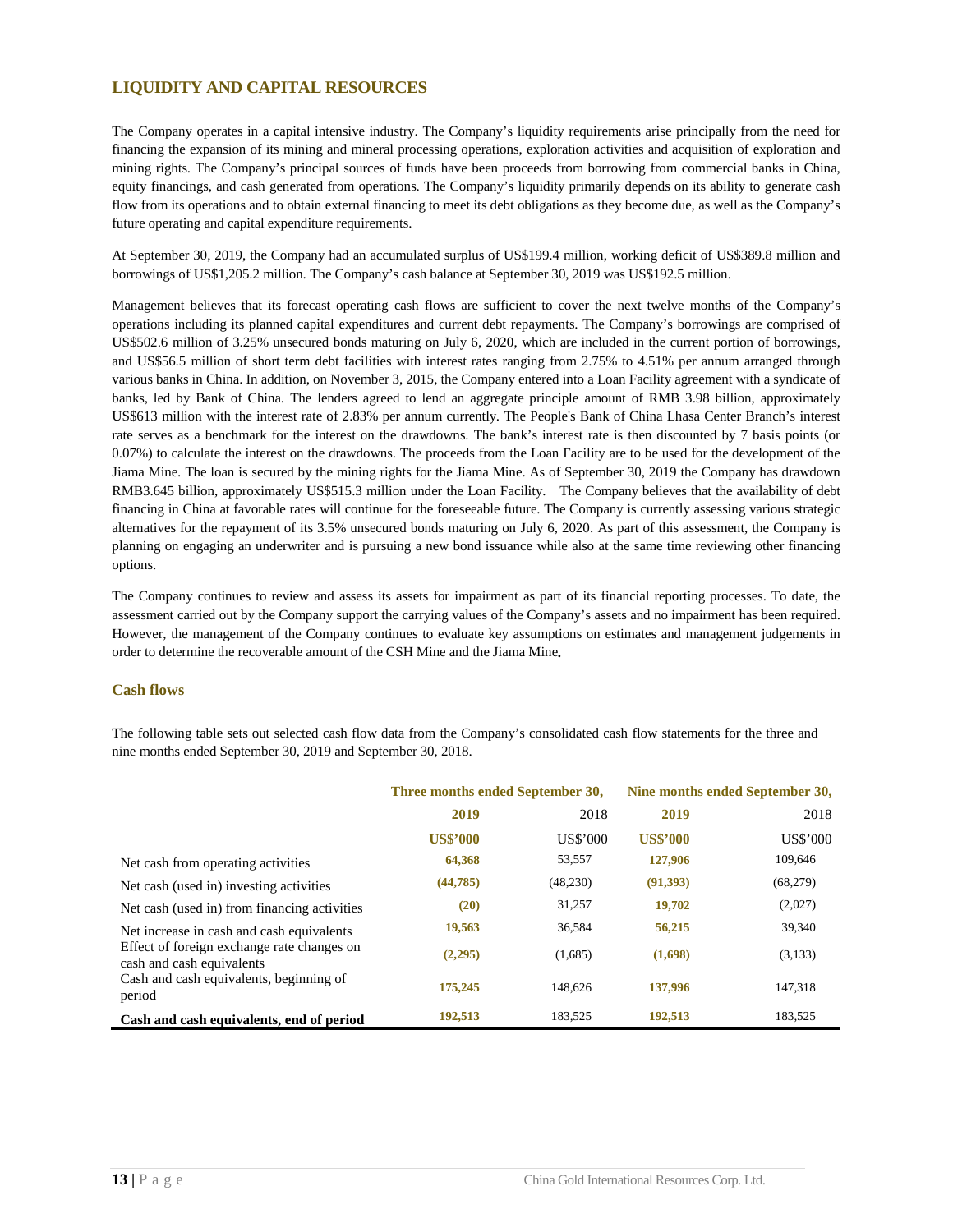#### <span id="page-14-0"></span>*Operating cash flow*

For the three months ended September 30, 2019, net cash inflow from operating activities was US\$64.4 million which is primarily attributable to (i) depreciation and depletion of US\$39.2 million (ii) increase in accounts payable of US\$35.9 million (iii) decrease in accounts receivables of US\$13.7 million and (iv) finance cost of US\$10.6 million, partially offset by (i) decrease in contract liabilities of US\$30.9 million and (ii) interest paid of US\$13.8 million.

For the nine months ended September 30, 2019, net cash inflow from operating activities was US\$127.9 million which is primarily attributable to (i) depreciation and depletion of US\$109.1 million (ii) finance cost of US\$32.1 million (iii) amortization of mining rights of US\$23.6 million and (iv) increase of accounts payable of US\$11.3 million, partially offset by (i) loss before income tax of US\$29.6 million and (ii) interest paid of US\$34.1 million.

#### <span id="page-14-1"></span>*Investing cash flow*

For the three months ended September 30, 2019, the net cash outflow from investing activities was US\$44.8 million which is primarily attributable to (i) payment for the acquisition of property, plant and equipment of US\$36.7 million and (ii) placement of restricted cash balances of US\$10.6 million, partially offset by release of restricted bank balance of US\$2.1 million.

For the nine months ended September 30, 2019, the net cash outflow from investing activities was US\$91.4 million which is primarily attributable to (i) payment for the acquisition of property, plant and equipment of US\$92.8 million, (ii) placement of restricted cash balances of US\$18.0 million, partially offset by release of restricted bank balance of US\$18.3 million.

#### <span id="page-14-2"></span>*Financing cash flow*

For the three months ended September 30, 2019, the net cash inflow from financing activities was US\$20,000 which is primarily attributable to payment for lease of US\$20,000.

For the nine months ended September 30, 2019, the net cash inflow from financing activities was US\$19.7 million which is primarily attributable to proceeds from borrowings of US\$81.2 million offset by repayment of borrowings of US\$61.3 million.

#### **Expenditures Incurred**

For the nine months ended September 30, 2019, the Company incurred mining costs of US\$79.7 million, mineral processing costs of US\$100.4 million and transportation costs of US\$7.3 million.

#### **Gearing ratio**

Gearing ratio is defined as the ratio of consolidated total debt to consolidated total equity. As at September 30, 2019, the Company's total debt was US\$1,205 million and the total equity was US\$1,449 million. The Company's gearing ratio was therefore 0.83 as at September 30, 2019 and 0.84 as at June 30, 2019.

#### **Restrictive covenants**

The Company is subject to various customary conditions and covenants under the terms of its financing agreements.

Under a Loan Facility agreement entered on November 3, 2015 between the Company and a syndicated of banks, led by Bank of China pursuant to which the banks agreed to lend to Tibet Huatailong, the Company's subsidiary, the aggregate principle amount of RMB 3.98 billion (approximately US\$613 million), the debt to assets ratio of Tibet Huatailong should be less than 75% during the term of the agreement.

#### <span id="page-14-3"></span>**SIGNIFICANT INVESTMENTS, ACQUISITIONS AND DISPOSAL OF SUBSIDIARIES. ASSOCIATES AND JOINT VENTURES, AND FUTURE PLAN FOR MATERIAL INVESTMENTS OF CAPITAL ASSETS**

Other than as disclosed elsewhere in this MD&A or in the unaudited condensed consolidated financial statements for the nine months ended September 30, 2019, there were no significant investments held by the Company, nor were there any material acquisitions or disposals of subsidiaries, associates and joint ventures during the nine months ended September 30, 2019. Other than as disclosed in this MD&A, there was no plan authorized by the Board for other material investments or additions of capital assets at the date of this MD&A.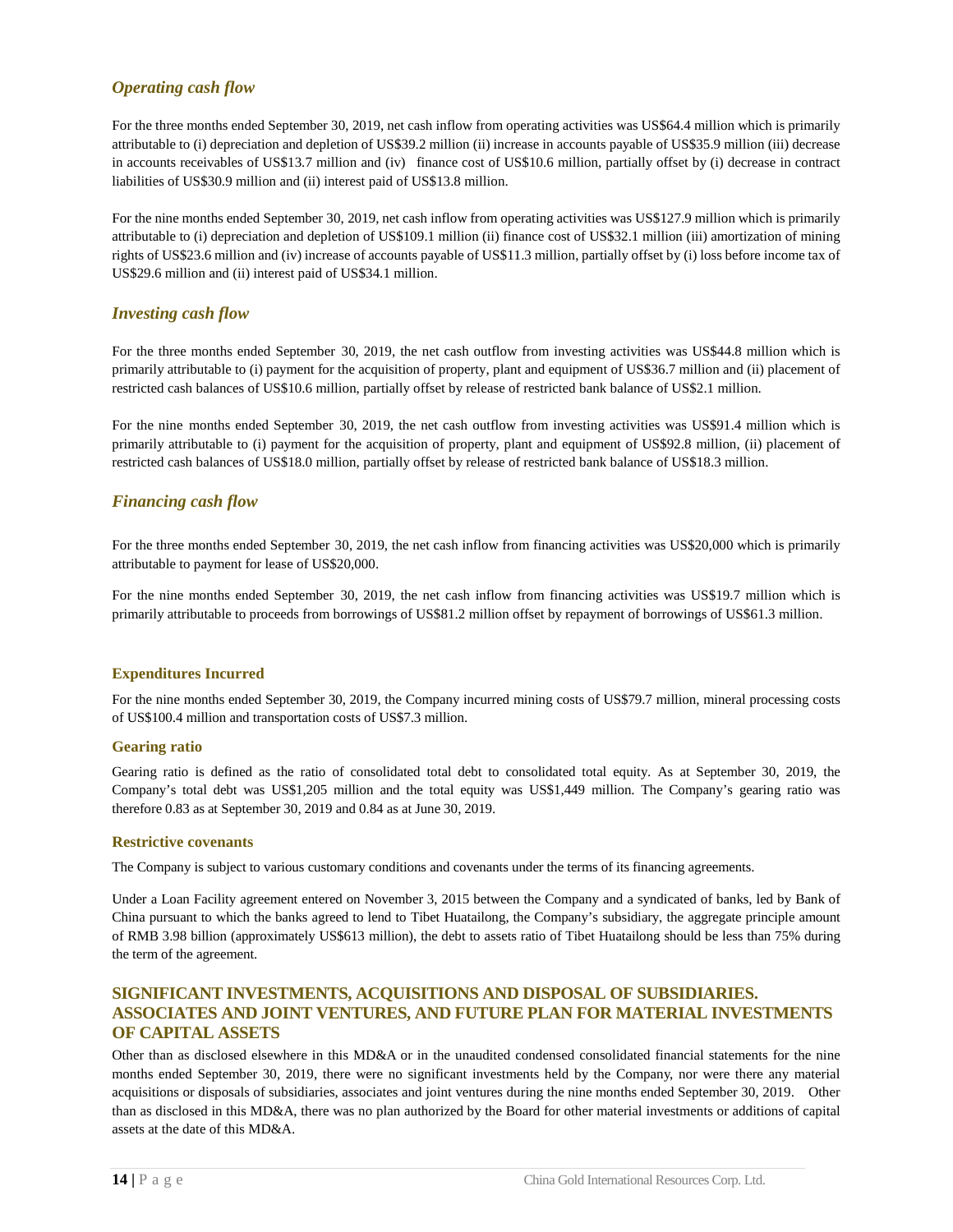#### <span id="page-15-0"></span>**CHARGE ON ASSETS**

Other than as disclosed elsewhere in this MD&A and annual consolidated financial statements, none of the Group's assets were pledged as at September 30, 2019.

#### <span id="page-15-1"></span>**EXPOSURE TO FLUCTUATIONS IN EXCHANGE RATES AND RELATED HEDGES**

The Company is exposed to the financial risk related to the fluctuation of foreign exchange rates for the monetary assets and liabilities denominated in the currencies other than the functional currencies to which they relate. The Company has not hedged its exposure to currency fluctuation. However, the Management monitors foreign exchange exposure and will consider hedging significant foreign currency exposure should the need arise. Refer to Note 32, Financial Instruments, in the annual consolidated financial statements for the year ended December 31, 2018.

#### <span id="page-15-2"></span>**COMMITMENTS AND CONTINGENCIES**

Commitments and contingencies include principal payments on the Company's bank loans and syndicated loan facility, material future aggregate minimum operating lease payments required under operating leases and capital commitments in respect of the future acquisition of property, plant and equipment and construction for both the CSH Mine and the Jiama Mine.

The Company has leased certain properties in China and Canada, which are all under operating lease arrangements and are negotiated for terms of between one and seventeen years. The Company is required to pay a fixed rental amount under the terms of these leases.

The Company's capital commitments relate primarily to the payments for purchase of equipment and machinery for both mines and payments to third-party contractors for the provision of mining and exploration engineering work and mine construction work for both mines. The Company has entered into contracts that prescribe such capital commitments; however, liabilities relating to them have not yet been incurred. Refer to Note 33, Commitments and Contingencies, in the annual consolidated financial statements for the year ended December 31, 2018.

On July 7, 2017, the Company, through its wholly owned subsidiary Skyland Mining (BVI) Limited, issued bonds on the HKSE, denominated U.S. dollar, with an aggregate principal amount of US\$500 million. The Bonds were issued at a price of 99.663%, bearing a coupon of 3.25% per annum with a maturity date of July 6, 2020. Interest is payable in semi-annual installments on January 6 and July 6 of each year.

The following table outlines payments for commitments for the periods indicated:

|                                       | <b>Total</b>    | Within<br>One year | Within<br>Two to five years | Over 5 years    |
|---------------------------------------|-----------------|--------------------|-----------------------------|-----------------|
|                                       | <b>US\$'000</b> | <b>US\$'000</b>    | <b>US\$'000</b>             | <b>US\$'000</b> |
| Principal repayment of bank loans     | 702,682         | 56,554             | 355,582                     | 290,546         |
| Repayment of bonds including interest | 502,555         | 502,555            | -                           |                 |
| <b>Total</b>                          | 1,205,237       | 559,109            | 355,582                     | 290,546         |

In addition to the table set forth above, the Company has entered into service agreements with third-party contractors such as China Railway for the provision of mining and exploration engineering work and mine construction work for the CSH Mine. The fees for such work performed and to be performed each year varies depending on the amount of work performed. The Company has similar agreements with third party contractors for the Jiama Mine.

#### <span id="page-15-3"></span>**RELATED PARTY TRANSACTIONS**

CNG owned 39.3 percent of the outstanding common shares of the Company as at September 30, 2019 and September 30, 2018.

The Company had major related party transactions with the following companies related by way of shareholders and shareholder in common:

The Company's subsidiary, Inner Mongolia Pacific is a party to a non-exclusive contract for the purchase and sale of doré with CNG (the "Dore Sales Contract") pursuant to which Inner Mongolia Pacific sells gold doré bars to CNG. The pricing is based on the monthly average price of gold ingot as quoted on the Shanghai Gold Exchange and the daily average price of silver as quoted on the Shanghai Huatong Platinum & Silver Exchange prevailing at the time of each relevant purchase order during the contract period. The Dore Sales Contract has been in effect since October 24, 2008 and has been renewed for a current term that commenced on January 1, 2018 and expires on December 31, 2020, which renewal was approved by the Company's shareholders on June 28, 2017.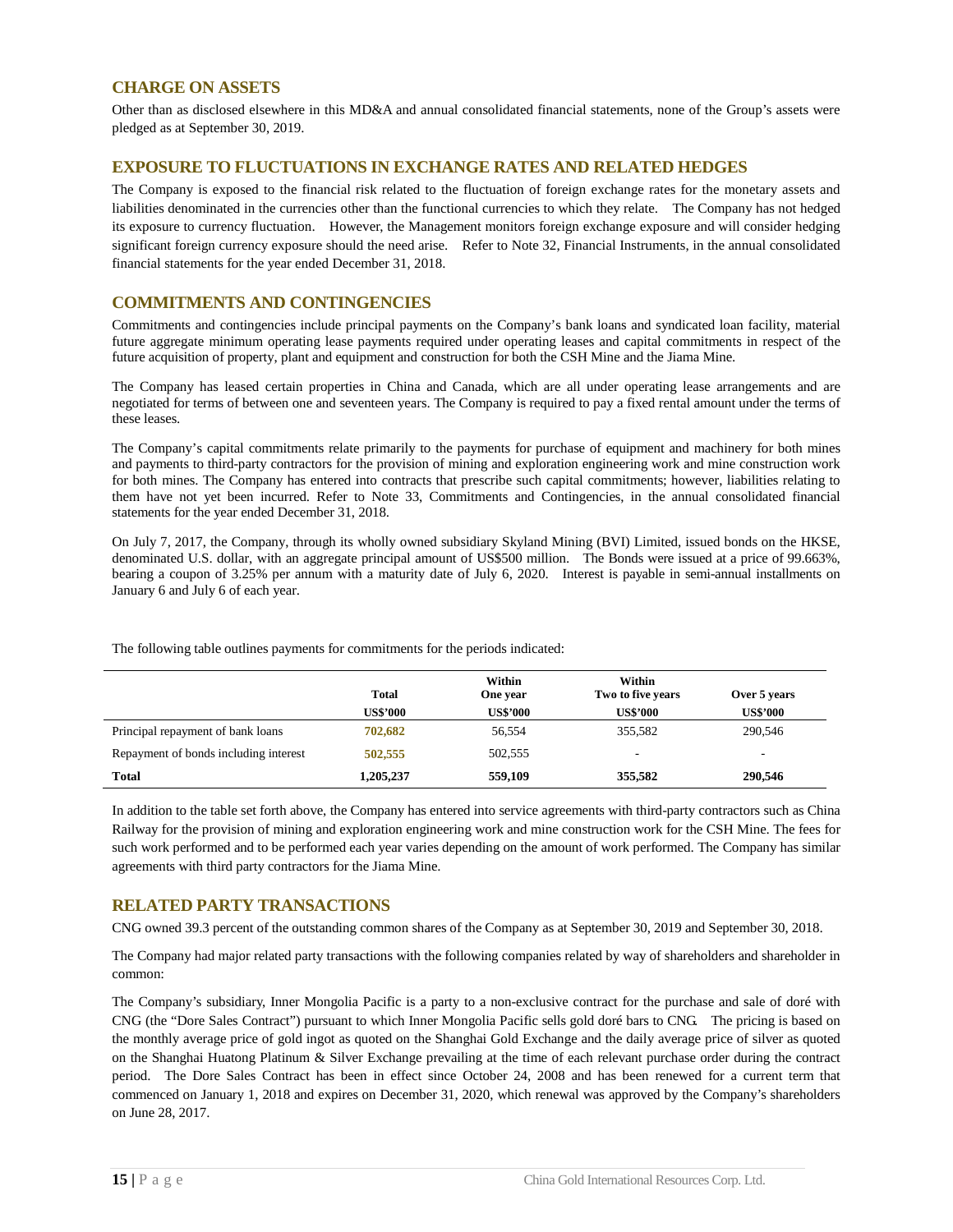Revenue from sales of gold doré bars to CNG of US\$152.2 million for the nine months ended September 30, 2019 increased from US\$134.7 million for the nine months ended September 30, 2018.

The Company is also a party to a Product and Service Framework Agreement with CNG, pursuant to which CNG provides construction, procurement and equipment financing services to the Company and also purchases the copper concentrates produced at the Jiama Mine. The quantity of copper concentrates, pricing terms and payment terms may be established from time to time by the parties with reference to the pricing principles for connected transactions set out under the Product and Service Framework Agreement. On June 28, 2017, the Supplemental Product and Service Framework Agreement was approved and extended to expire on December 31, 2020. For the nine months ended September 30, 2019, revenue from sales of copper concentrate and other products to CNG was US\$68.2 million, compared to US\$116.5 million for the same period in 2018.

For the nine months ended September 30, 2019, construction services of US\$6.9 million were provided to the Company by subsidiaries of CNG (US\$10.6 million for the nine months ended September 30, 2018).

In addition to the aforementioned major related party transactions, the Company also obtains additional services from related parties in its normal course of business, including a Deposit Services Agreement and Loan Agreement entered into on March 25, 2019 among the Company and China Gold Finance.

#### <span id="page-16-0"></span>**PROPOSED TRANSACTIONS**

The Board of Directors has given the Company approval to conduct reviews of a number of projects that may qualify as acquisition targets through joint venture, merger and/or outright acquisitions. The Group did not have any material acquisition and disposal of subsidiaries and associated companies in the nine months ended September 30, 2019. The Company continues to review possible acquisition targets.

#### <span id="page-16-1"></span>**CRITICAL ACCOUNTING ESTIMATES**

In the process of applying the Company's accounting policies, the Directors of the Company have identified accounting judgments and key sources of estimation uncertainty that have a significant effect on the amounts recognized in the audited annual consolidated financial statements.

Key assumptions concerning the future and other key sources of estimation uncertainty at the end of each reporting period that have a risk of causing a material adjustment to the carrying amounts of assets and liabilities within the next twelve months are described in Note 4 of the audited annual consolidated financial statements for the year ended December 31, 2018.

#### <span id="page-16-2"></span>**CHANGE IN ACCOUNTING POLICIES**

A summary of new and revised IFRS standards and interpretations are outlined in Note 2 of the audited annual consolidated financial statements as at December 31, 2018.

#### <span id="page-16-3"></span>**FINANCIAL INSTRUMENTS AND OTHER INSTRUMENTS**

The Company holds a number of financial instruments, the most significant of which are equity securities, accounts receivables, accounts payables, cash and loans. The financial instruments are recorded at either fair values or amortized amount on the balance sheet.

The Company did not have any financial derivatives or outstanding hedging contracts as at September 30, 2019.

#### <span id="page-16-4"></span>**OFF-BALANCE SHEET ARRANGEMENTS**

As at September 30, 2019, the Company had not entered into any off-balance sheet arrangements.

#### <span id="page-16-5"></span>**DIVIDEND AND DIVIDEND POLICY**

The Company has not paid any dividends since incorporation and does not currently have a fixed dividend policy. The Board of Directors will determine any future dividend policy on the basis of, among others things, the results of operations, cash flows and financial conditions, operating and capital requirements, the rules promulgated by the regulators affecting dividends in both Canada and Hong Kong and at both the TSX and HKSE, and the amount of distributable profits and other relevant factors.

Subject to the British Columbia Business Corporations Act, the Directors may from time to time declare and authorize payment of such dividends as they may deem advisable, including the amount thereof and the time and method of payment provided that the record date for the purpose of determining shareholders entitled to receive payment of the dividend must not precede the date on which the dividend is to be paid by more than two months.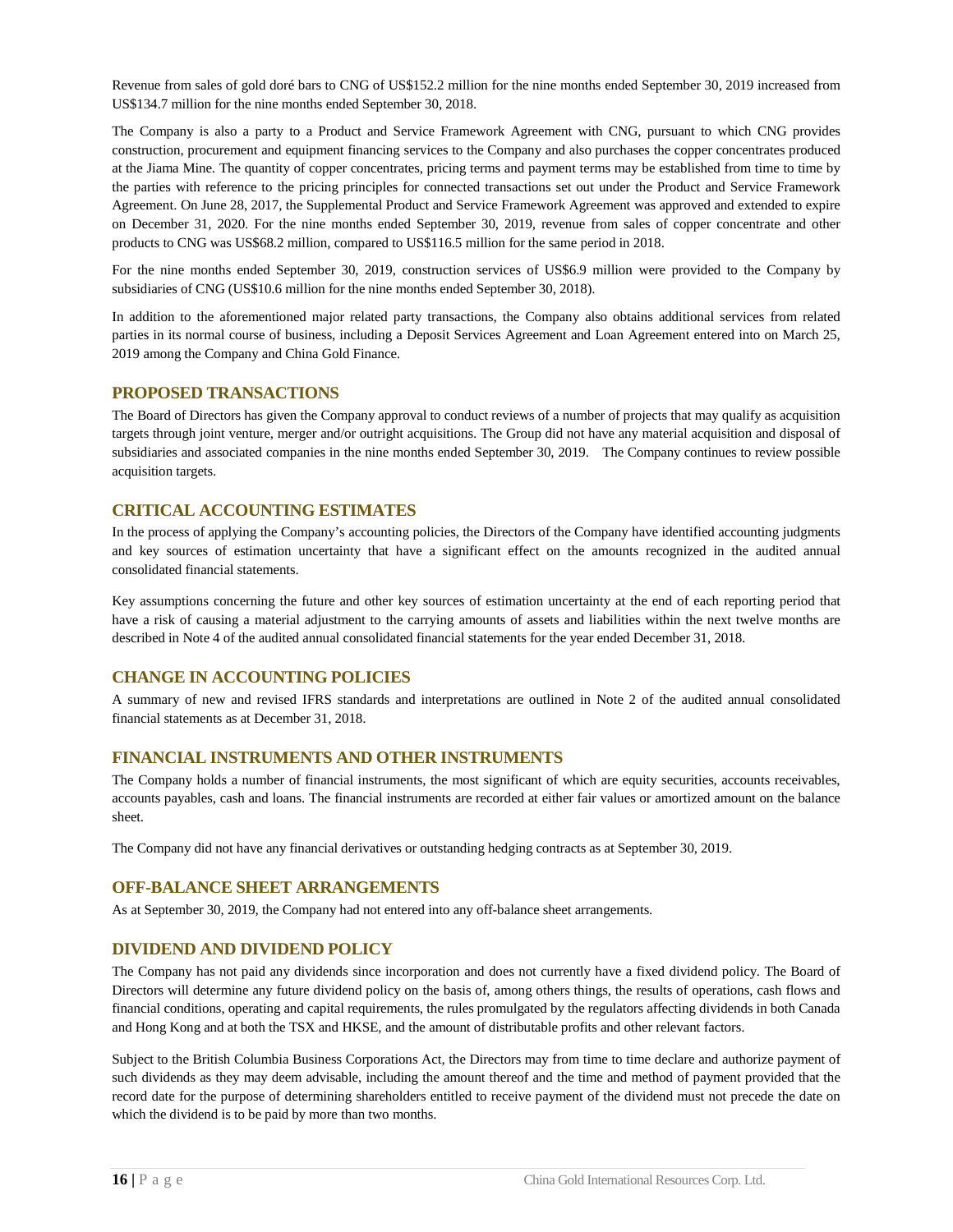A dividend may be paid wholly or partly by the distribution of cash, specific assets or of fully paid shares or of bonds, debentures or other securities of the Company, or in any one or more of those ways. No dividend may be declared or paid in money or assets if there are reasonable grounds for believing that the Company is insolvent or the payment of the dividend would render the Company insolvent.

#### <span id="page-17-0"></span>**OUTSTANDING SHARES**

As of September 30, 2019 the Company had 396,413,753 common shares issued and outstanding.

#### <span id="page-17-1"></span>**DISCLOSURE CONTROLS AND PROCEDURES AND INTERNAL CONTROL OVER FINANCIAL REPORTING**

Management is responsible for the design of disclosure controls and procedures ("DC&P") and the design of internal control over financial reporting ("ICFR") to provide reasonable assurance that material information relating to the Company, including its consolidated subsidiaries, is made known to the Company's certifying officers. The Company's Chief Executive Officer and Chief Financial Officer have each evaluated the Company's DC&P and ICFR as of September 30, 2019 and, in accordance with the requirements established under Canadian National Instrument 52-109 – Certification of Disclosure in Issuer's Annual and Interim Filings, the Chief Executive Officer and Chief Financial Officer have concluded that these controls and procedures were effective as of September 30, 2019, and provide reasonable assurance that material information relating to the Company is made known to them by others within the Company and that the information required to be disclosed in reports that are filed or submitted under Canadian securities legislation are recorded, processed, summarized and reported within the time period specified in those rules.

The Company's Chief Executive Officer and Chief Financial Officer have used the Committee of Sponsoring Organizations of the Treadway Commission (COSO) 2013 framework to evaluate the Company's ICFR as of September 30, 2019 and have concluded that these controls and procedures were effective as of September 30, 2019 and provide reasonable assurance that financial information is recorded, processed, summarized and reported in a timely manner. Management is required to apply its judgment in evaluating the cost-benefit relationship of possible controls and procedures. The result of the inherent limitations in all control systems means design of controls cannot provide absolute assurance that all control issues and instances of fraud will be detected. During the nine months ended September 30, 2019, there were no changes in the Company's DC&P or ICFR that materially affected, or are reasonably likely to materially affect, the Company's internal control over financial reporting.

#### <span id="page-17-2"></span>**RISK FACTORS**

There are certain risks involved in the Company's operations, some of which are beyond the Company's control. Aside from risks relating to business and industry, the Company's principal operations are located within the People's Republic of China and are governed by a legal and regulatory environment that in some respects differs from that which prevails in other countries. Readers of this MD&A should give careful consideration to the information included in this document and the Company's audited annual consolidated financial statements and related notes. Significant risk factors for the Company are metal prices, government regulations, foreign operations, environmental compliance, the ability to obtain additional financing, risk relating to recent acquisitions, dependence on management, title to the Company's mineral properties, and litigation. China Gold International's business, financial condition or results of operations could be materially and adversely affected by any of these risks. For details of risk factors, please refer to the Company's annual audited consolidated financial statements, and Annual Information Form filed from time to time on SEDAR a[t www.sedar.com.](http://www.sedar.com/)

#### <span id="page-17-3"></span>**QUALIFIED PERSON**

Disclosure of scientific or technical information in this MD&A was approved by Mr. Zhongxin Guo, P.Eng. the Company's Chief Engineer and a Qualified Person ("QP") for the purposes of NI 43-101.

November 14, 2019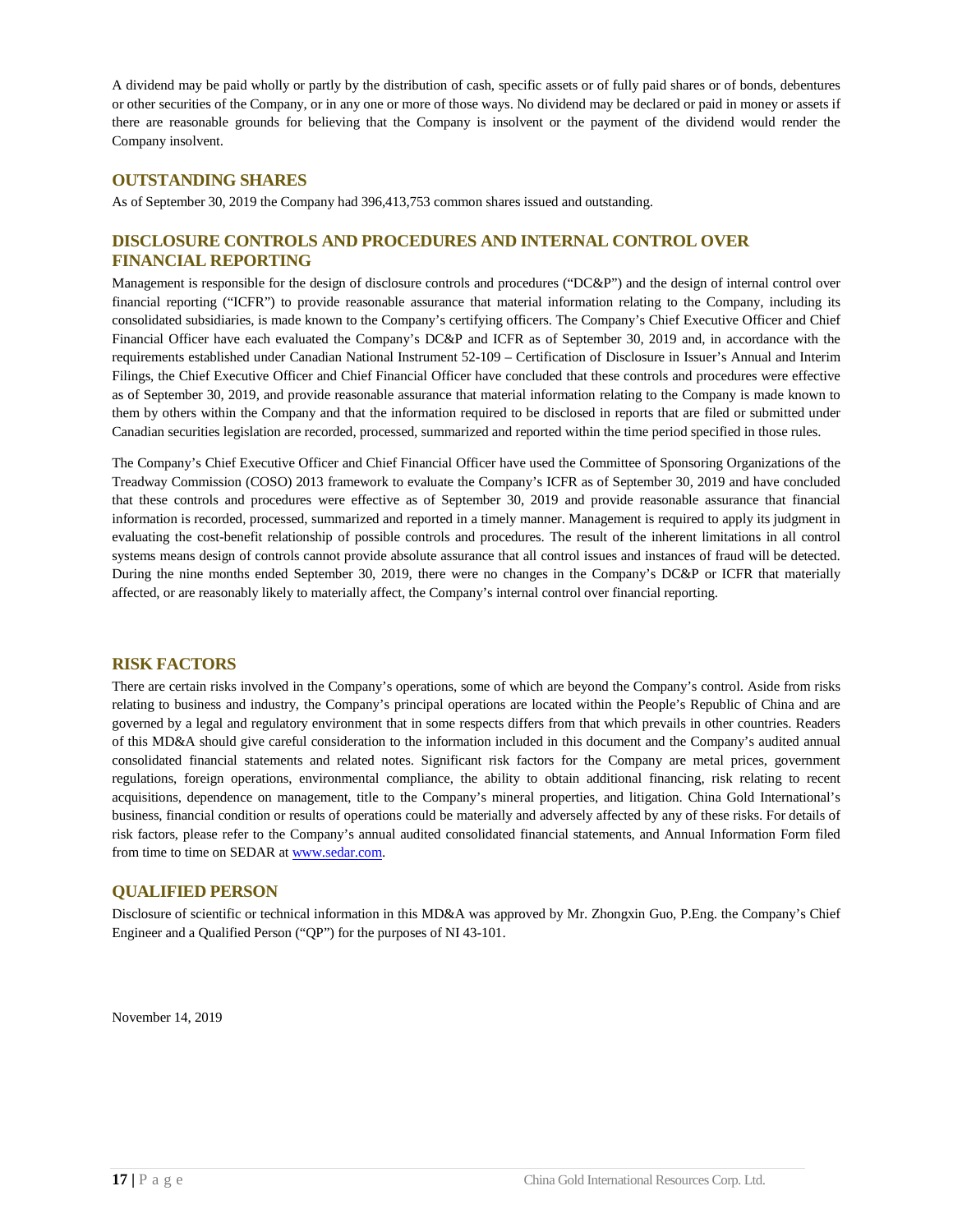(incorporated in British Columbia, Canada with limited liability)

Condensed Consolidated Financial Statements For the three and nine months ended September 30, 2019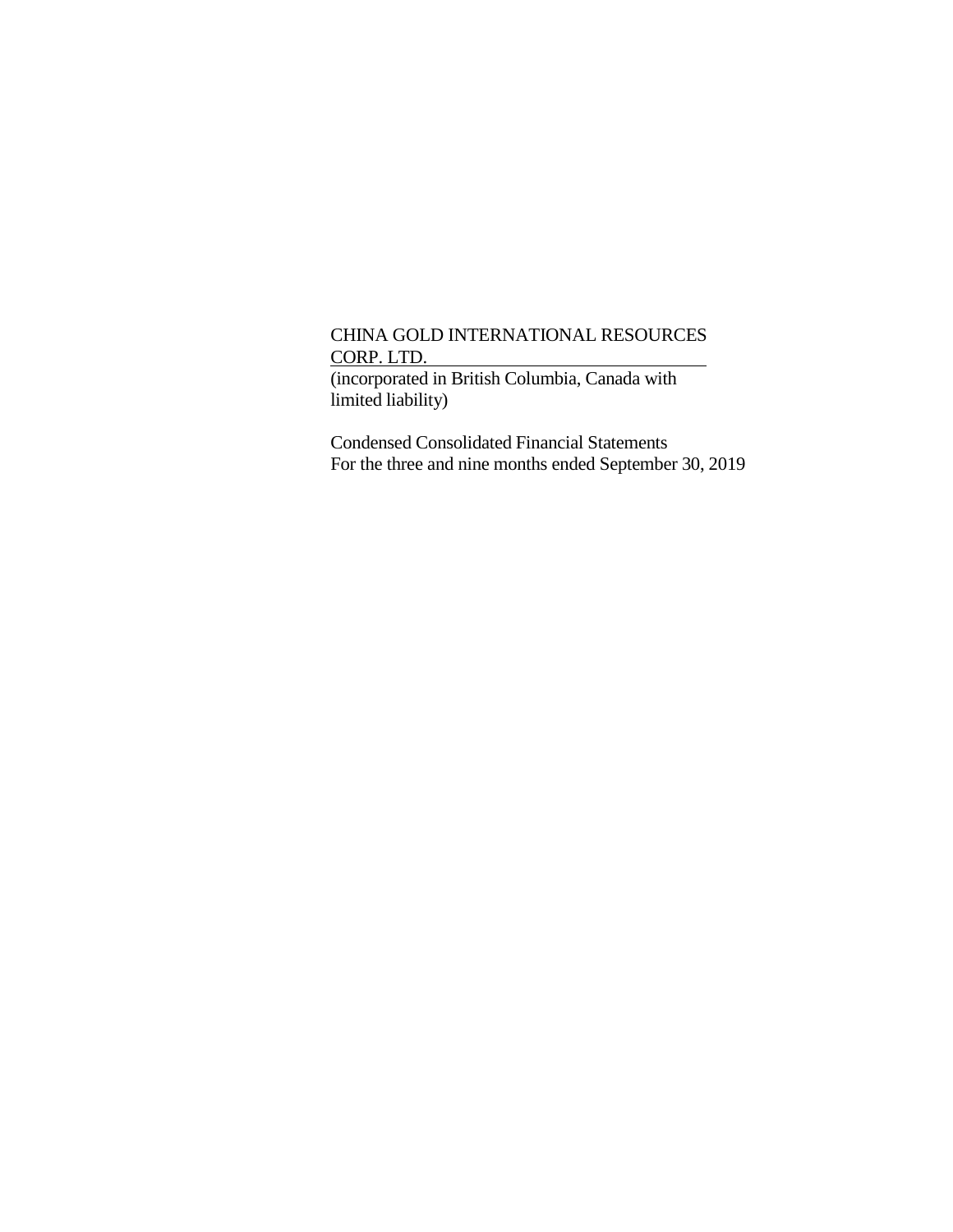# CONDENSED CONSOLIDATED FINANCIAL STATEMENTS FOR THE THREE AND NINE MONTHS ENDED SEPTEMBER 30, 2019

| <b>CONTENTS</b>                                                                      | PAGE(S) |
|--------------------------------------------------------------------------------------|---------|
| CONDENSED CONSOLIDATED STATEMENT OF PROFIT OR LOSS<br>AND OTHER COMPREHENSIVE INCOME | 1 & 2   |
| CONDENSED CONSOLIDATED STATEMENT OF FINANCIAL POSITION                               | 3 & 4   |
| CONDENSED CONSOLIDATED STATEMENT OF CHANGES IN EQUITY                                |         |
| CONDENSED CONSOLIDATED STATEMENT OF CASH FLOWS                                       | 6       |
| NOTES TO THE CONDENSED CONSOLIDATED FINANCIAL STATEMENTS                             | 7 - 24  |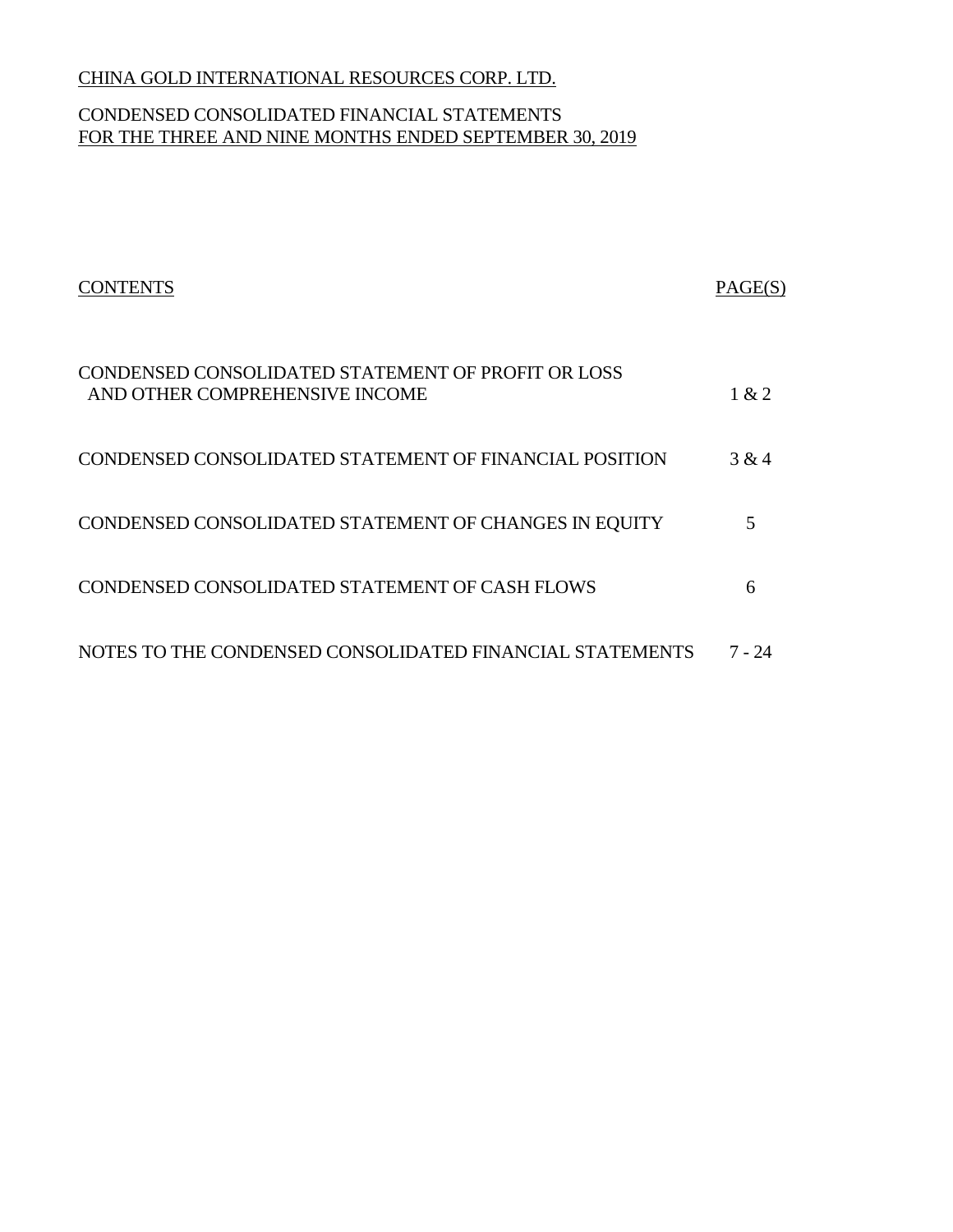# CONDENSED CONSOLIDATED STATEMENT OF PROFIT OR LOSS AND OTHER COMPREHENSIVE INCOME FOR THE THREE AND NINE MONTHS ENDED SEPTEMBER 30, 2019 (unaudited)

|                                                                                                                                                                                                                                                                                                                                 |              | Three months ended<br>September 30,     | Nine months ended<br>September 30, |                                           |                                 |
|---------------------------------------------------------------------------------------------------------------------------------------------------------------------------------------------------------------------------------------------------------------------------------------------------------------------------------|--------------|-----------------------------------------|------------------------------------|-------------------------------------------|---------------------------------|
|                                                                                                                                                                                                                                                                                                                                 | <b>NOTES</b> | 2019<br><b>US\$'000</b>                 | 2018<br><b>US\$'000</b>            | 2019<br><b>US\$'000</b>                   | 2018<br><b>US\$'000</b>         |
| Revenues<br>Cost of sales                                                                                                                                                                                                                                                                                                       | 3            | 186,375<br>(160,094)                    | 158,841<br>(123, 743)              | 495,133<br>(446, 294)                     | 407,613<br>(330, 168)           |
| Mine operating earnings                                                                                                                                                                                                                                                                                                         |              | 26,281                                  | 35,098                             | 48,839                                    | 77,445                          |
| Expenses<br>General and administrative expenses<br>Exploration and evaluation expenditure<br>Research and development costs                                                                                                                                                                                                     | 4            | (11,762)<br>(368)<br>(4,308)            | (12,666)<br>(134)<br>(3,068)       | (34,789)<br>(658)<br>(13,705)             | (34, 723)<br>(463)<br>(8, 421)  |
|                                                                                                                                                                                                                                                                                                                                 |              | (16, 438)                               | (15,868)                           | (49, 152)                                 | (43, 607)                       |
| Income (loss) from operations                                                                                                                                                                                                                                                                                                   |              | 9,843                                   | 19,230                             | (313)                                     | 33,838                          |
| Other (expenses) income<br>Foreign exchange loss, net<br>Gain on recognition of other assets<br>Interest and other income<br>Finance costs                                                                                                                                                                                      | 5            | (9,616)<br>11,245<br>1,468<br>(10, 560) | (11,024)<br>1,705<br>(10,909)      | (11, 742)<br>11,245<br>3,366<br>(32, 130) | (14, 141)<br>15,930<br>(33,251) |
|                                                                                                                                                                                                                                                                                                                                 |              | (7, 463)                                | (20, 228)                          | (29,261)                                  | (31, 462)                       |
| Profit (loss) before income tax<br>Income tax (expense) credit                                                                                                                                                                                                                                                                  | 6            | 2,380<br>(2,701)                        | (998)<br>(3,591)                   | (29, 574)<br>1,728                        | 2,376<br>(4,571)                |
| Loss for the period                                                                                                                                                                                                                                                                                                             |              | (321)                                   | (4,589)                            | (27, 846)                                 | (2,195)                         |
| Other comprehensive (expenses) income<br>for the period<br>Item that will not be reclassified<br>to profit or loss:<br>Fair value gain (loss) on investment in<br>an equity security<br>Items that may be reclassified<br>subsequently to profit or loss:<br>Exchange difference arising on<br>translation of foreign operation |              | 488<br>(8, 454)                         | (2,735)<br>(9, 734)                | (3,617)<br>(8, 871)                       | (1,829)<br>(14, 602)            |
| Total comprehensive expenses for the period                                                                                                                                                                                                                                                                                     |              | (8, 287)                                | (17,058)                           | (40, 334)                                 | (18, 626)                       |
| (Loss) profit for the period attributable to<br>Non-controlling interests<br>Owners of the Company                                                                                                                                                                                                                              |              | 342<br>(663)<br>(321)                   | 290<br>(4, 879)<br>(4,589)         | 236<br>(28,082)<br>(27, 846)              | 716<br>(2,911)<br>(2,195)       |
|                                                                                                                                                                                                                                                                                                                                 |              |                                         |                                    |                                           |                                 |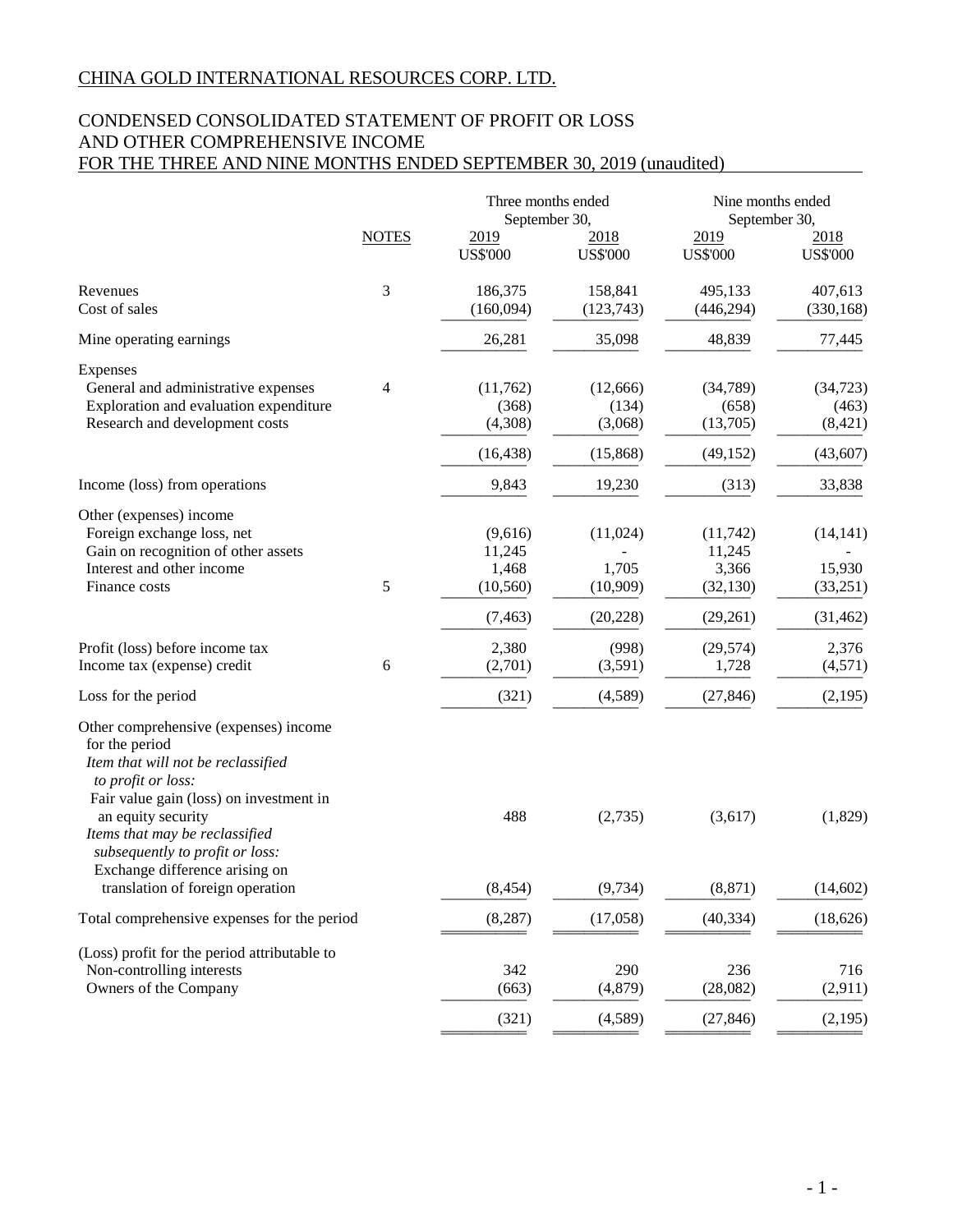|                                                                         |              |                         | Three months ended<br>September 30, |                         | Nine months ended<br>September 30, |
|-------------------------------------------------------------------------|--------------|-------------------------|-------------------------------------|-------------------------|------------------------------------|
|                                                                         | <b>NOTES</b> | 2019<br><b>US\$'000</b> | 2018<br><b>US\$'000</b>             | 2019<br><b>US\$'000</b> | 2018<br><b>US\$'000</b>            |
| Total comprehensive (expenses) income<br>for the period attributable to |              |                         |                                     |                         |                                    |
| Non-controlling interests                                               |              | 340                     | 295                                 | 238                     | 725                                |
| Owners of the Company                                                   |              | (8,627)                 | (17, 353)                           | (40,572)                | (19, 351)                          |
|                                                                         |              | (8, 287)                | (17,058)                            | (40, 334)               | (18, 626)                          |
| Loss per share - Basic (US cents)                                       | 7            | (0.17)                  | (1.23)                              | (7.08)                  | (0.73)                             |
| Weighted average number of common<br>shares - Basic                     | 7            | 396,413,753             | 396,413,753                         | 396,413,753             | 396,413,753                        |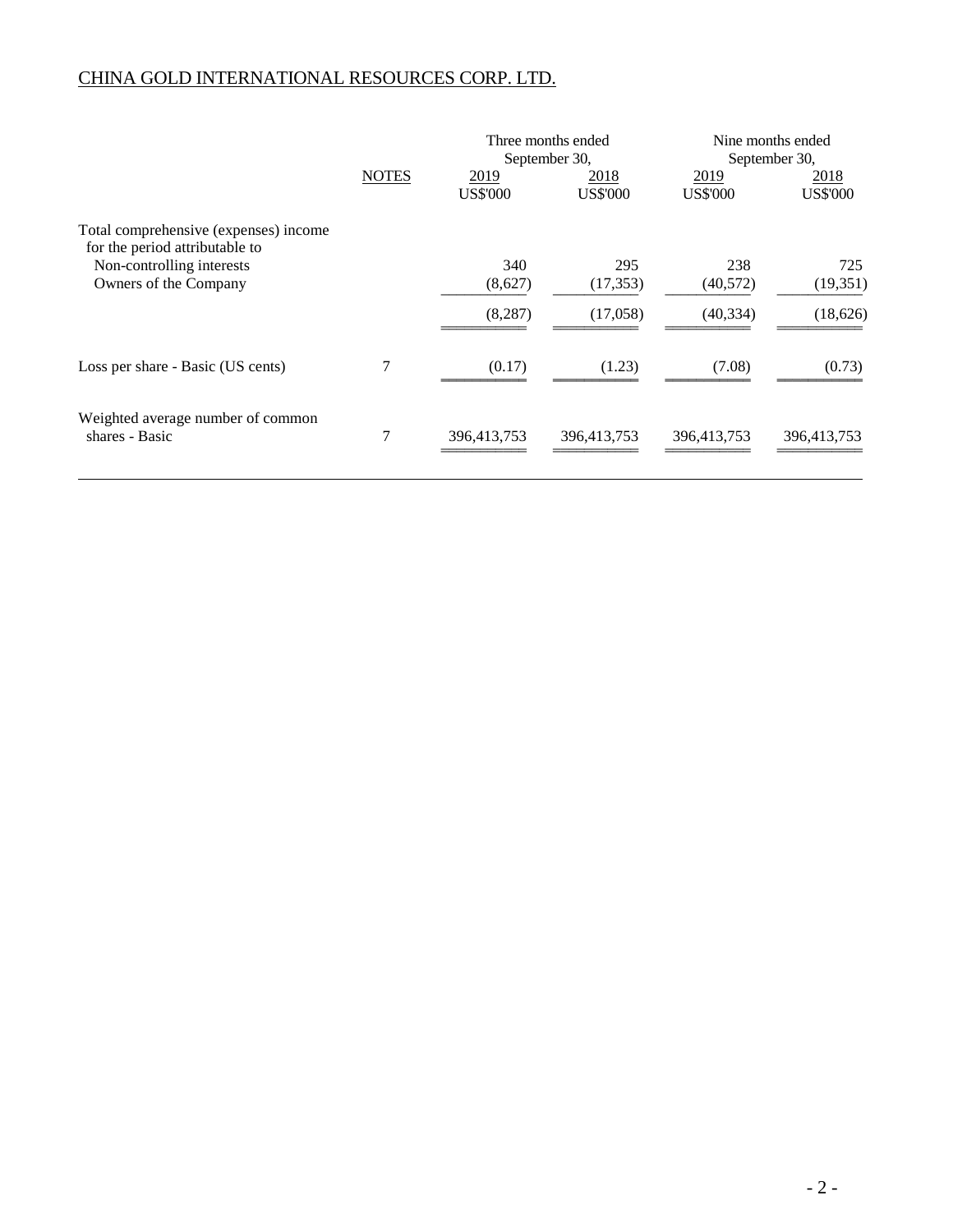# CONDENSED CONSOLIDATED STATEMENT OF FINANCIAL POSITION AT SEPTEMBER 30, 2019 (unaudited)

|                                                      | <b>NOTES</b> | September 30,<br>2019<br><b>US\$'000</b> | December 31,<br>2018<br><b>US\$'000</b><br>(audited) |
|------------------------------------------------------|--------------|------------------------------------------|------------------------------------------------------|
| <b>Current assets</b>                                |              |                                          |                                                      |
| Cash and cash equivalents<br>Restricted bank balance |              | 192,513<br>15,358                        | 137,996<br>16,100                                    |
| Trade and other receivables                          | 8            | 12,192                                   | 23,303                                               |
| Prepaid expenses and deposits                        |              | 6,309                                    | 4,107                                                |
| Prepaid lease payments                               |              |                                          | 446                                                  |
| Inventories                                          | 9            | 271,718                                  | 282,958                                              |
|                                                      |              | 498,090                                  | 464,910                                              |
| <b>Non-current assets</b>                            |              |                                          |                                                      |
| Prepaid expense and deposits                         |              | 25,799                                   | 30,813                                               |
| Right-of-use assets                                  |              | 13,329                                   |                                                      |
| Prepaid lease payments                               |              |                                          | 14,515                                               |
| Equity instruments at fair value through             |              |                                          |                                                      |
| other comprehensive income                           | 15           | 14,603                                   | 20,230                                               |
| Property, plant and equipment                        | 10           | 1,696,667                                | 1,765,360                                            |
| Mining rights                                        | 10           | 905,161                                  | 920,067                                              |
| Other non-current asset                              | 11           | 11,830                                   |                                                      |
|                                                      |              | 2,667,389                                | 2,750,985                                            |
| <b>Total assets</b>                                  |              | 3,165,479                                | 3,215,895                                            |
| <b>Current liabilities</b>                           |              |                                          |                                                      |
| Accounts and other payables and accrued expenses     | 12           | 292,771                                  | 292,013                                              |
| <b>Contract liabilities</b>                          |              | 2,556                                    | 4,593                                                |
| <b>Borrowings</b>                                    | 13           | 559,109                                  | 123,921                                              |
| Entrusted loan payable                               |              | 28,277                                   |                                                      |
| Lease liabilities                                    |              | 40                                       |                                                      |
| Tax liabilities                                      |              | 5,127                                    | 5,074                                                |
|                                                      |              | 887,880                                  | 425,601                                              |
| Net current (liabilities) assets                     |              | (389,790)                                | 39,309                                               |
| <b>Total assets less current liabilities</b>         |              | 2,277,599                                | 2,790,294                                            |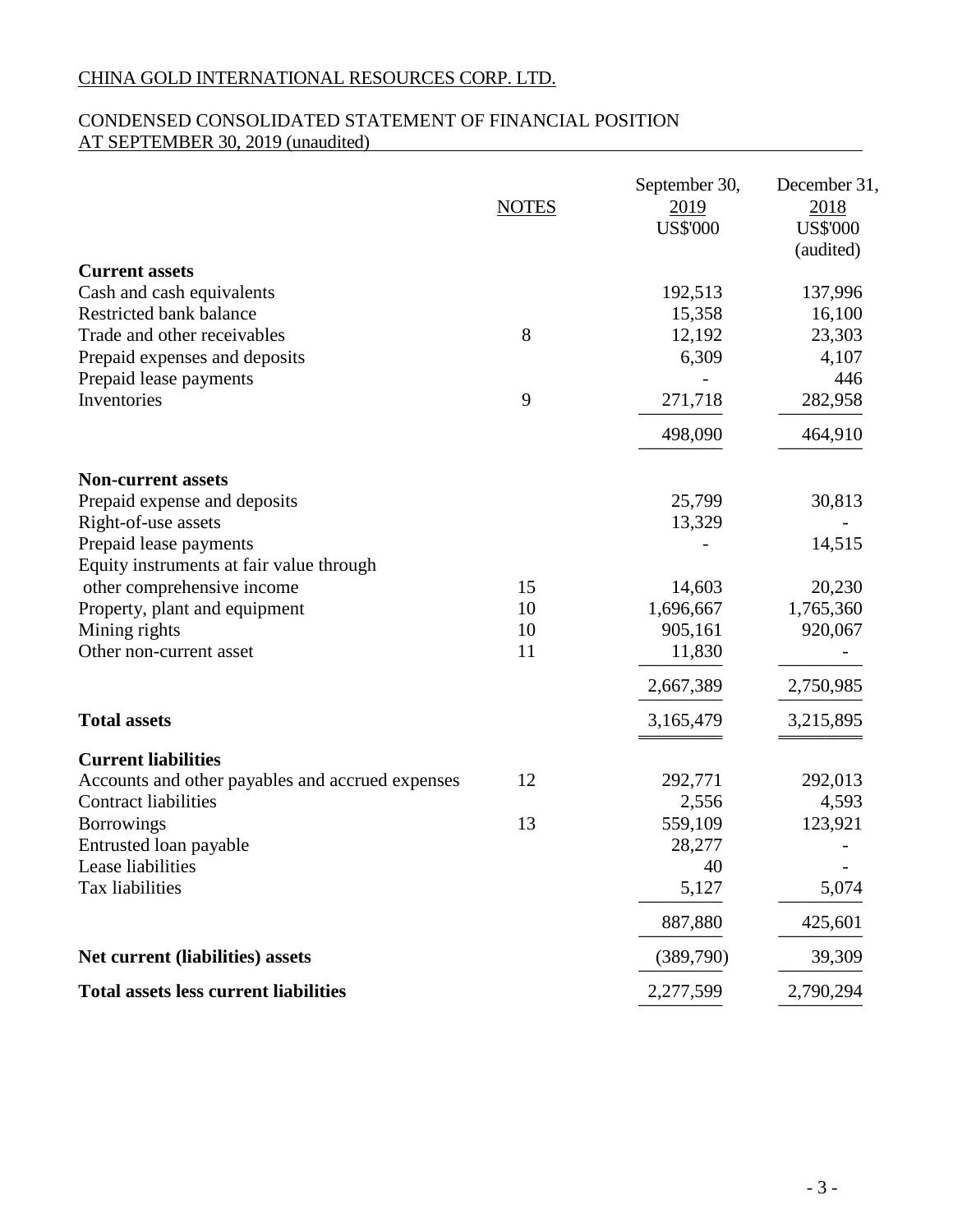|                                      | <b>NOTE</b> | September 30,<br>2019<br><b>US\$'000</b> | December 31,<br>2018<br><b>US\$'000</b><br>(audited) |
|--------------------------------------|-------------|------------------------------------------|------------------------------------------------------|
| <b>Non-current liabilities</b>       |             |                                          |                                                      |
| <b>Borrowings</b>                    | 13          | 646,128                                  | 1,086,237                                            |
| Deferred tax liabilities             |             | 120,320                                  | 122,732                                              |
| Deferred income                      |             | 3,085                                    | 3,478                                                |
| Entrusted loan payable               |             |                                          | 29,140                                               |
| Environmental rehabilitation         |             | 59,327                                   | 59,469                                               |
|                                      |             | 828,860                                  | 1,301,056                                            |
| <b>Total liabilities</b>             |             | 1,716,740                                | 1,726,657                                            |
| <b>Owners' equity</b>                |             |                                          |                                                      |
| Share capital                        | 14          | 1,229,061                                | 1,229,061                                            |
| Reserves                             |             | 5,417                                    | 15,570                                               |
| Retained profits                     |             | 199,383                                  | 229,802                                              |
|                                      |             | 1,433,861                                | 1,474,433                                            |
| Non-controlling interests            |             | 14,878                                   | 14,805                                               |
| <b>Total owners' equity</b>          |             | 1,448,739                                | 1,489,238                                            |
| Total liabilities and owners' equity |             | 3,165,479                                | 3,215,895                                            |
|                                      |             |                                          |                                                      |

The condensed consolidated financial statements were approved and authorised for issue by the Board of Directors on November 14, 2019 and are signed on its behalf by:

(Signed by) Xin Song (Signed by) Liangyou Jiang

\_\_\_\_\_\_\_\_\_\_\_\_\_\_\_\_\_\_\_\_\_\_\_\_\_\_\_\_\_\_ \_\_\_\_\_\_\_\_\_\_\_\_\_\_\_\_\_\_\_\_\_\_\_\_\_\_\_\_\_\_

Xin Song Liangyou Jiang Director Director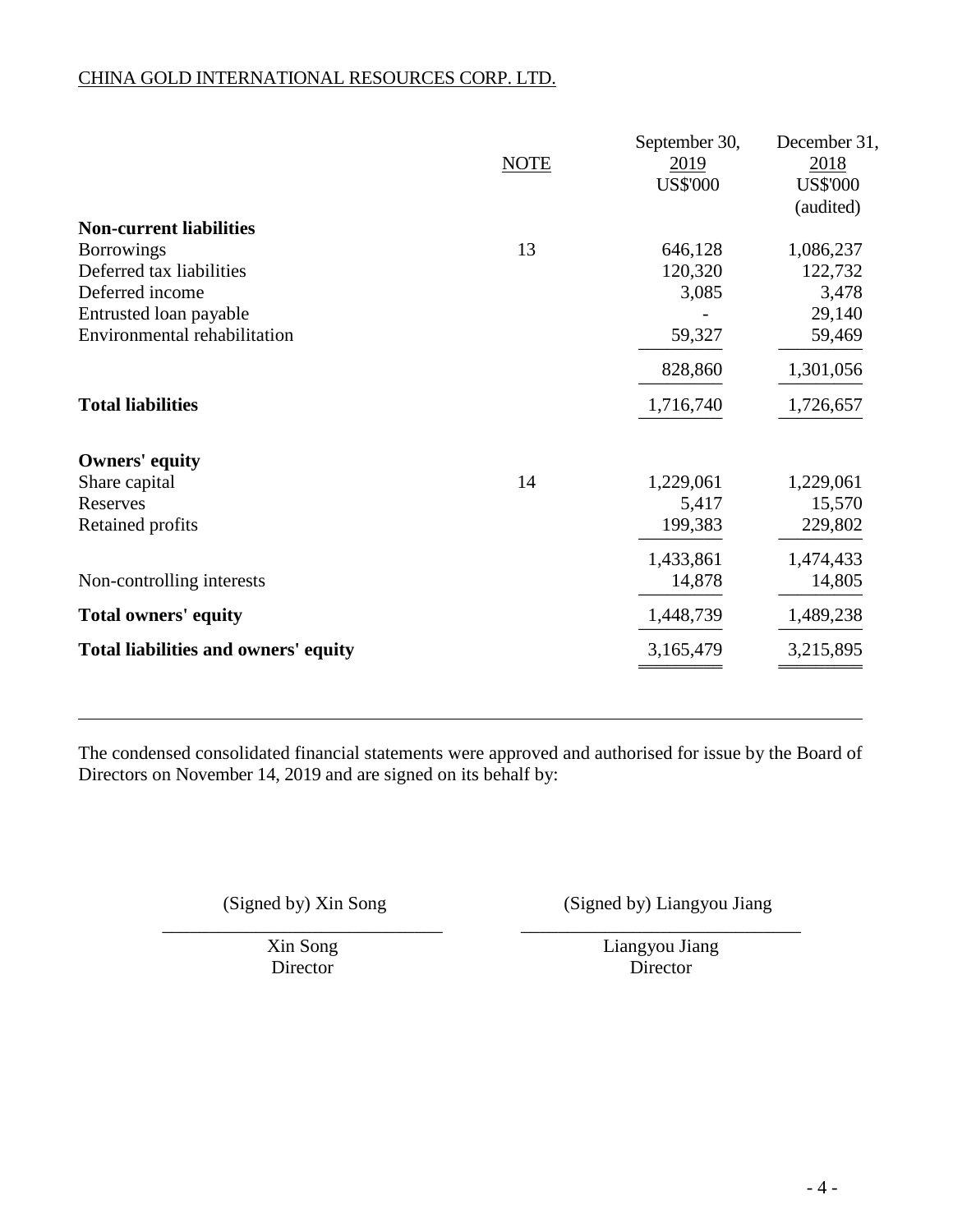# CONDENSED CONSOLIDATED STATEMENT OF CHANGES IN EQUITY FOR THE NINE MONTHS ENDED SEPTEMBER 30, 2019 (unaudited)

|                                                                                        | Attributable to owners of the Company |                                     |                                      |                                                         |                                        |                                         | Non-                                   | Total                       |                                             |                                      |
|----------------------------------------------------------------------------------------|---------------------------------------|-------------------------------------|--------------------------------------|---------------------------------------------------------|----------------------------------------|-----------------------------------------|----------------------------------------|-----------------------------|---------------------------------------------|--------------------------------------|
|                                                                                        | Number<br>of shares                   | Share<br>capital<br><b>US\$'000</b> | Equity<br>reserve<br><b>US\$'000</b> | Investment<br>revaluation<br>reserve<br><b>US\$'000</b> | Exchange<br>reserve<br><b>US\$'000</b> | Statutory<br>reserve<br><b>US\$'000</b> | Retained<br>profits<br><b>US\$'000</b> | Subtotal<br><b>US\$'000</b> | controlling<br>interests<br><b>US\$'000</b> | owners'<br>equity<br><b>US\$'000</b> |
| At January 1, 2018<br>(Loss) profit for the period                                     | 396,413,753                           | 1,229,061                           | 11,179                               | (330)<br>$\overline{\phantom{a}}$                       | (639)                                  | 18,415                                  | 237,650<br>(2,911)                     | 1,495,336<br>(2,911)        | 14,648<br>716                               | 1,509,984<br>(2,195)                 |
| Fair value loss on investment in<br>an equity security<br>Exchange difference arising  |                                       |                                     |                                      | (1,829)                                                 |                                        |                                         |                                        | (1,829)                     |                                             | (1,829)                              |
| on translation                                                                         |                                       |                                     |                                      |                                                         | (14,611)                               |                                         |                                        | (14,611)                    | 9                                           | (14, 602)                            |
| Total comprehensive (loss) income<br>for the period<br>Transfer to statutory reserve   |                                       |                                     |                                      | (1,829)                                                 | (14,611)                               |                                         | (2,911)                                | (19, 351)                   | 725                                         | (18,626)                             |
| - safety production fund<br>Dividends paid to a non-controlling                        |                                       |                                     |                                      |                                                         |                                        | 1,224                                   | (1,224)                                |                             |                                             |                                      |
| shareholder                                                                            |                                       |                                     |                                      |                                                         |                                        |                                         |                                        |                             | (494)                                       | (494)                                |
| At September 30, 2018                                                                  | 396,413,753                           | 1.229.061                           | 11.179                               | (2, 159)                                                | (15,250)                               | 19,639                                  | 233,515                                | 1,475,985                   | 14,879                                      | 1,490,864                            |
| At January 1, 2019<br>(Loss) profit for the period<br>Fair value loss on investment in | 396,413,753                           | 1,229,061                           | 11,179                               | (1,791)                                                 | (15, 244)                              | 21,426                                  | 229,802<br>(28,082)                    | 1,474,433<br>(28,082)       | 14,805<br>236                               | 1,489,238<br>(27, 846)               |
| an equity security<br>Exchange difference arising                                      |                                       |                                     |                                      | (3,617)                                                 |                                        |                                         |                                        | (3,617)                     |                                             | (3,617)                              |
| on translation                                                                         |                                       |                                     |                                      |                                                         | (8, 873)                               |                                         |                                        | (8, 873)                    | $\boldsymbol{2}$                            | (8, 871)                             |
| Total comprehensive (loss) income<br>for the period<br>Transfer to statutory reserve   |                                       |                                     |                                      | (3,617)                                                 | (8, 873)                               |                                         | (28,082)                               | (40, 572)                   | 238                                         | (40, 334)                            |
| - safety production fund<br>Dividends paid to a non-controlling                        |                                       |                                     |                                      |                                                         |                                        | 2,901                                   | (2,901)                                |                             |                                             |                                      |
| shareholder<br>Transfer upon disposal of investment                                    |                                       |                                     |                                      |                                                         |                                        |                                         |                                        |                             | (165)                                       | (165)                                |
| in an equity security                                                                  |                                       |                                     |                                      | (564)                                                   |                                        |                                         | 564                                    |                             |                                             |                                      |
| At September 30, 2019                                                                  | 396,413,753                           | 1,229,061                           | 11.179                               | (5,972)                                                 | (24, 117)                              | 24,327                                  | 199,383                                | 1,433,861                   | 14,878                                      | 1.448.739                            |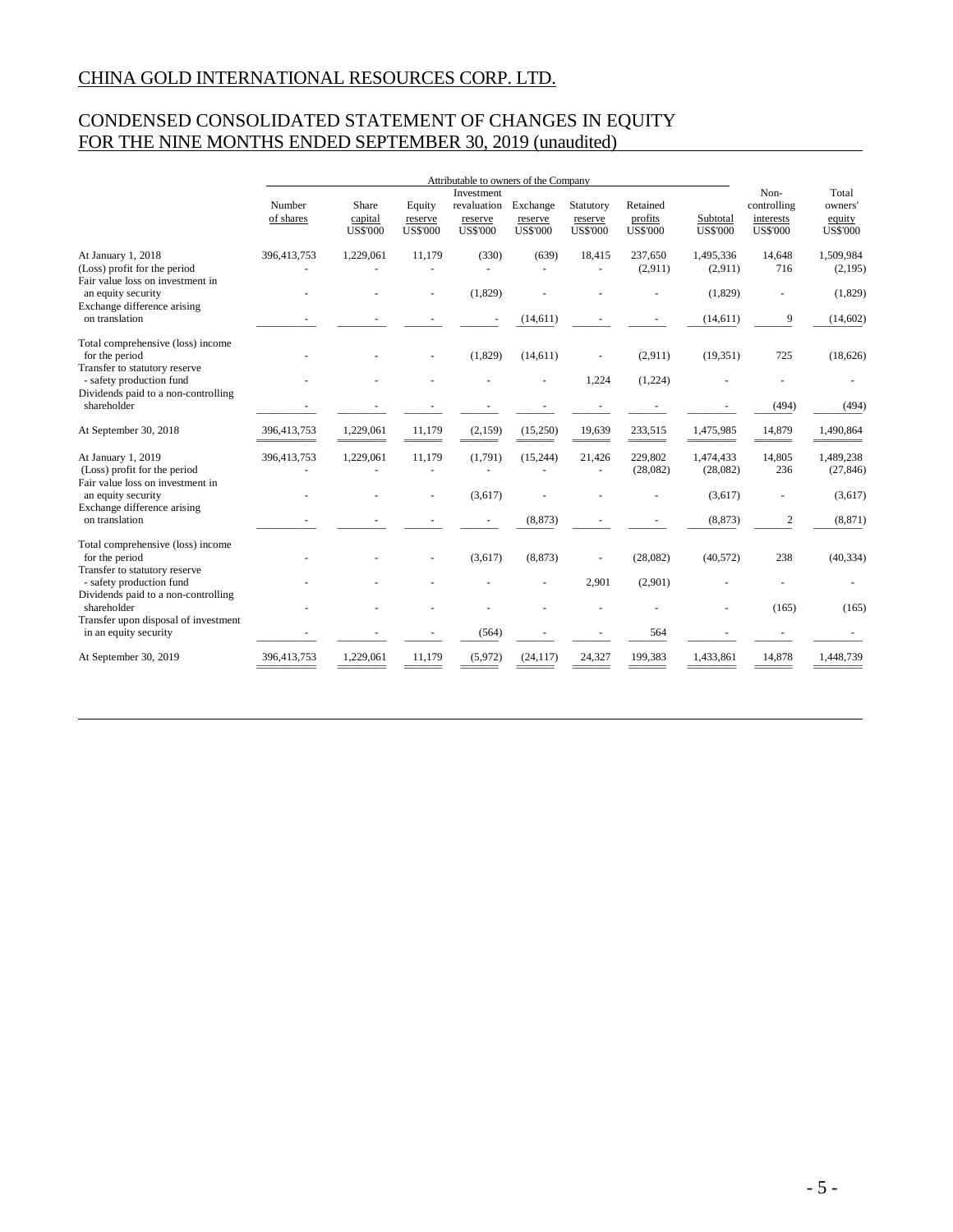# CONDENSED CONSOLIDATED STATEMENT OF CASH FLOWS FOR THE THREE AND NINE MONTHS ENDED SEPTEMBER 30, 2019 (unaudited)

|                                                                                               | Three months ended<br>September 30, |                         | Nine months ended<br>September 30, |                         |
|-----------------------------------------------------------------------------------------------|-------------------------------------|-------------------------|------------------------------------|-------------------------|
|                                                                                               | 2019<br><b>US\$'000</b>             | 2018<br><b>US\$'000</b> | 2019<br><b>US\$'000</b>            | 2018<br><b>US\$'000</b> |
| Net cash from operating activities                                                            | 64,368                              | 53,557                  | 127,906                            | 109,646                 |
| <b>Investing Activities</b>                                                                   |                                     |                         |                                    |                         |
| Interest income received                                                                      | 305                                 | 740                     | 1,284                              | 2,035                   |
| Payment for acquisition of property, plant                                                    |                                     |                         |                                    |                         |
| and equipment                                                                                 | (36,713)                            | (50, 416)               | (92, 791)                          | (75, 566)               |
| Proceeds from disposal of equity investment at                                                |                                     |                         |                                    |                         |
| fair value through other comprehensive income<br>Dividends received from equity investment at |                                     |                         | 2,023                              |                         |
| fair value through other comprehensive income                                                 | 592                                 |                         | 592                                |                         |
| Payment for acquisition of mining rights                                                      | (557)                               |                         | (2,787)                            |                         |
| Deposit paid for acquisition of property,                                                     |                                     |                         |                                    |                         |
| plant and equipment                                                                           |                                     |                         |                                    | (8)                     |
| Proceeds from disposal of property, plant                                                     |                                     |                         |                                    |                         |
| and equipment                                                                                 | 12                                  |                         | 12                                 |                         |
| Placement of restricted bank balance                                                          | (10, 572)                           | (30,771)                | (18,025)                           | (93, 553)               |
| Release of restricted bank balance                                                            | 2,148                               | 32,217                  | 18,299                             | 98,813                  |
| Net cash used in investing activities                                                         | (44, 785)                           | (48, 230)               | (91, 393)                          | (68,279)                |
| <b>Financing Activities</b>                                                                   |                                     |                         |                                    |                         |
| Proceeds from borrowings                                                                      |                                     | 68,525                  | 81,197                             | 123,459                 |
| Repayment of borrowings                                                                       |                                     | (37,098)                | (61,267)                           | (124, 992)              |
| Dividends paid to a non-controlling shareholder                                               |                                     | (170)                   | (165)                              | (494)                   |
| Payment for lease                                                                             | (20)                                |                         | (63)                               |                         |
| Net cash (used in) from financing activities                                                  | (20)                                | 31,257                  | 19,702                             | (2,027)                 |
| Net increase in cash and cash equivalents                                                     | 19,563                              | 36,584                  | 56,215                             | 39,340                  |
| Cash and cash equivalents, beginning of period                                                | 175,245                             | 148,626                 | 137,996                            | 147,318                 |
| Effect of foreign exchange rate changes on<br>cash and cash equivalents                       | (2,295)                             | (1,685)                 | (1,698)                            | (3,133)                 |
|                                                                                               |                                     |                         |                                    |                         |
| Cash and cash equivalents, end of period                                                      | 192,513                             | 183,525                 | 192,513                            | 183,525                 |
| Cash and cash equivalents are comprised of                                                    |                                     |                         |                                    |                         |
| <b>Cash and bank deposits</b>                                                                 | 192,513                             | 183,525                 | 192,513                            | 183,525                 |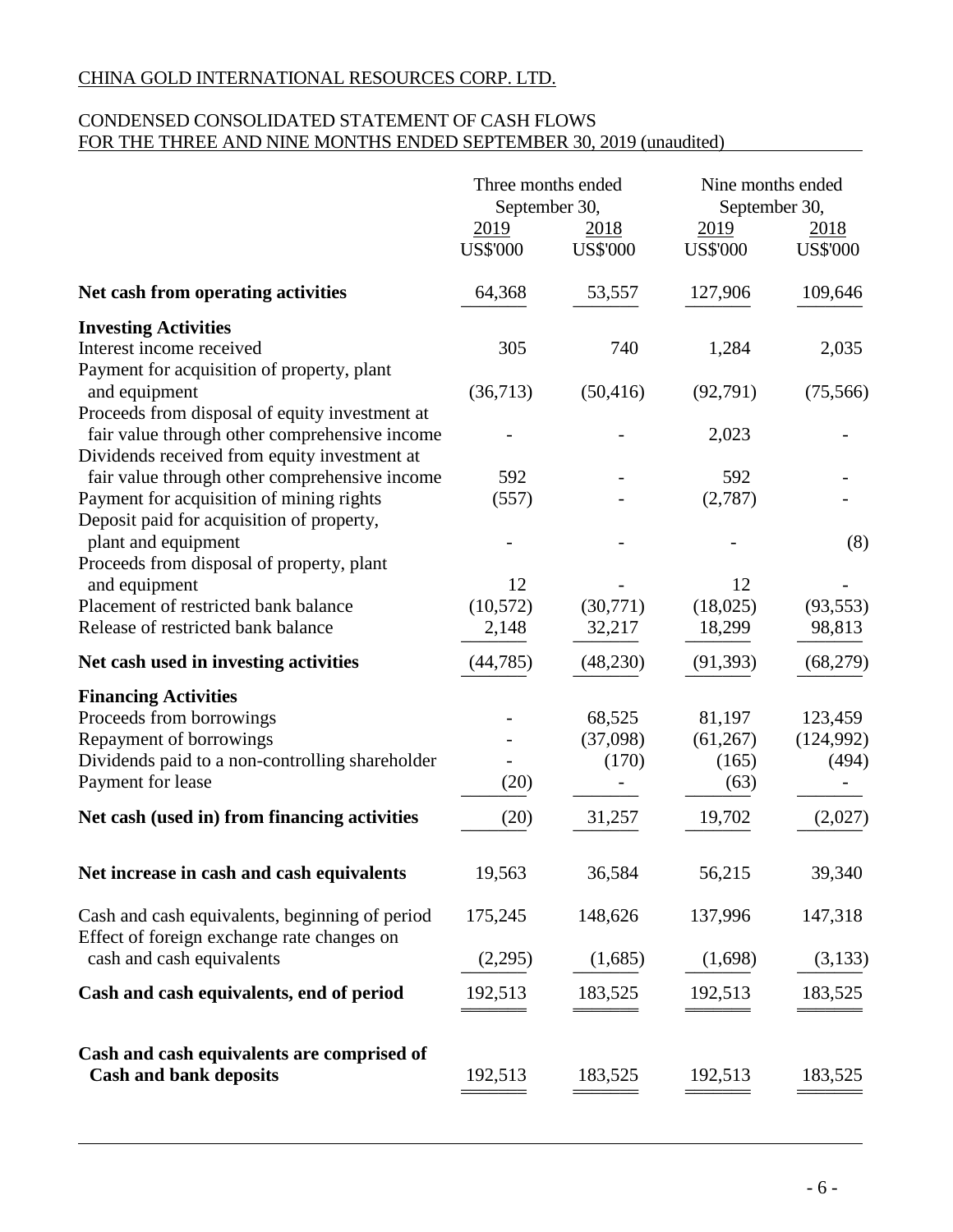### NOTES TO THE CONDENSED CONSOLIDATED FINANCIAL STATEMENTS FOR THE THREE AND NINE MONTHS ENDED SEPTEMBER 30, 2019

# 1. GENERAL

China Gold International Resources Corp. Ltd., (the "Company") is a publicly listed company incorporated in British Columbia, Canada on May 31, 2000 with limited liability under the legislation of the Province of British Columbia and its shares are listed on the Toronto Stock Exchange ("TSX") and The Stock Exchange of Hong Kong Limited (the "Stock Exchange"). The Company together with its subsidiaries (collectively referred to as the "Group") is principally engaged in the acquisition, exploration, development and mining of mineral properties in the People's Republic of China (the "PRC"). The Group considers that China National Gold Group Corporation ("CNG"), a state owned company registered in Beijing, PRC which is controlled by State-owned Assets Supervision and Administration Commission of the State Council of the PRC, is able to exercise significant influence over the Company.

The head office, principal address and registered and records office of the Company are located at Suite 660, One Bentall Centre, 505 Burrard Street, Vancouver, British Columbia, Canada, V7X 1M4.

The condensed consolidated financial statements have been prepared in accordance with International Accounting Standard 34 - Interim Financial Reporting ("IAS 34") issued by the International Accounting Standards Board.

The condensed consolidated financial statements are presented in United States Dollars ("US\$"), which is the functional currency of the Company.

For the nine months ended September 30, 2019, the Group has incurred loss after tax of US\$28 million. At September 30, 2019, the Group's current liabilities exceeded its current assets by approximately US\$390 million. In view of financial position and current period loss incurred, the directors of the Company have given careful consideration to the future liquidity and performance of the Group and its available sources of finance in assessing whether the Group will have sufficient financial resources to continue as a going concern. Taking into account the Group's cash flow projection, including the Group's proposed plan to issue bonds to independent third parties in an aggregate principal amount of US\$500 million, ability and historical experience to renew or refinance the bank borrowings upon maturity and the Group's future capital expenditure in respect of its noncancellable capital commitments, the directors of the Company consider that it has sufficient working capital to meet in full its financial obligations as they fall due for at least the next twelve months from the end of the reporting period and accordingly, the condensed consolidated financial statements have been prepared on a going concern basis.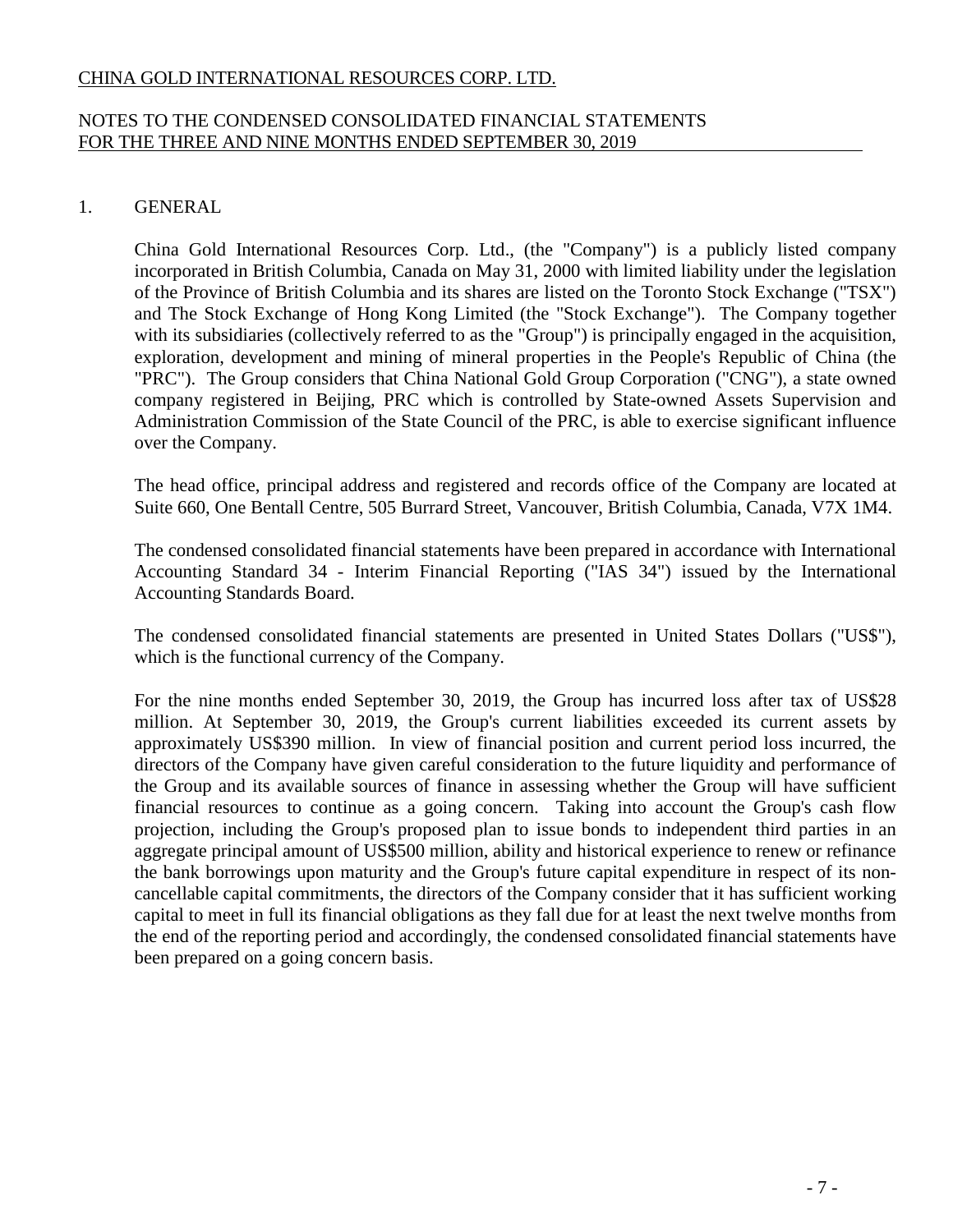### 2. PRINCIPAL ACCOUNTING POLICIES

The condensed consolidated financial statements have been prepared on the historical cost basis except for certain financial instruments, which are measured at fair values.

In the current interim period, the Group has applied the following new and revised International Financial Reporting Standards ("IFRSs") which are mandatorily effective for the current interim period:

| IFRS 16              | Leases                                               |
|----------------------|------------------------------------------------------|
| IFRIC 23             | Uncertainty over Income Tax Treatments               |
| Amendments to IFRS 9 | Prepayment Features with Negative Compensation       |
| Amendments to IAS 19 | Plan Amendment, Curtailment or Settlement            |
| Amendments to IAS 28 | Long-term Interests in Associates and Joint Ventures |
| Amendments to IFRSs  | Annual Improvements to IFRS Standards                |
|                      | 2015 - 2017 Cycle                                    |

Except as described below:

- The application of the new and amendments to IFRSs in the current period has had no material impact on the Group's financial positions and performance for the current and prior periods and/or on the disclosures set out in these condensed consolidated financial statements;
- The accounting policies and methods of computation used in the condensed consolidated financial statements for the nine months ended September 30, 2019 are the same as those followed in the preparation of the Group's annual consolidated financial statements for the year ended December 31, 2018.

# **IFRS 16** *Leases*

# *Transition and summary of effects arising from initial application of IFRS 16*

The Group has adopted IFRS 16 for the annual period beginning January 1, 2019 using the modified retrospective approach and therefore the comparative information has not been restated and the cumulative effect of initially applying IFRS 16 has been recorded on January 1, 2019.

On transition to IFRS 16, the Group recognised lease liabilities for leases which were previously classified as operating leases under IAS 17 *Leases* and IFRIC-Int 4 *Determining whether an Arrangement contains a Lease*. Therefore, the Group has not reassessed contracts which already existed prior to the date of initial application. These liabilities were measured at the present value of the remaining lease payments, discounted using the rate that reflects the weighted average lessee's incremental borrowing rate of 3.6% as of January 1, 2019.

As at January 1, 2019, the Group recognised additional lease liabilities and right-of-use assets at amounts equal to the related lease liabilities, adjusted by any prepaid lease payments, by applying IFRS 16.C8(b)(ii) transition.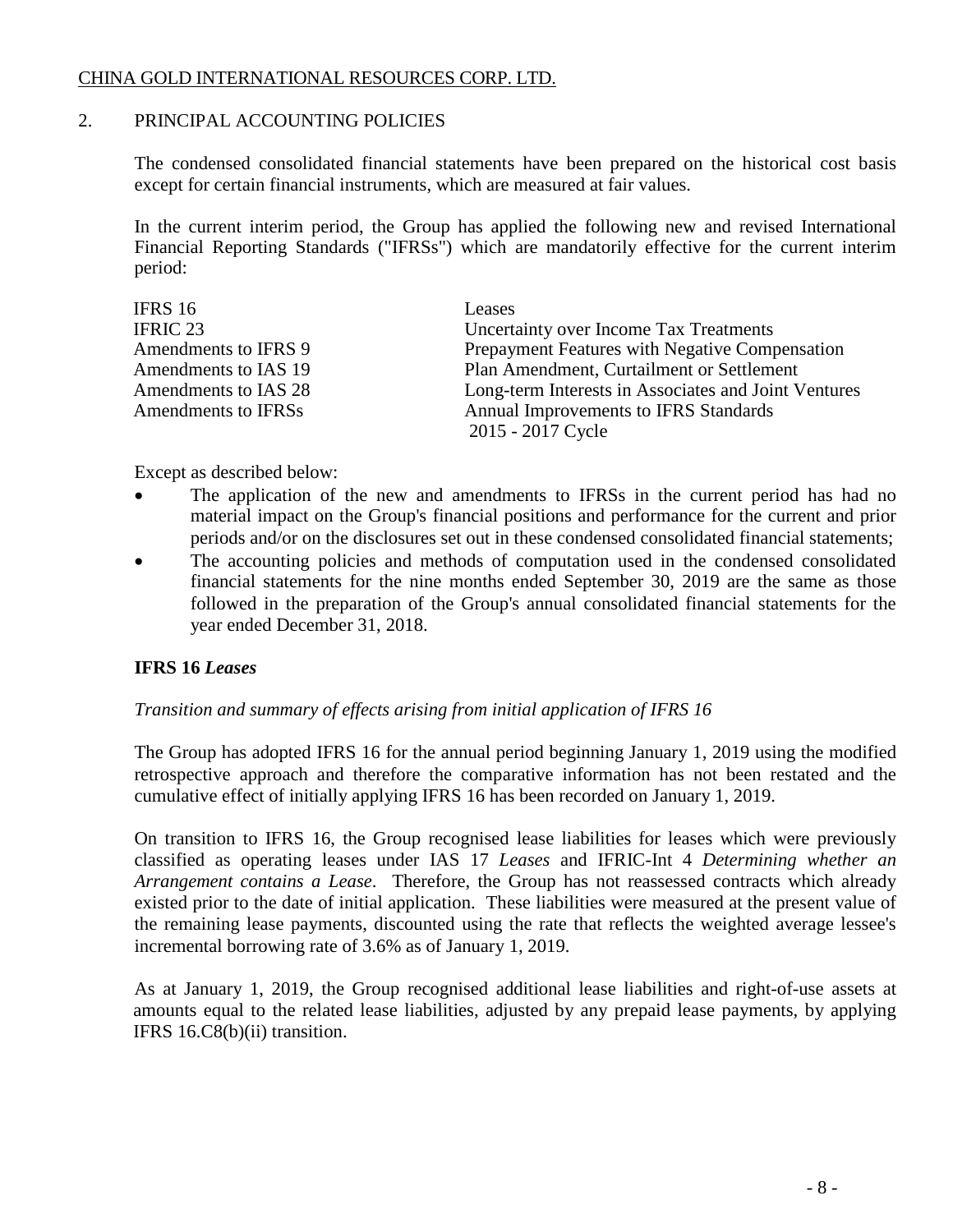# 2. PRINCIPAL ACCOUNTING POLICIES - continued

# **IFRS 16** *Leases* - continued

*Transition and summary of effects arising from initial application of IFRS 16* – continued

The Group has made use of the following practical expedients available on transition to IFRS 16:

- Relied on the assessment of whether leases are onerous by applying IAS 37 *Provisions*, *Contingent Liabilities and Contingent Assets* as an alternative of impairment review;
- Apply the recognition exemptions for leases that end within 12 months of the date of initial application, and account for them as short-term leases; and
- The exclusion of initial direct costs from the measurement of the right-of-use asset at the date of initial application.

The impact to the Group's condensed consolidated financial statements at January 1, 2019 was as follows:

|                                                     | At January 1,<br>2019<br><b>US\$'000</b> |
|-----------------------------------------------------|------------------------------------------|
| Operating lease commitments as at December 31, 2018 | 364                                      |
| Effect from discounting at the incremental          |                                          |
| borrowing rate as at January 1, 2019                | (2)                                      |
| Recognition exemption for:                          |                                          |
| Short-term leases and low-value items               | (261)                                    |
| Lease liability as at January 1, 2019               | 101                                      |
| Less: Current-portion                               | (83)                                     |
| Non-current portion                                 | 18                                       |

The carrying amount of right-of-use assets as at January 1, 2019 comprises the following:

|                                                  | Right-of-use    |
|--------------------------------------------------|-----------------|
|                                                  | assets          |
|                                                  | <b>US\$'000</b> |
| Right-of-use assets relating to operating leases |                 |
| recognised upon application of IFRS 16           | 101             |
| Reclassified from prepaid lease payments (Note)  | 14,961          |
|                                                  | 15,062          |
|                                                  |                 |
| By class:                                        |                 |
| Office premise                                   | 101             |
| Leasehold land                                   | 14,961          |
|                                                  | 15,062          |
|                                                  |                 |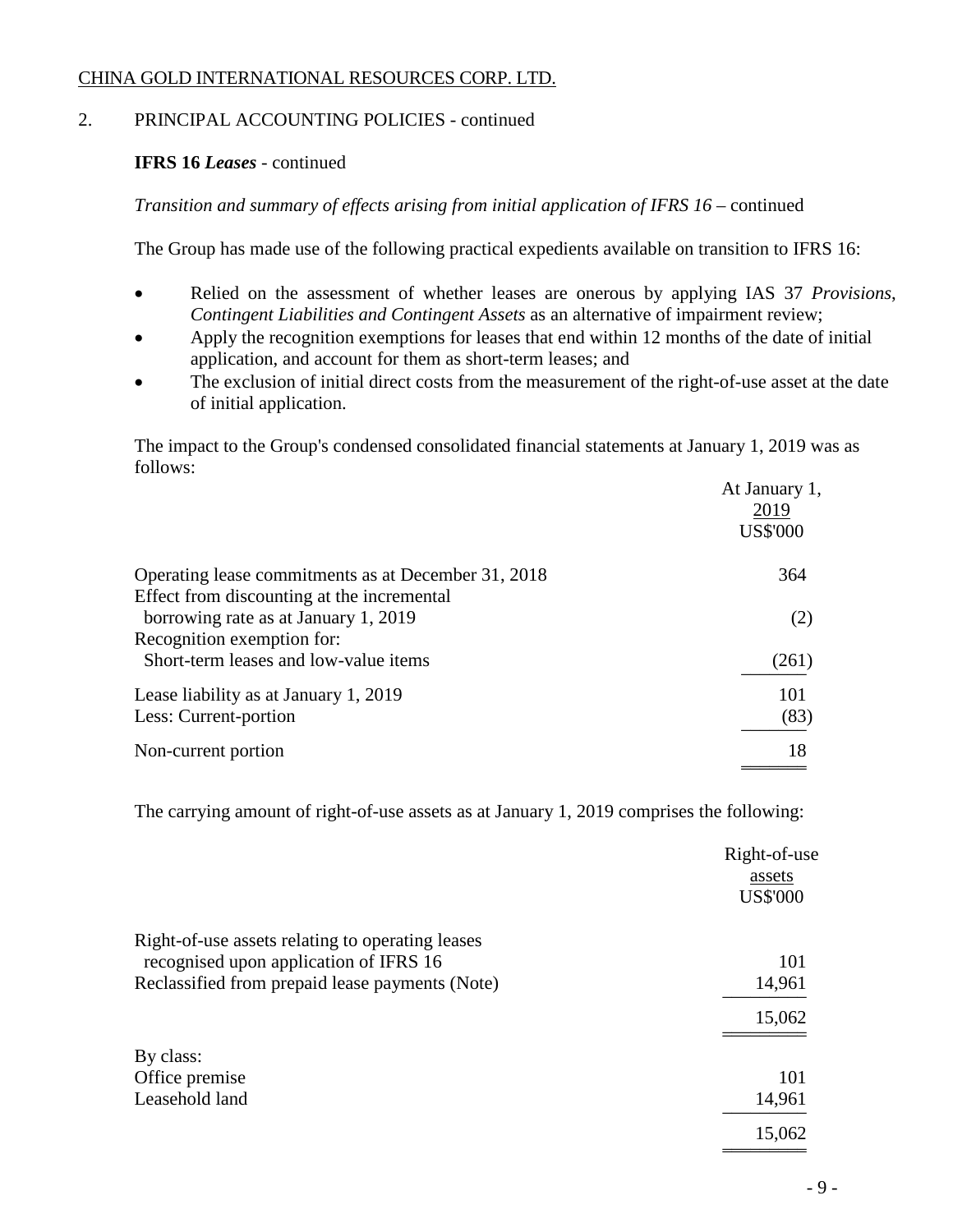# 2. PRINCIPAL ACCOUNTING POLICIES - continued

# **IFRS 16** *Leases* - continued

*Transition and summary of effects arising from initial application of IFRS 16* – continued

Note: Upfront payments for leasehold lands in the PRC were classified as prepaid lease payments as at December 31, 2018. Upon application of IFRS 16, the current and non-current portion of prepaid lease payments amounting to US\$446,000 and US\$14,515,000 respectively were reclassified to right-of-use assets.

The following adjustments were made to the amounts recognised in the condensed consolidated statement of financial position at January 1, 2019. Line items that were not affected by the changes have not been included.

|                              | Carrying amounts<br>previously recorded at |                                | Carrying amounts<br>under IFRS 16  |
|------------------------------|--------------------------------------------|--------------------------------|------------------------------------|
|                              | December 31, 2018<br><b>US\$'000</b>       | Adjustments<br><b>US\$'000</b> | January 1, 2019<br><b>US\$'000</b> |
| <b>Current asset</b>         |                                            |                                |                                    |
| Prepaid lease payments       | 446                                        | (446)                          |                                    |
| <b>Non-current assets</b>    |                                            |                                |                                    |
| Prepaid lease payments       | 14,515                                     | (14, 515)                      |                                    |
| Right-of-use assets          |                                            | 15,062                         | 15,062                             |
| <b>Current liability</b>     |                                            |                                |                                    |
| Lease liabilities            |                                            | (83)                           | (83)                               |
| <b>Non-current liability</b> |                                            |                                |                                    |
| Lease liabilities            |                                            | (18)                           | (18)                               |
|                              |                                            |                                |                                    |

*Key changes in accounting policies resulting from application of IFRS 16*

The Group has applied the following accounting policy for leases upon adoption of IFRS 16 on January 1, 2019.

For contracts entered into or modified on or after the date of initial application, the Group assesses whether a contract is or contains a lease, at inception or modification of a contract. The Group recognises a right-of-use asset and a corresponding lease liability with respect to all lease agreements in which it is the lessee, except for short-term leases (defined as leases with a lease term of 12 months or less) and leases of low value assets.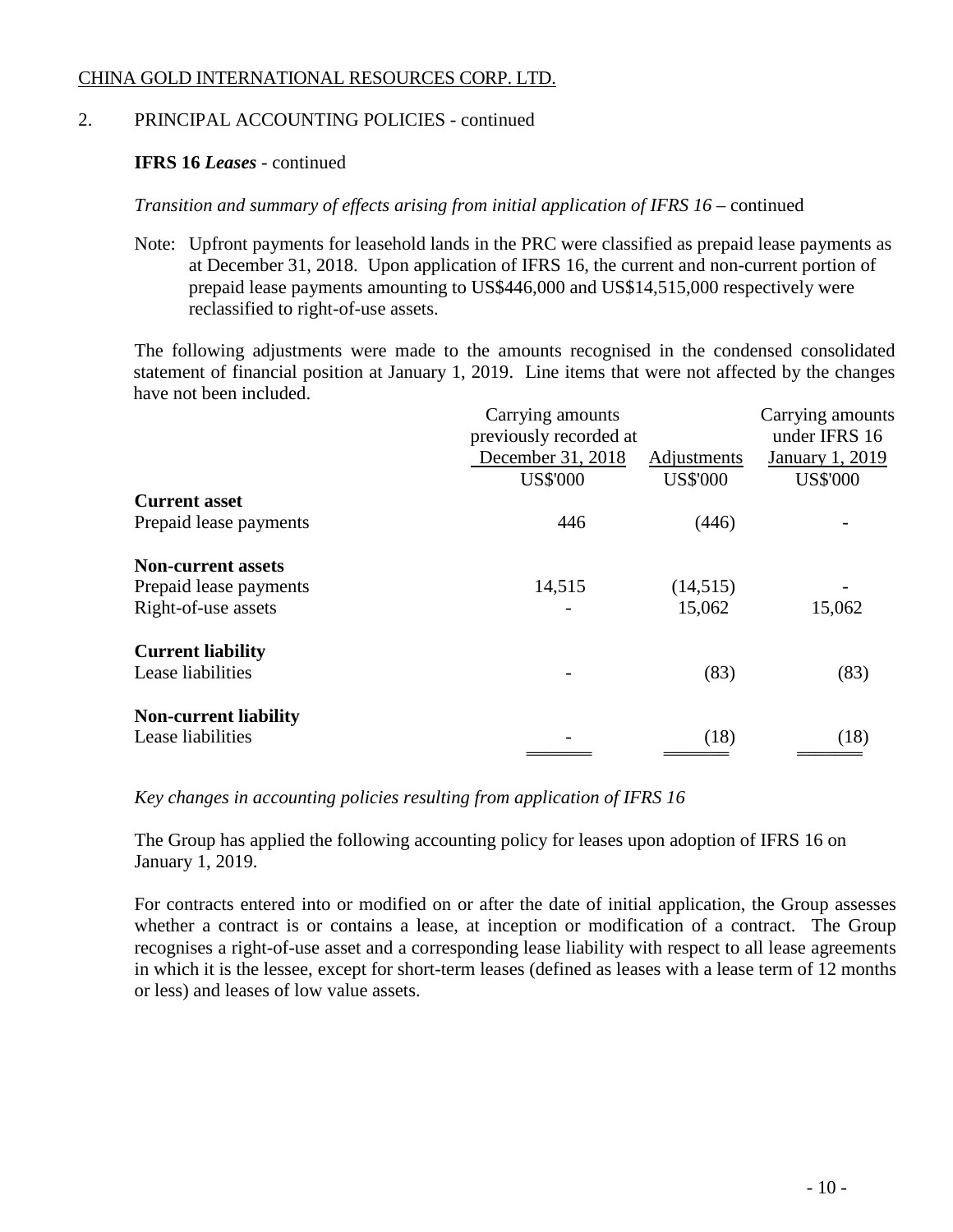# 2. PRINCIPAL ACCOUNTING POLICIES - continued

# **IFRS 16** *Leases* - continued

*Key changes in accounting policies resulting from application of IFRS 16* - continued

### Lease liabilities

The lease liability is initially measured at the present value of the lease payments that are not paid at the commencement date, discounted by using the rate implicit in the lease. If this rate cannot be readily determined, the Group uses its incremental borrowing rate. The lease liability is subsequently measured by increasing the carrying amount to reflect interest on the lease liability (using the effective interest method) and by reducing the carrying amount to reflect the lease payments made. The lease liability is presented as a separate line in the condensed consolidated statement of financial position. Furthermore, lease payments in relation to lease liability are presented as financing cash flows by the Group.

### Short-term leases and leases of low-value assets

The Group applies the short-term lease recognition exemption to leases that have a lease term of 12 months or less from the commencement date and do not contain a purchase option. It also applies the recognition exemption for lease of low-value assets. Lease payments on short-term leases and leases of low-value assets are recognised as expense on a straight-line basis over the lease term.

#### Right-of-use assets

The right-of-use assets comprise the initial measurement of the corresponding lease liability, lease payments made at or before the commencement date, any initial direct costs and dismantling costs. They are subsequently measured at cost less accumulated depreciation and impairment losses, and adjusted for any remeasurement of lease liability. Right-of-use assets are depreciated over the shorter period of lease term and useful life of the underlying asset. The right-of-use assets are presented as a separate line in the condensed consolidated statement of financial position.

#### Lease modifications

The Group accounts for a lease modification as a separate lease if:

- the modification increases the scope of the lease by adding the right to use one or more underlying assets; and
- the consideration for the leases increases by an amount commensurate with the stand-alone price for the increase in scope and any appropriate adjustments to that stand-alone price to reflect the circumstances of the particular contract.

For a lease modification that is not accounted for as a separate lease, the Group remeasures the lease liability based on the lease term of the modified lease by discounting the revised lease payments using a revised discount rate at the effective date of the modification.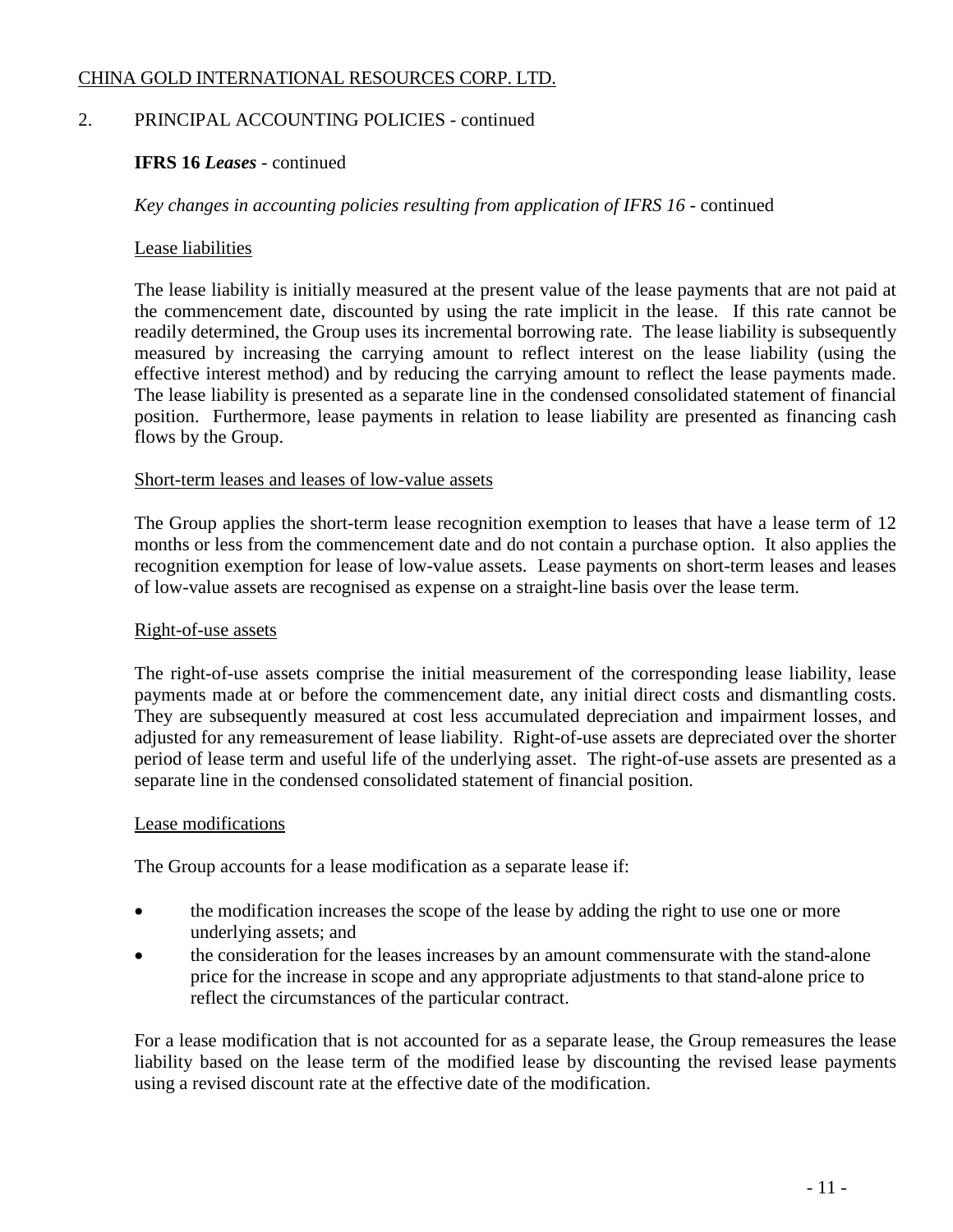# 2. PRINCIPAL ACCOUNTING POLICIES - continued

# **IFRS 16** *Leases* - continued

*Key changes in accounting policies resulting from application of IFRS 16* - continued

### Taxation

For the purposes of measuring deferred tax for leasing transactions in which the Group recognises the right-of-use assets and the related lease liabilities, the Group first determines whether the tax deductions are attributable to the right-of-use assets or the lease liabilities.

For leasing transactions in which the tax deductions are attributable to the lease liabilities, the Group applies IAS 12 *Income Taxes* requirements to right-of-use assets and lease liabilities separately. Temporary differences relating to right-of-use assets and lease liabilities are not recognised at initial recognition and over the lease terms due to application of the initial recognition exemption.

### Refundable rental deposits

Refundable rental deposits paid are accounted under IFRS 9 *Financial Instruments* and initially measured at fair value. Adjustments to fair value at initial recognition are considered as additional lease payments and included in the cost of right-of-use assets.

### 3. REVENUE AND SEGMENT INFORMATION

#### **Disaggregation of revenue from contracts with customers**

The following is an analysis of the Group's revenue from its major products and services:

|                    |                 | Three months ended |                 | Nine months ended |
|--------------------|-----------------|--------------------|-----------------|-------------------|
|                    |                 | September 30,      | September 30,   |                   |
|                    | 2019            | 2018               | 2019            | 2018              |
|                    | <b>US\$'000</b> | <b>US\$'000</b>    | <b>US\$'000</b> | <b>US\$'000</b>   |
| At a point in time |                 |                    |                 |                   |
| Gold bullion       | 62,374          | 39,962             | 152,219         | 134,655           |
| Copper concentrate | 88,286          | 87,170             | 234,272         | 197,813           |
| Other by-products  | 35,715          | 31,709             | 108,642         | 75,145            |
| Total revenue      | 186,375         | 158,841            | 495,133         | 407,613           |
|                    |                 |                    |                 |                   |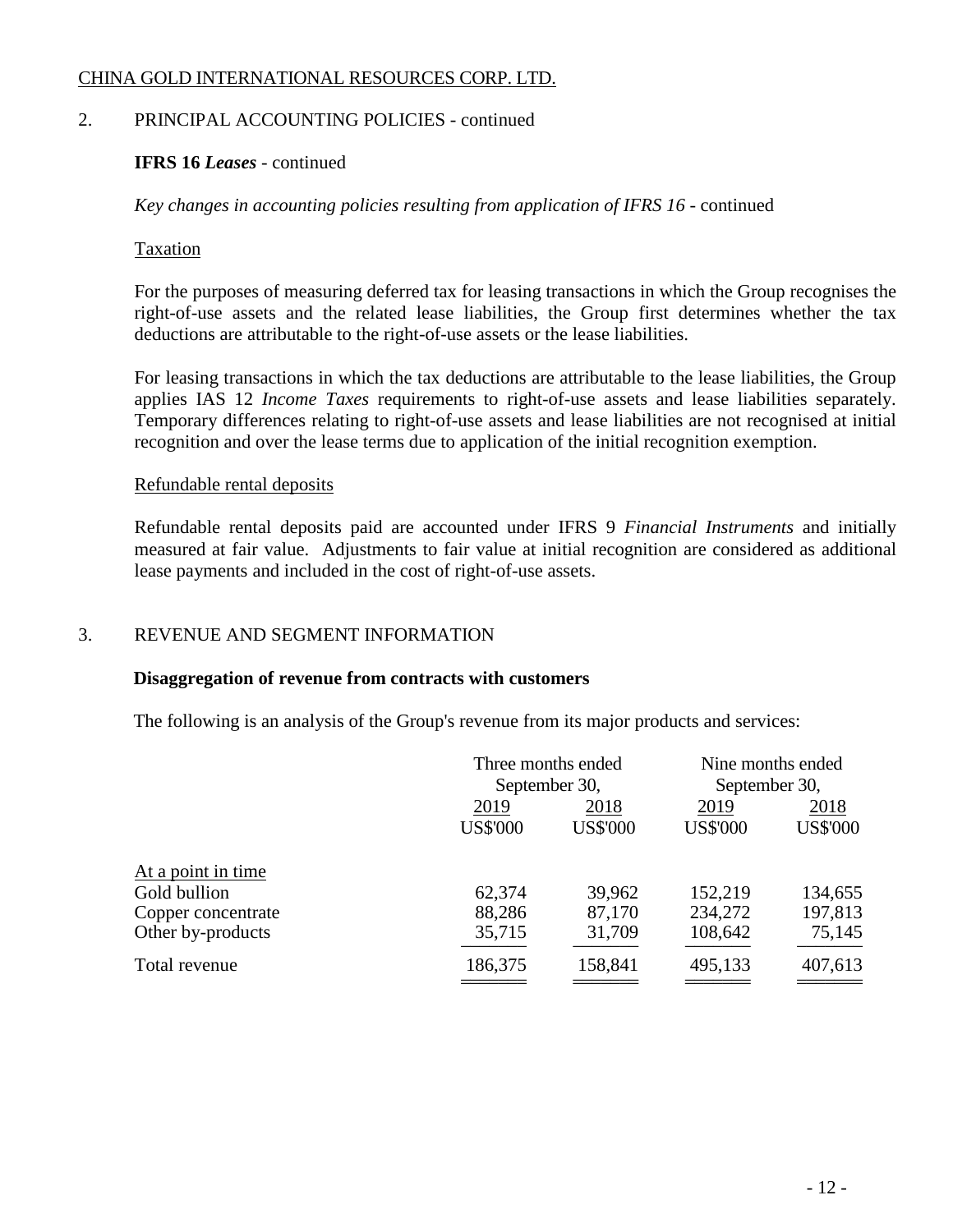### 3. REVENUE AND SEGMENT INFORMATION- continued

#### **Segment information**

IFRS 8 requires operating segments to be identified on the basis of internal reports that are regularly reviewed by the chief operating decision-maker ("CODM") to allocate resources to the segments and to assess their performance.

The CODM, who is responsible for allocating resources and assessing performance of the operating segments, has been defined as the executive directors of the Company. The CODM has identified two operating and reportable segments as follows:

- (i) The mine-produced gold segment the production of gold bullion through the Group's integrated processes, i.e., mining, metallurgical processing, production and selling of gold doré bars to external clients.
- (ii) The mine-produced copper segment the production of copper concentrate and other byproducts through the Group's integrated processes, i.e., mining, metallurgical processing, production and selling copper concentrate and other by-products to external clients.
- (a) Segment revenues and results

The following is an analysis of the Group's revenue and results by operating and reportable segment.

### For the nine months ended September 30, 2019

|                                 | Mine -          | Mine -          |                 |                 |                 |
|---------------------------------|-----------------|-----------------|-----------------|-----------------|-----------------|
|                                 | produced        | produced        | Segment         |                 |                 |
|                                 | gold            | copper          | total           | Unallocated     | Consolidated    |
|                                 | <b>US\$'000</b> | <b>US\$'000</b> | <b>US\$'000</b> | <b>US\$'000</b> | <b>US\$'000</b> |
| Revenues - external and         |                 |                 |                 |                 |                 |
| segment revenue                 | 152,219         | 342,914         | 495,133         |                 | 495,133         |
| Cost of sales                   | (150, 231)      | (296,063)       | (446,294)       |                 | (446, 294)      |
| Mining operating earnings       | 1,988           | 46,851          | 48,839          |                 | 48,839          |
| Income (loss) from operations   | 1,332           | 5,439           | 6,771           | (7,084)         | (313)           |
| Foreign exchange gain (loss),   |                 |                 |                 |                 |                 |
| net                             | 2,307           | (14,227)        | (11,920)        | 178             | (11,742)        |
| Gain on recognition of other    |                 |                 |                 |                 |                 |
| assets                          |                 | 11,245          | 11,245          |                 | 11,245          |
| Interest and other income       | 351             | 2,386           | 2,737           | 629             | 3,366           |
| Finance costs                   | (3, 474)        | (15, 525)       | (18,999)        | (13, 131)       | (32, 130)       |
| Profit (loss) before income tax | 516             | (10,682)        | (10, 166)       | (19, 408)       | (29, 574)       |
|                                 |                 |                 |                 |                 |                 |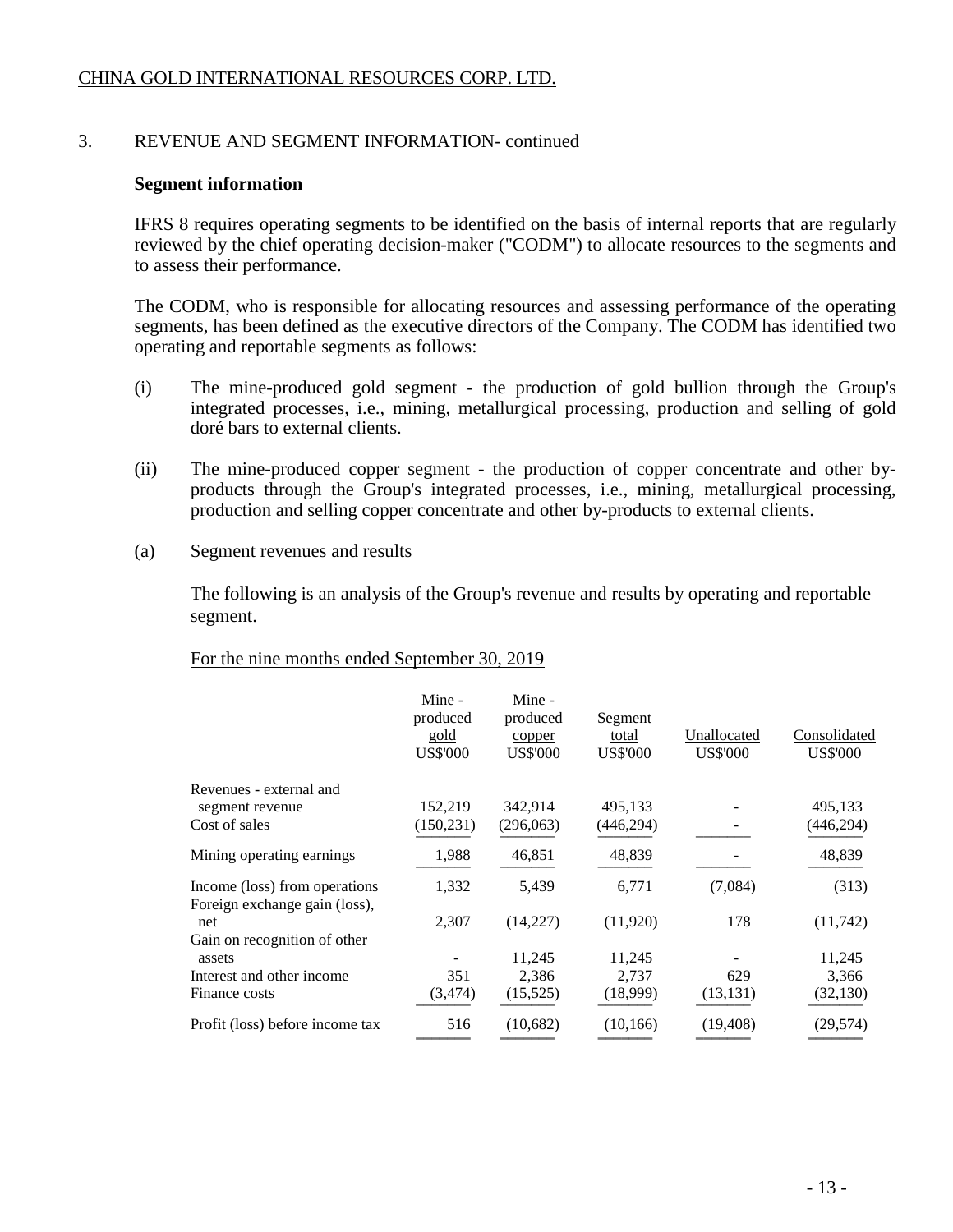### 3. REVENUE AND SEGMENT INFORMATION- continued

(a) Segment revenues and results- continued

### For the nine months ended September 30, 2018

|                                                                | Mine -<br>produced<br>gold<br><b>US\$'000</b> | Mine -<br>produced<br>copper<br><b>US\$'000</b> | Segment<br>total<br><b>US\$'000</b> | Unallocated<br><b>US\$'000</b> | Consolidated<br><b>US\$'000</b> |
|----------------------------------------------------------------|-----------------------------------------------|-------------------------------------------------|-------------------------------------|--------------------------------|---------------------------------|
| Revenues - external and                                        |                                               |                                                 |                                     |                                |                                 |
| segment revenue                                                | 134,655                                       | 272,958                                         | 407,613                             |                                | 407.613                         |
| Cost of sales                                                  | (117,672)                                     | (212, 496)                                      | (330, 168)                          |                                | (330, 168)                      |
| Mining operating earnings                                      | 16,983                                        | 60,462                                          | 77,445                              |                                | 77,445                          |
| Income (loss) from operations<br>Foreign exchange gain (loss), | 16,520                                        | 24,168                                          | 40,688                              | (6,850)                        | 33,838                          |
| net                                                            | 10,168                                        | (24,309)                                        | (14, 141)                           |                                | (14, 141)                       |
| Interest and other income                                      | 570                                           | 14,649                                          | 15,219                              | 711                            | 15,930                          |
| Finance costs                                                  | (3,820)                                       | (16,302)                                        | (20, 122)                           | (13, 129)                      | (33,251)                        |
| Profit (loss) before income tax                                | 23,438                                        | (1,794)                                         | 21,644                              | (19,268)                       | 2,376                           |

The accounting policies of the operating segments are the same as the Group's accounting policies. Segment result represents the profit (loss) before income tax, without allocation of general and administrative expenses, foreign exchange gain, interest and other income and finance costs, attributable to respective segment. This is the measure reported to the CODM for the purposes of resource allocation and performance assessment.

There were no inter-segment sales for the nine months ended September 30, 2019 and 2018.

### (b) Segment assets and liabilities

The following is an analysis of the Group's assets and liabilities by segment representing assets/liabilities directly attributable to respective segment:

|                          | Mine -<br>produced<br>gold<br>US\$'000 | Mine -<br>produced<br>copper<br><b>US\$'000</b> | Segment<br>total<br><b>US\$'000</b> | Unallocated<br><b>US\$'000</b> | Consolidated<br><b>US\$'000</b> |
|--------------------------|----------------------------------------|-------------------------------------------------|-------------------------------------|--------------------------------|---------------------------------|
| As of September 30, 2019 |                                        |                                                 |                                     |                                |                                 |
| Total assets             | 745.766                                | 2.394.266                                       | 3,140,032                           | 25.447                         | 3,165,479                       |
| Total liabilities        | 213.889                                | 996.183                                         | 1.210.072                           | 506,668                        | 1,716,740                       |
| As of December 31, 2018  |                                        |                                                 |                                     |                                |                                 |
| Total assets             | 745.729                                | 2,435,072                                       | 3,180,801                           | 35,094                         | 3,215,895                       |
| Total liabilities        | 203.453                                | 1.013.025                                       | 1.216.478                           | 510.179                        | 1.726.657                       |

For the purposes of monitoring segment performance and allocating resources between segments:

- all assets are allocated to operating segments other than cash and cash equivalents, other receivables, prepaid expenses and deposits, and equity instrument at FVTOCI; and
- all liabilities are allocated to operating segments other than other payables and accrued expenses and certain borrowings.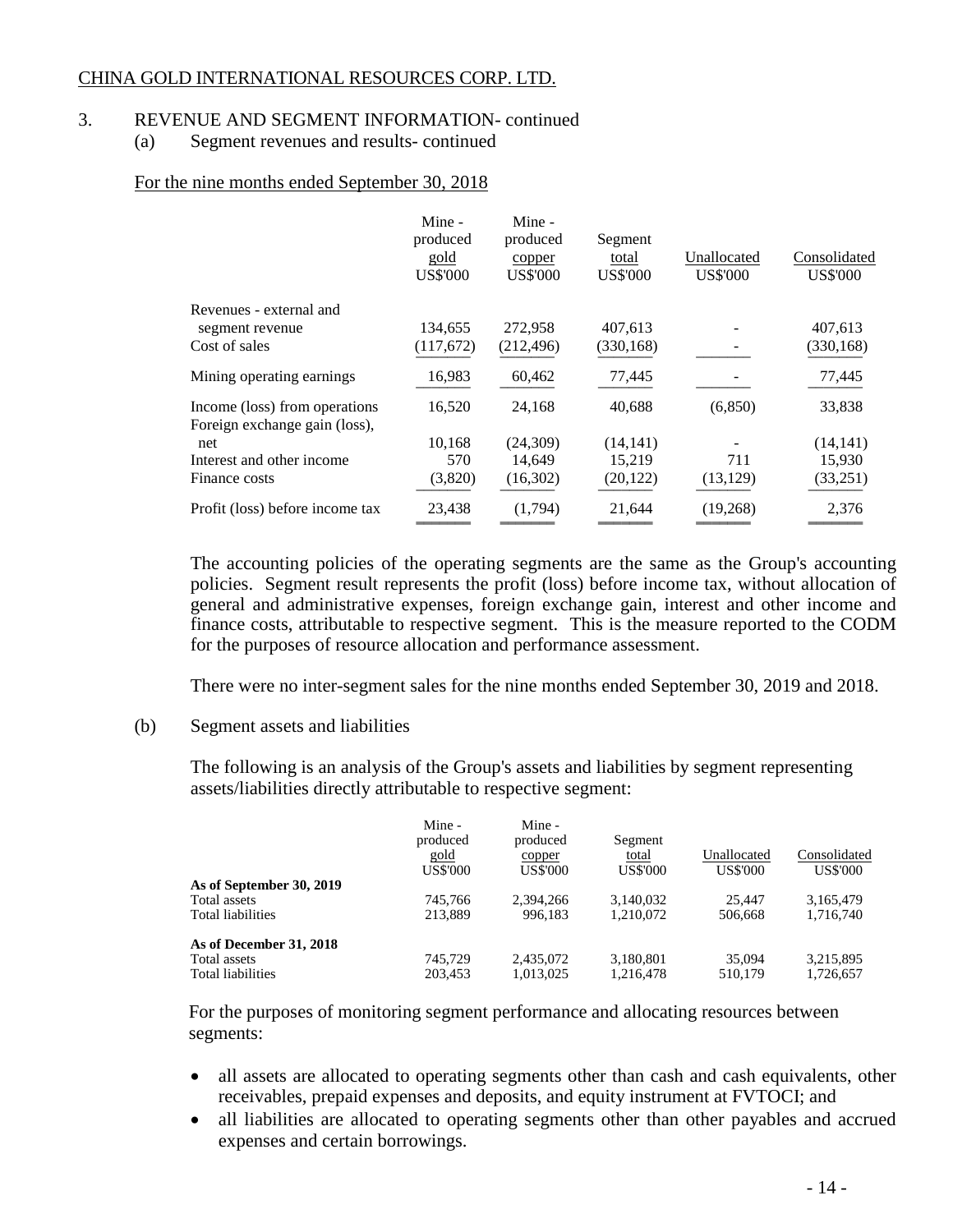# 4. GENERAL AND ADMINISTRATIVE EXPENSES

|                                     |                         | Three months ended<br>September 30, |                         | Nine months ended<br>September 30, |
|-------------------------------------|-------------------------|-------------------------------------|-------------------------|------------------------------------|
|                                     | 2019<br><b>US\$'000</b> | 2018<br><b>US\$'000</b>             | 2019<br><b>US\$'000</b> | 2018<br><b>US\$'000</b>            |
| Administration and office           | 3,590                   | 3,255                               | 10,913                  | 13,616                             |
| Depreciation of property, plant and |                         |                                     |                         |                                    |
| equipment and right-of-use assets   | 1,169                   | 1,132                               | 4,503                   | 2,919                              |
| Professional fees                   | 837                     | 1,492                               | 2,235                   | 2,630                              |
| Salaries and benefits               | 3,331                   | 5,528                               | 11,655                  | 12,312                             |
| Others                              | 2,835                   | 1,259                               | 5,483                   | 3,246                              |
| Total general and administrative    |                         |                                     |                         |                                    |
| expenses                            | 11,762                  | 12,666                              | 34,789                  | 34,723                             |

# 5. FINANCE COSTS

|                                       | Three months ended |                 | Nine months ended |                 |
|---------------------------------------|--------------------|-----------------|-------------------|-----------------|
|                                       | September 30,      |                 | September 30,     |                 |
|                                       | 2019               | 2018            | 2019              | 2018            |
|                                       | <b>US\$'000</b>    | <b>US\$'000</b> | <b>US\$'000</b>   | <b>US\$'000</b> |
| Effective interests on borrowings     |                    |                 |                   |                 |
| and lease liabilities                 | 10,100             | 10,199          | 30,977            | 31,016          |
| Accretion on environmental            |                    |                 |                   |                 |
| rehabilitation                        | 546                | 710             | 1,674             | 2,235           |
|                                       | 10,646             | 10,909          | 32,651            | 33,251          |
| Less: Amount capitalised to property, |                    |                 |                   |                 |
| plant and equipment                   | (86)               |                 | (521)             |                 |
| Total finance costs                   | 10,560             | 10,909          | 32,130            | 33,251          |
|                                       |                    |                 |                   |                 |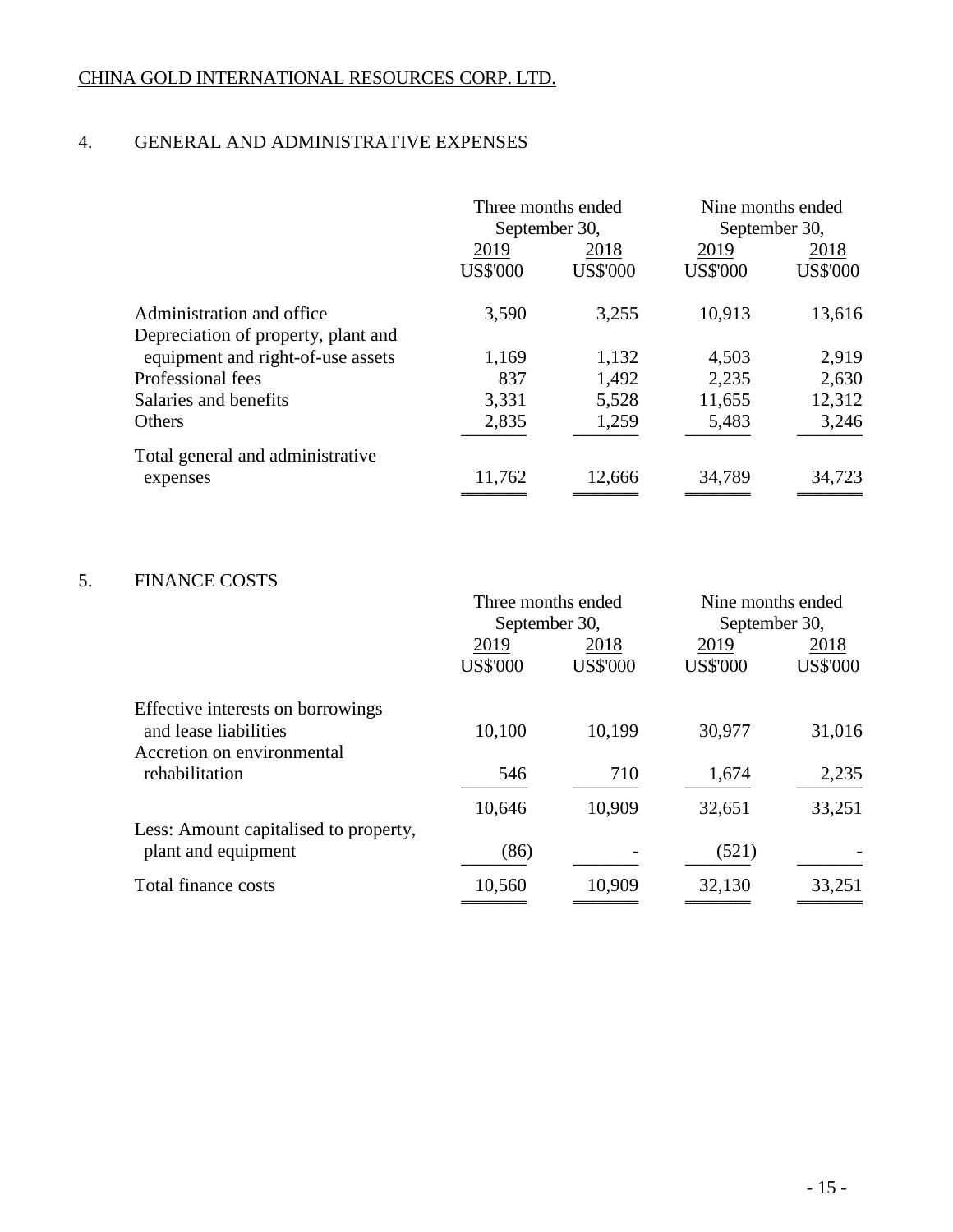### 6. INCOME TAX EXPENSE

|                                 | Three months ended           |                 | Nine months ended |                 |
|---------------------------------|------------------------------|-----------------|-------------------|-----------------|
|                                 |                              | September 30,   | September 30,     |                 |
|                                 | 2019                         | 2018            | 2019              | 2018            |
|                                 | <b>US\$'000</b>              | <b>US\$'000</b> | <b>US\$'000</b>   | <b>US\$'000</b> |
| PRC Enterprise Income Tax       | 926                          | 743             | 1,816             | 3,226           |
| Overprovision of PRC Enterprise |                              |                 |                   |                 |
| Income Tax in prior year        | $\qquad \qquad \blacksquare$ |                 | (989)             | (2,266)         |
| Deferred tax expense (credit)   | 1,775                        | 2,848           | (2,555)           | 3,611           |
| Total income tax expense        | 2,701                        | 3,591           | (1,728)           | 4,571           |
|                                 |                              |                 |                   |                 |

### 7. LOSS PER SHARE

Loss used in determining loss per share are presented below:

|                                                                                  | Three months ended<br>September 30, |             | Nine months ended<br>September 30, |             |
|----------------------------------------------------------------------------------|-------------------------------------|-------------|------------------------------------|-------------|
|                                                                                  | 2019                                | 2018        | 2019                               | 2018        |
| Loss for the period attributable to owners<br>of the Company for the purposes of |                                     |             |                                    |             |
| basic loss per share (US\$'000)                                                  | (663)                               | (4,879)     | (28,082)                           | (2,911)     |
| Weighted average number of shares, basic                                         | 396,413,753                         | 396,413,753 | 396,413,753                        | 396,413,753 |
| Basic loss per share (US cents)                                                  | (0.17)                              | (1.23)      | (7.08)                             | (0.73)      |

The Group has no outstanding potential dilutive instruments issued as at September 30, 2019 and 2018 and during the three and nine months ended September 30, 2019 and 2018. Therefore, no diluted loss per share is presented.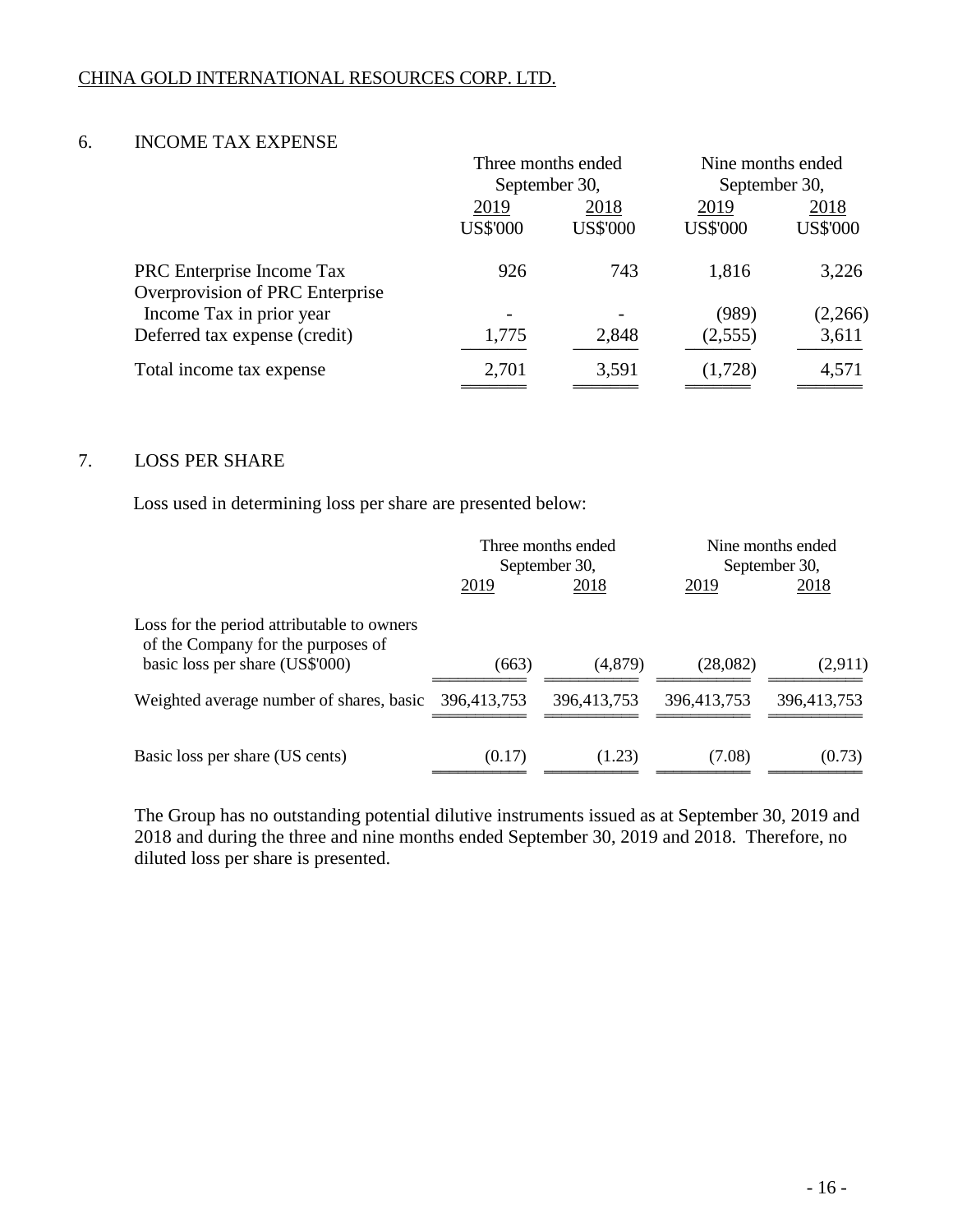# 8. TRADE AND OTHER RECEIVABLES

|                                                                                                 | September 30,<br>2019<br><b>US\$'000</b> | December 31,<br>2018<br><b>US\$'000</b> |
|-------------------------------------------------------------------------------------------------|------------------------------------------|-----------------------------------------|
| Trade receivables<br>Less: Allowance for credit loss                                            | 1,936<br>(45)                            | 570<br>(46)                             |
| Amounts due from related companies (note $15(a)$ ) <sup>(1)</sup><br>Other receivables $^{(2)}$ | 1,891<br>730<br>9,571                    | 524<br>725<br>22,054                    |
| Total trade and other receivables                                                               | 12,192                                   | 23,303                                  |

### Notes:

 $(1)$  The non-trade amounts are unsecured, interest free and repayable on demand.

 $(2)$  Included in the balance as at September 30, 2019, an amount of approximately US\$5,416,000 (December 31, 2018: US\$19,201,000) value-added tax recoverable is expected to be recovered within twelve months after the end of the reporting period.

The Group allows an average credit period of 90 days and 180 days to its external trade customers including CNG for gold doŕe bars sales and copper sales, respectively.

Below is an aged analysis of trade receivables (net of allowance) presented based on invoice dates, which approximated the respective revenue recognition dates, at the end of the reporting period:

|                   | September 30,<br>2019<br><b>US\$'000</b> | December 31,<br>2018<br><b>US\$'000</b> |
|-------------------|------------------------------------------|-----------------------------------------|
| Less than 30 days | 1,250                                    | 227                                     |
| $31$ to 90 days   | 295                                      | 119                                     |
| 91 to 180 days    | 81                                       | 60                                      |
| Over 180 days     | 265                                      | 118                                     |
|                   | 1,891                                    | 524                                     |
|                   |                                          |                                         |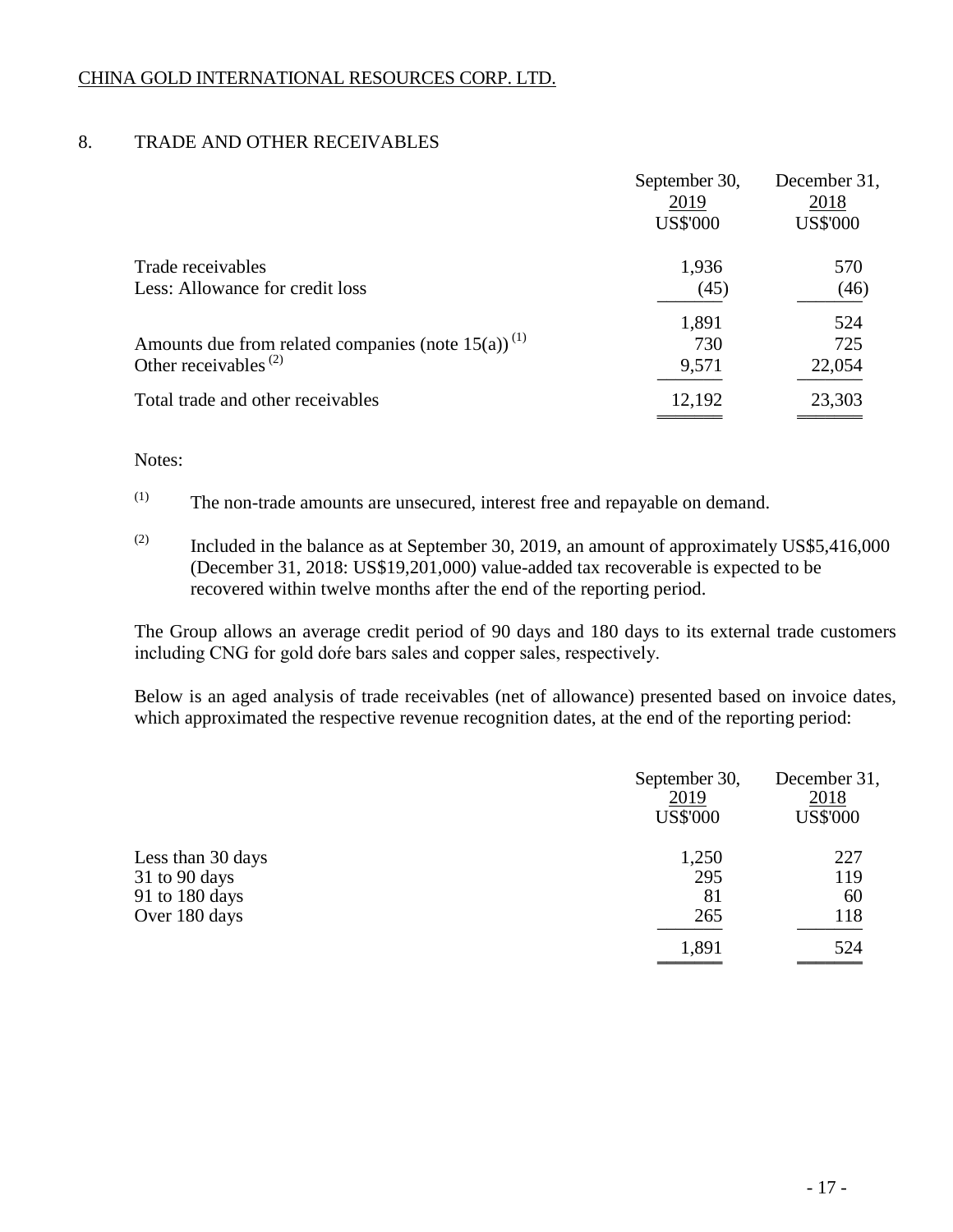### 9. INVENTORIES

|                   | September 30,<br>2019<br><b>US\$'000</b> | December 31,<br>2018<br><b>US\$'000</b> |
|-------------------|------------------------------------------|-----------------------------------------|
| Gold in process   | 199,726                                  | 203,067                                 |
| Gold doré bars    | 21,247                                   | 19,021                                  |
| Consumables       | 19,494                                   | 29,794                                  |
| Copper            | 9,500                                    | 17,251                                  |
| Spare parts       | 21,751                                   | 13,825                                  |
| Total inventories | 271,718                                  | 282,958                                 |
|                   |                                          |                                         |

Inventory write down was provided in cost of sales for three and nine months ended September 30, 2019 totalling to nil and US\$4.3 million (three and nine months ended September 30, 2018: nil and nil) respectively.

Inventory totalling US\$153 million and US\$426 million for the three and nine months ended September 30, 2019 (three and nine months ended September 30, 2018: US\$117 million and US\$315 million) was recognised in cost of sales.

# 10. PROPERTY, PLANT AND EQUIPMENT / MINING RIGHTS

During the nine months ended September 30, 2019, the Group mainly incurred US\$14.1 million on construction in progress (nine months ended September 30, 2018: approximately US\$48.0 million) and approximately US\$58.1 million on mineral assets (nine months ended September 30, 2018: US\$70.4 million).

Depreciation of property, plant and equipment was US\$39.2 million and US\$109.1 million for the three and nine months ended September 30, 2019, respectively (for the three and nine months ended September 30, 2018: US\$27.5 million and US\$92.1 million, respectively). The depreciation amounts were partly recognised in cost of sales, general and administrative expenses and partly capitalised in inventory.

During the nine months ended September 30, 2019, the Group incurred US\$11.1 million on mining rights (for the nine months ended September 30, 2018: nil). Amortisation of mining rights was US\$8.6 million and US\$23.6 million for the three and nine months ended September 30, 2019, respectively (for the three and nine months ended September 30, 2018: US\$7.6 million and US\$17.1 million, respectively). The amortisation amounts were recognised in cost of sales.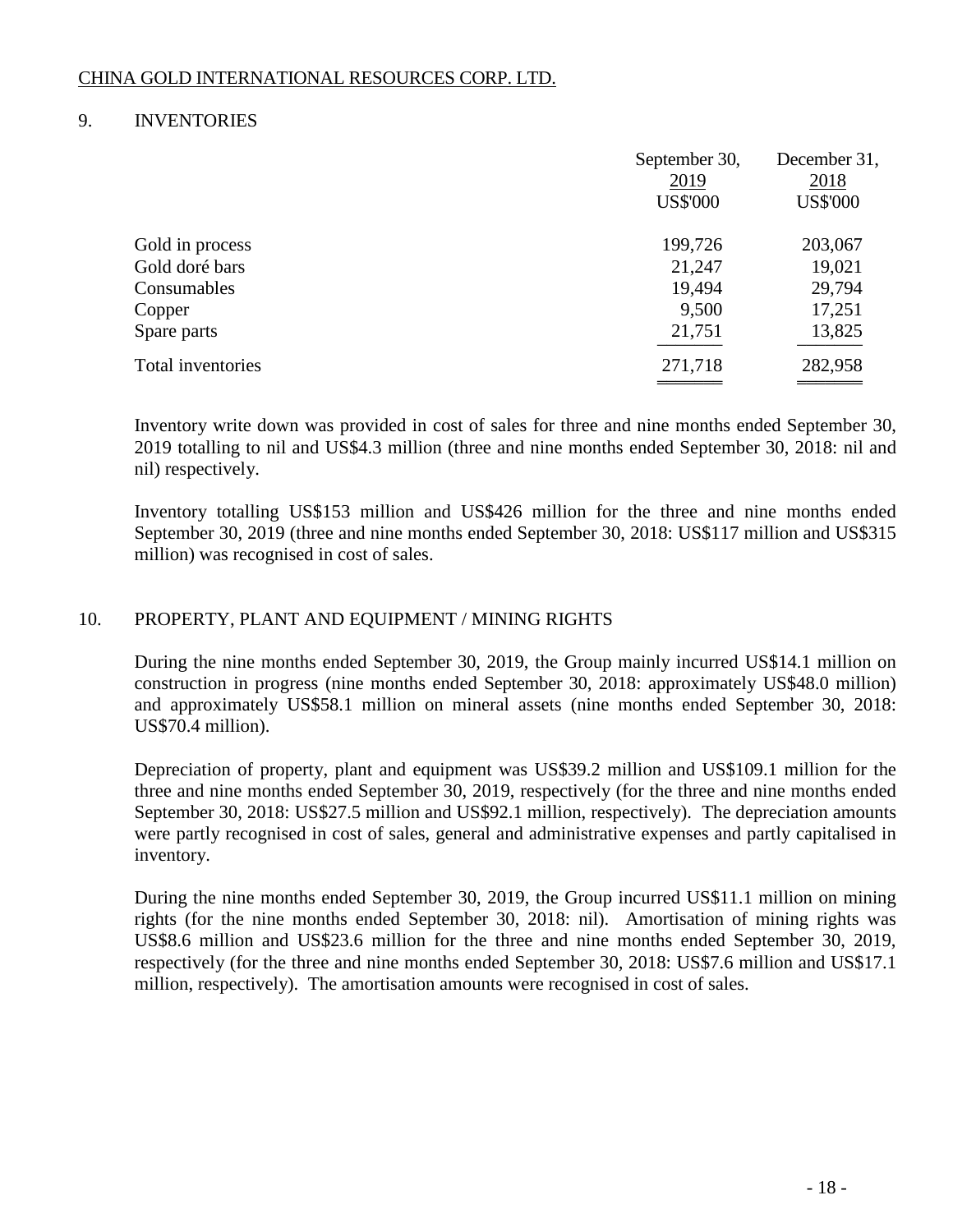### 11. OTHER NON-CURRENT ASSET

During the nine months ended September 30, 2019, the Group entered into a cooperation agreement (the "Cooperation Agreement") with an independent third party property developer (the "Developer") in relation to the development of a composite project in Lhasa, Tibet, China. Pursuant to the Cooperation Agreement, the Group agreed to transfer the land use right for the development and the Developer agreed to compensate the Group by transferring a block of one of the buildings and twenty car parks (the "New Premises") within two years from the date of the Cooperation Agreement. During the period, the land use right was transferred to the Developer. Accordingly, the Group derecognised the right-of-use assets with a carrying amount of approximately US\$941,000 (equivalent to RMB6,656,000) at the date of transfer, and recognised the right to receive the New Premises of approximately US\$11,830,000 (equivalent to RMB83,670,000), which approximates the fair value of the land, and the related gain of approximately US\$11,245,000 (equivalent to RMB77,014,000) in the profit or loss. The right to receive the New Premises was initially recognised at its fair value and subsequently carried at cost less impairment. The composite project is still under development and expected to be completed not later than May 31, 2020.

# 12. ACCOUNTS AND OTHER PAYABLES AND ACCRUED EXPENSES

Accounts and other payables and accrued expenses comprise the following:

|                                                        | September 30,   | December 31,    |
|--------------------------------------------------------|-----------------|-----------------|
|                                                        | 2019            | 2018            |
|                                                        | <b>US\$'000</b> | <b>US\$'000</b> |
| Accounts payable                                       | 34,109          | 44,670          |
| Bills payable                                          | 82,368          | 83,263          |
| Construction cost payables                             | 125,062         | 138,838         |
| Mining cost accrual                                    | 22,691          | 3,578           |
| Payroll and benefit payables                           | 3,315           | 4,863           |
| Other accruals                                         | 4,617           | 5,018           |
| Other tax payable                                      | 5,677           | 5,185           |
| Other payables                                         | 6,578           | 6,598           |
| Payable for acquisition of a mining right              | 8,354           |                 |
| Total accounts and other payables and accrued expenses | 292,771         | 292,013         |
|                                                        |                 |                 |

The following is an aged analysis of the accounts payable presented based on invoice date at the end of the reporting period:

|                        | September 30,   | December 31,    |
|------------------------|-----------------|-----------------|
|                        | 2019            | 2018            |
|                        | <b>US\$'000</b> | <b>US\$'000</b> |
| Less than 30 days      | 16,160          | 16,832          |
| $31$ to 90 days        | 2,983           | 12,232          |
| 91 to 180 days         | 1,742           | 1,619           |
| Over 180 days          | 13,224          | 13,987          |
| Total accounts payable | 34,109          | 44,670          |
|                        |                 | $-19-$          |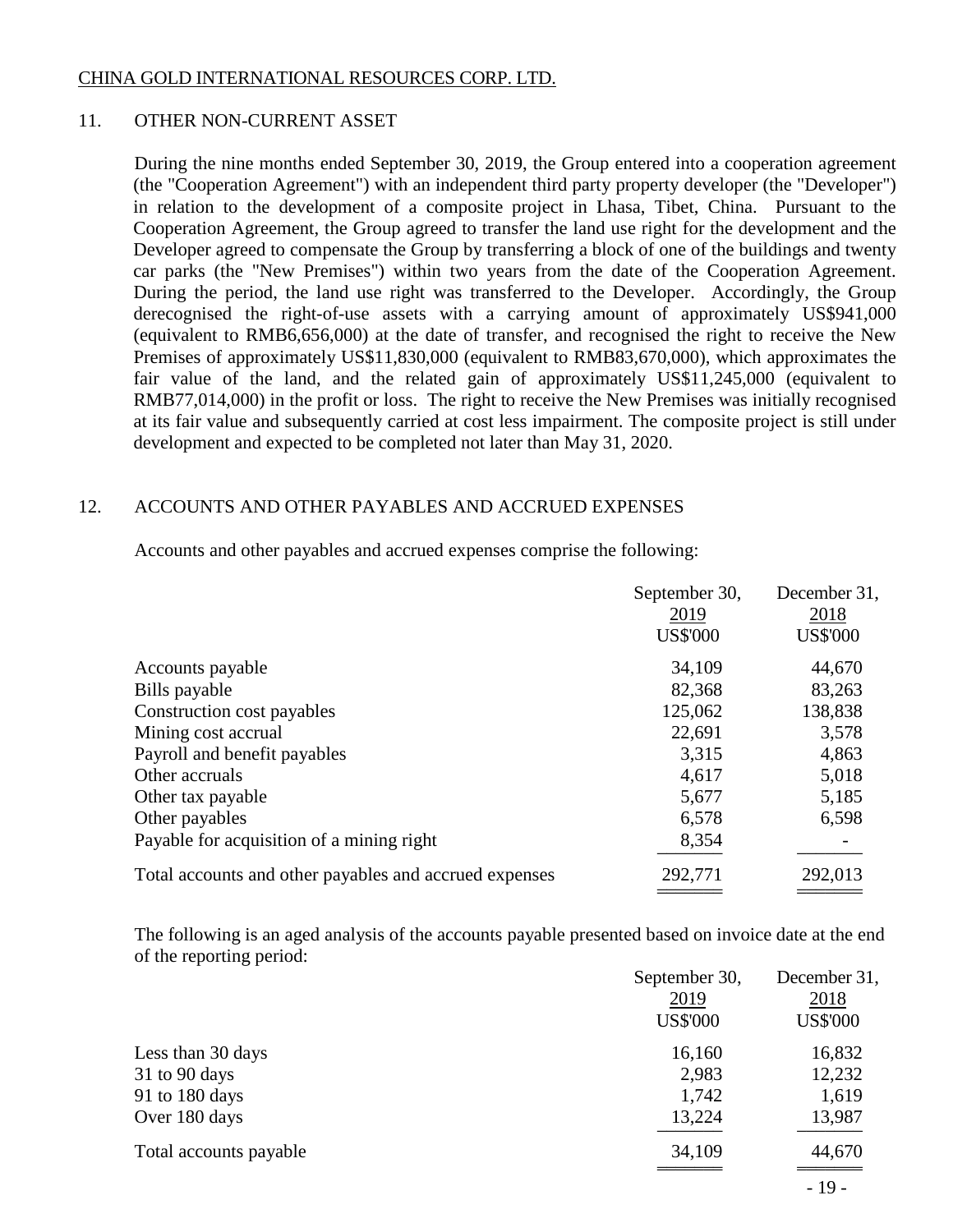# 12. ACCOUNTS AND OTHER PAYABLES AND ACCRUED EXPENSES - continued

The credit period for bills payable is 180 days from the issue date. The following is an aging analysis of bills payable, presented based on issue date at the end of the reporting period:

|                     | September 30,<br>2019<br><b>US\$'000</b> | December 31,<br>2018<br><b>US\$'000</b> |
|---------------------|------------------------------------------|-----------------------------------------|
| Less than 30 days   | 23,994                                   | 19,512                                  |
| $31$ to 60 days     | 6,900                                    | 15,265                                  |
| 61 to 90 days       | 20,266                                   | 14,196                                  |
| 91 to 180 days      | 31,208                                   | 34,290                                  |
| Total bills payable | 82,368                                   | 83,263                                  |
|                     |                                          |                                         |

### 13. BORROWINGS

The borrowings are repayable as follows:

|                                                    | September 30,   | December 31,    |
|----------------------------------------------------|-----------------|-----------------|
|                                                    | 2019            | 2018            |
|                                                    | <b>US\$'000</b> | <b>US\$'000</b> |
| Carrying amount repayable within one year          | 559,109         | 123,921         |
| Carrying amount repayable within one to two years  | 30,398          | 537,659         |
| Carrying amount repayable within two to five years | 325,184         | 263,725         |
| Carrying amount repayable over five years          | 290,546         | 284,853         |
|                                                    | 1,205,237       | 1,210,158       |
| Less: Amounts due within one year (shown under     |                 |                 |
| current liabilities)                               | (559, 109)      | (123, 921)      |
| Amounts shown under non-current liabilities        | 646,128         | 1,086,237       |
| Analysed as:                                       |                 |                 |
| Secured                                            | 515,347         | 509,238         |
| Unsecured                                          | 689,890         | 700,920         |
|                                                    | 1,205,237       | 1,210,158       |
|                                                    |                 |                 |

The carrying values of the pledged assets to secure borrowings by the Group are as follows:

|               | September 30,<br>2019<br><b>US\$'000</b> | December 31,<br>2018<br><b>US\$'000</b> |
|---------------|------------------------------------------|-----------------------------------------|
| Mining rights | 896,090                                  | 920,067                                 |

Borrowings carry interest at effective interest rates ranging from 2.75% to 4.51% (December 31, 2018: 2.75% to 4.35%) per annum.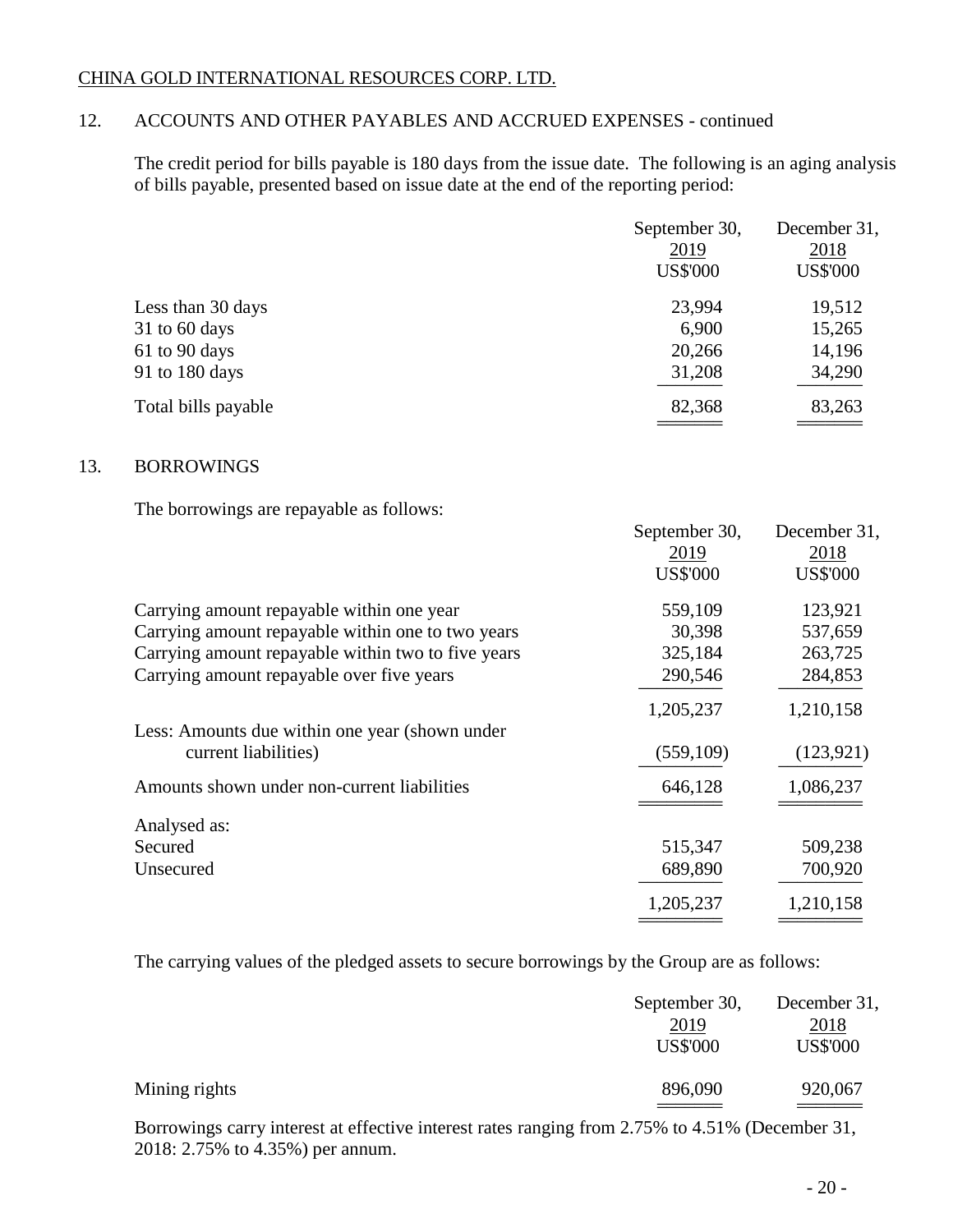# 14. SHARE CAPITAL AND OPTIONS

Common shares

- (i) Authorized Unlimited common shares without par value
- (ii) Issued and outstanding

|             | <b>US\$'000</b> |
|-------------|-----------------|
| 396,413,753 | 1,229,061       |
|             |                 |

### 15. RELATED PARTY TRANSACTIONS

The Group operates in an economic environment currently predominated by enterprises directly or indirectly owned or controlled or significantly influenced by the PRC government (hereinafter collectively referred to as "Government-related entities"). In addition, the Group itself is a Government-related entity. CNG, a substantial shareholder with significant influence over the Group, is a state owned company registered in Beijing, PRC, which is controlled by State-owned Assets Supervision and Administration Commission of the State Council of the PRC.

During the period, except as disclosed below, the Group did not have any individually significant transactions with other Government-related entities in its ordinary and usual course of business.

Name and relationship with related parties during the period is as follows:

CNG owned the following percentages of outstanding common shares of the Company:

|            | September 30, December 31,<br>2019<br>$\%$ | 2018<br>$\%$ |
|------------|--------------------------------------------|--------------|
| <b>CNG</b> | 39.3                                       | 39.3         |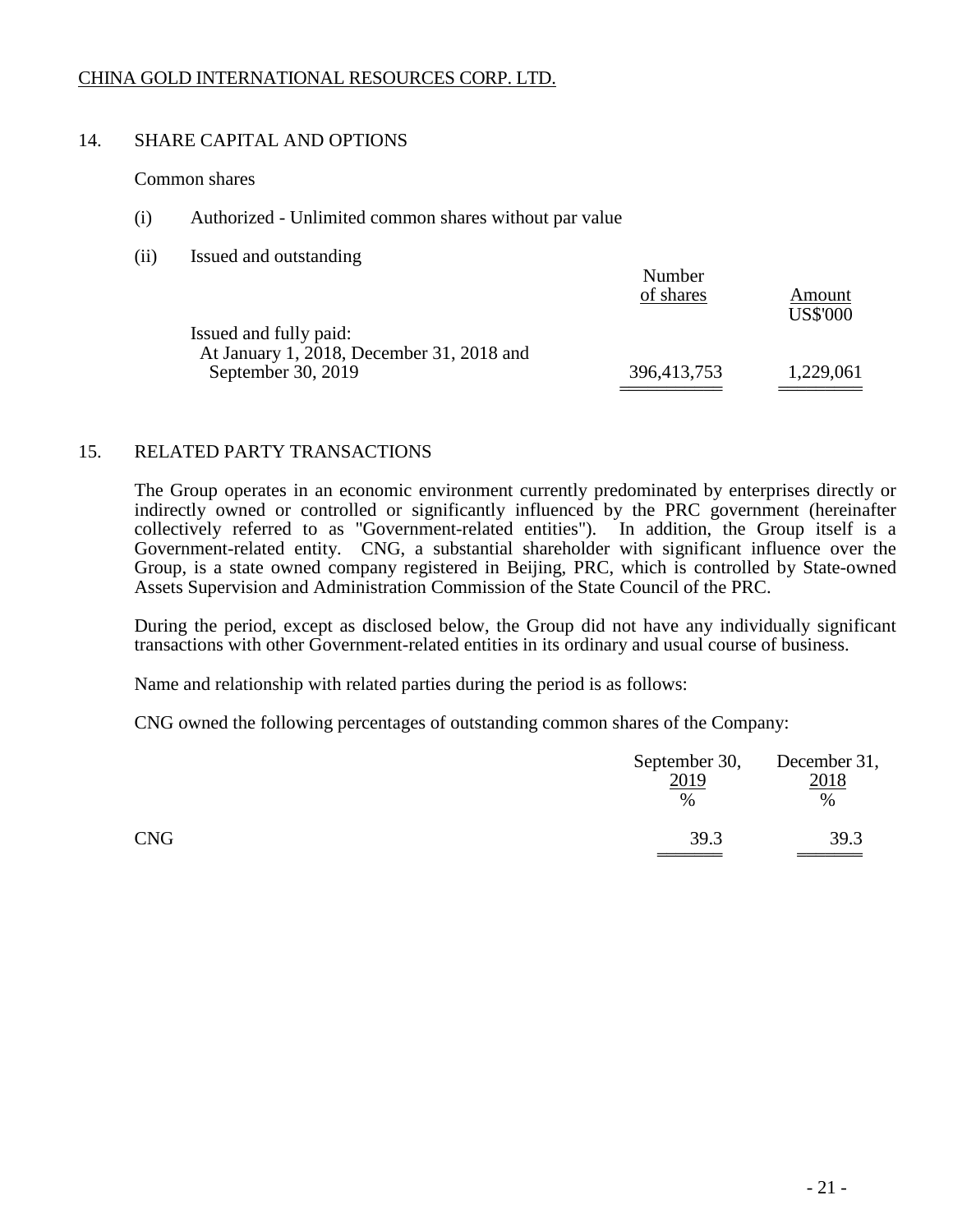### 15. RELATED PARTY TRANSACTIONS - continued

- (a) Transactions/balances with Government-related entities in the PRC
	- (i) Transactions/balances with CNG and its subsidiaries

The Group had the following significant transactions with CNG and CNG's subsidiaries: Three months ended Nine months ended

|                                                                        | Three months ended<br>September 30, |                         | Nine months ended<br>September 30, |                         |
|------------------------------------------------------------------------|-------------------------------------|-------------------------|------------------------------------|-------------------------|
|                                                                        | 2019<br><b>US\$'000</b>             | 2018<br><b>US\$'000</b> | 2019<br><b>US\$'000</b>            | 2018<br><b>US\$'000</b> |
| Gold doré sales by the Group                                           | 62,374                              | 39,962                  | 152,219                            | 134,655                 |
| Copper and other product<br>sales by the Group                         | 14,083                              | 38,029                  | 68,247                             | 116,468                 |
| Provision of transportation<br>by the Group                            | 285                                 | 636                     | 758                                | 1,187                   |
| Construction, stripping and<br>mining service provided to<br>the Group | 1,428                               | 3,804                   | 6,902                              | 10,625                  |
| Payment for office facilities<br>by the Group                          | 941                                 | 964                     | 2,888                              | 3,034                   |
| Interest income                                                        | 6                                   | 69                      | 13                                 | 108                     |
| Interest expenses                                                      | 777                                 | 746                     | 2,324                              | 2,328                   |

The Group has the following significant balances with CNG and its subsidiaries at the end of each reporting period:

|                                                                                                                                              | September 30,<br>2019<br><b>US\$'000</b> | December 31,<br>2018<br><b>US\$'000</b> |
|----------------------------------------------------------------------------------------------------------------------------------------------|------------------------------------------|-----------------------------------------|
| Assets<br>Amounts due from related companies (note 8)<br>Cash and cash equivalents held by a CNG subsidiary<br>Prepaid expenses and deposits | 730<br>6,162<br>94                       | 725<br>14,570<br>53                     |
| Total amounts due from CNG and its subsidiaries                                                                                              | 6,986                                    | 15,348                                  |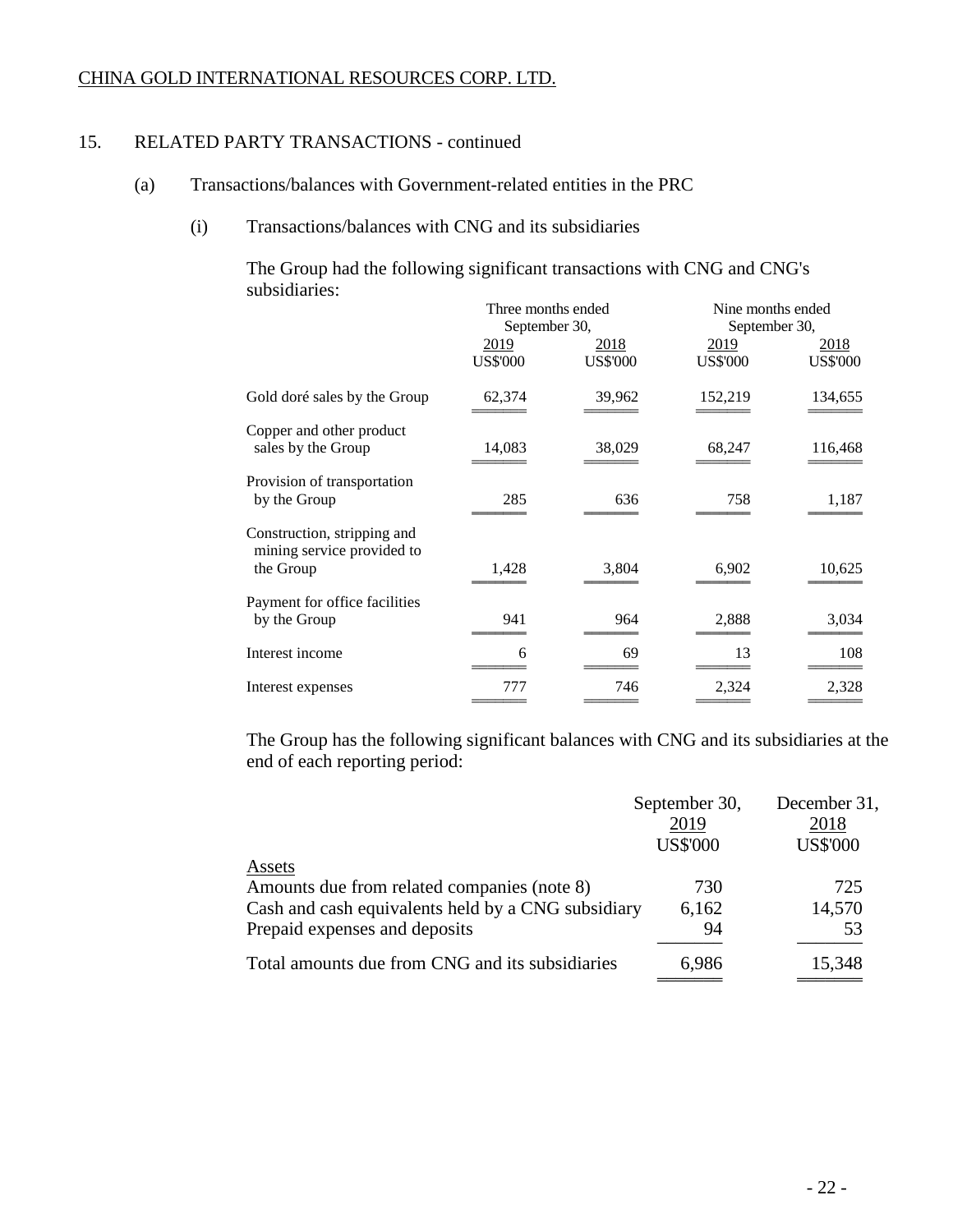### 15. RELATED PARTY TRANSACTIONS - continued

- (a) Transactions/balances with Government-related entities in the PRC continued
	- (i) Transactions/balances with CNG and its subsidiaries continued

|                                                | September 30,   | December 31,    |
|------------------------------------------------|-----------------|-----------------|
|                                                | 2019            | 2018            |
|                                                | <b>US\$'000</b> | <b>US\$'000</b> |
| Liabilities                                    |                 |                 |
| Loans payable to a CNG subsidiary              | 49,485          | 50,997          |
| Entrusted loan payable to CNG                  | 28,277          | 29,140          |
| Construction cost payables to CNG subsidiaries | 25,297          | 25,500          |
| Trade payable to CNG subsidiaries              | 691             | 3,556           |
| Amount due to CNG                              | 33              | 86              |
| Contract liabilities with CNG's subsidiaries   | 1,707           | 3,263           |
| Total amounts due to CNG's subsidiaries        | 105,490         | 112,542         |

The loans payable to a CNG subsidiary, which are included in borrowings, carry fixed interest rates of 4.51% (December 31, 2018: 4.13%) per annum and are unsecured and repayable within one year. With the exception of the entrusted loan payable to CNG and loans payable to a CNG's subsidiary, the amounts due to CNG and its subsidiaries which are included in other payables and construction costs payable, are non-interest bearing, unsecured and have no fixed terms of repayments.

(ii) Transactions/balances with other government-related entities in the PRC

Apart from the transactions with CNG and its subsidiaries disclosed above, the Group has also entered into transactions of bank deposits, borrowings and other general banking facilities with other government-related entities in its ordinary course of business.

### (b) Compensation of key management personnel

The Group has the following compensation to key management personnel during the period:

|                             | Three months ended            |                 | Nine months ended<br>September 30, |                 |
|-----------------------------|-------------------------------|-----------------|------------------------------------|-----------------|
|                             | September 30,<br>2019<br>2018 |                 | 2019                               | 2018            |
|                             | <b>US\$'000</b>               | <b>US\$'000</b> | <b>US\$'000</b>                    | <b>US\$'000</b> |
| Salaries and other benefits | 163                           | 160             | 504                                | 575             |
| Post-employment benefits    | 3                             | 8               | 15                                 | 23              |
|                             | 166                           | 168             | 519                                | 598             |
|                             |                               |                 |                                    |                 |